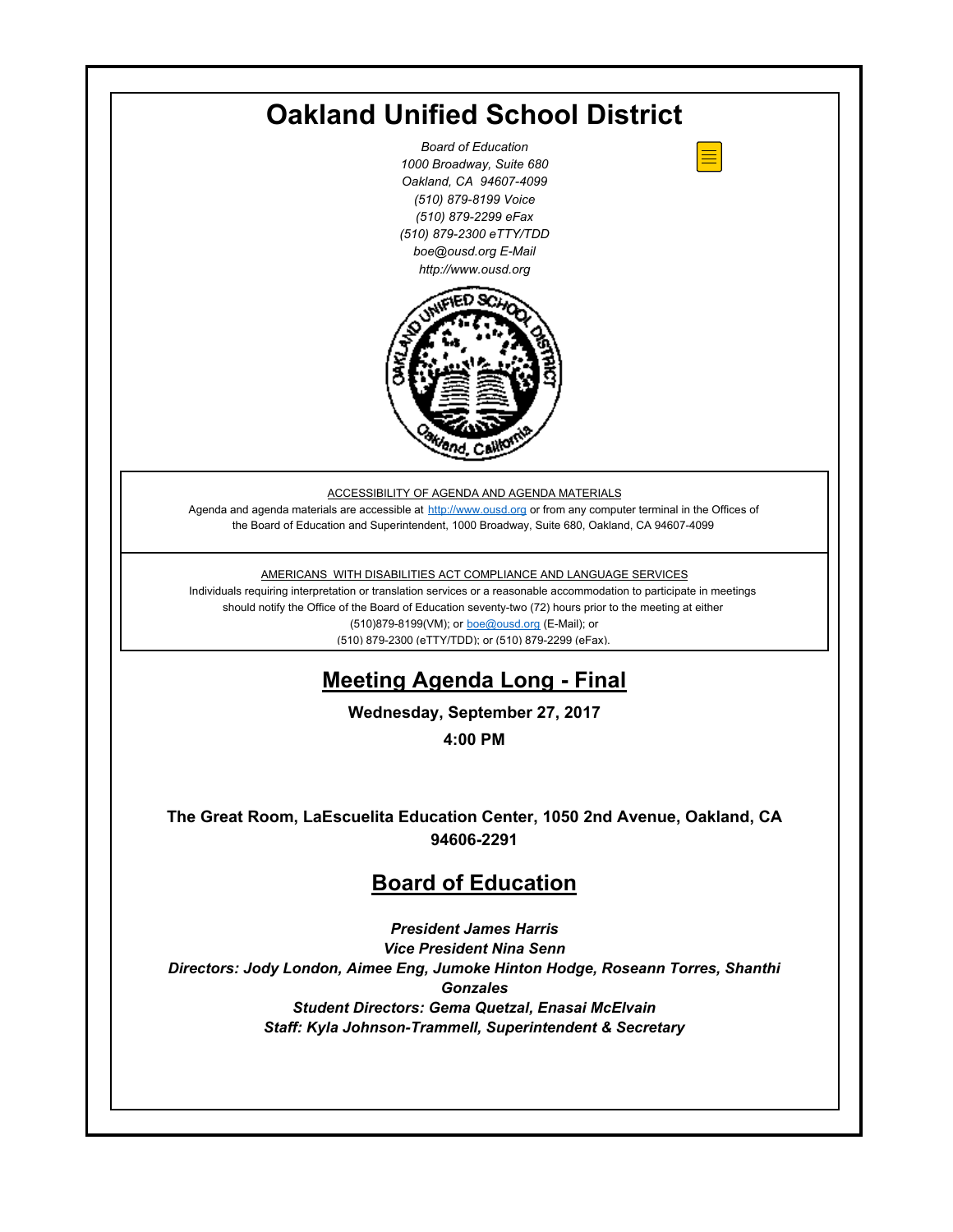# Table of Contents

| 17-1453 Conference With Legal Counsel - Anticipated Litigation  8                               |   |
|-------------------------------------------------------------------------------------------------|---|
| 16-2463 Conference With Legal Counsel - Anticipated Litigation  8                               |   |
|                                                                                                 |   |
|                                                                                                 |   |
|                                                                                                 |   |
|                                                                                                 |   |
|                                                                                                 |   |
|                                                                                                 |   |
|                                                                                                 |   |
|                                                                                                 |   |
|                                                                                                 |   |
| E. Reconvene To Public Session - 5:30 P.M.                                                      | 9 |
|                                                                                                 |   |
| G. President's Statement of Reportable Action Taken In Closed Sessionand the Vote or Abstention |   |
|                                                                                                 |   |
|                                                                                                 |   |
|                                                                                                 |   |
|                                                                                                 |   |
|                                                                                                 |   |
|                                                                                                 |   |
| 17-1727 Service Agreement - Gartner, Inc. - TechnologyServices Department                       |   |
|                                                                                                 |   |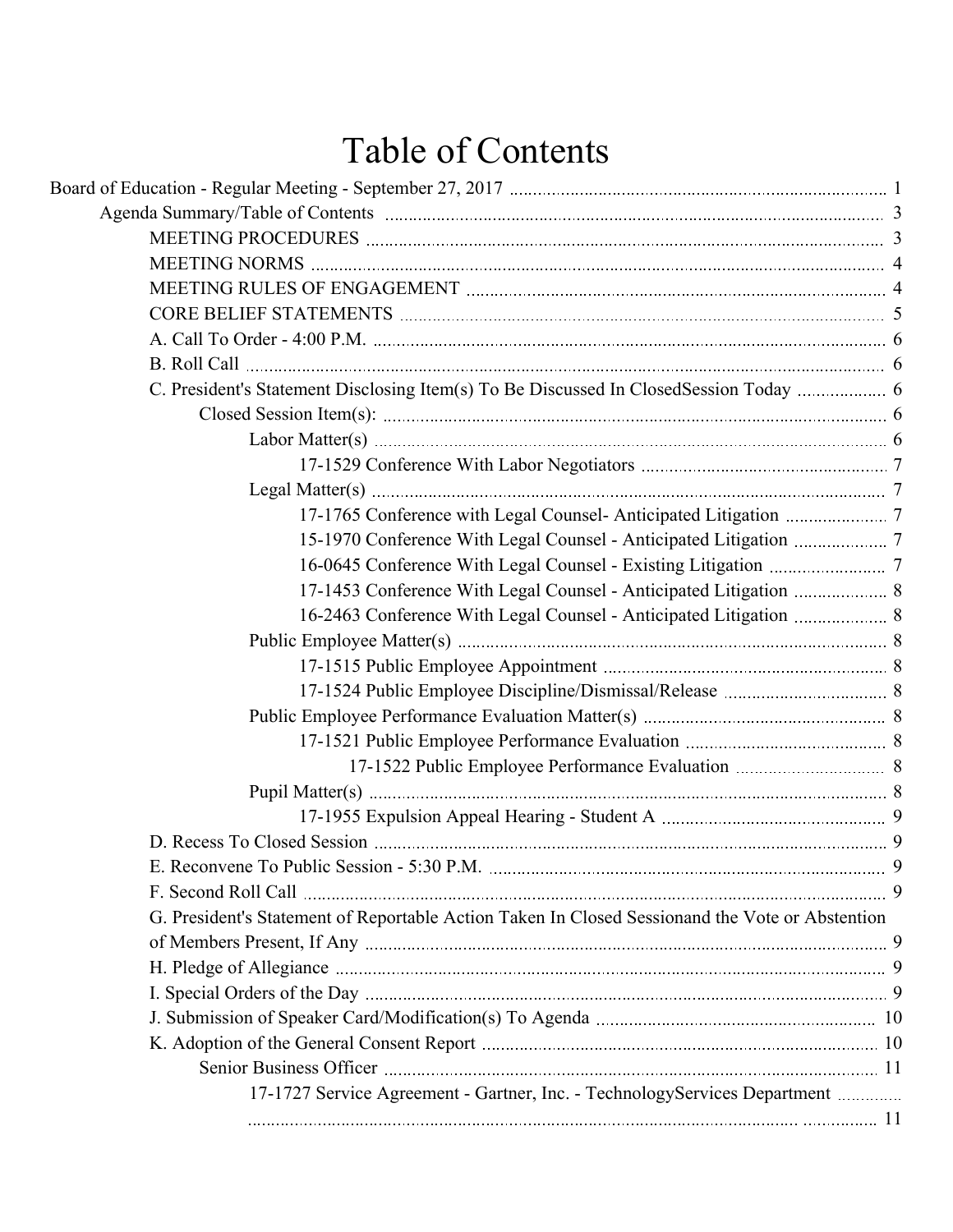| 17-1761 Professional Services Contract - Peter Mummert -Office of Accountability |  |
|----------------------------------------------------------------------------------|--|
|                                                                                  |  |
| 17-1791 Food Service Agreement - KIPP Charter School -Nutrition Services         |  |
|                                                                                  |  |
| 17-1903 Global Customer Support Services Terms and Conditions Agreement - Palo   |  |
|                                                                                  |  |
| 17-1902 Principals' Month - October, 2017 - Oakland UnifiedSchool District       |  |
| 17-1904 Creation - Job Description/Position - ExecutiveDirector, Early Learning, |  |
|                                                                                  |  |
| 17-1875 Professional Services Contract - John Empleo -Technology Services        |  |
|                                                                                  |  |
| 17-2030 Amendment No. 1, Segal Consulting Agreement - RiskManagement             |  |
|                                                                                  |  |
|                                                                                  |  |
| 17-1081 Professional Service Contract - Bay Area AdultDaycare Program - Special  |  |
|                                                                                  |  |
| 17-1553 OUSD Breathmobile Contract - Prescott-Joseph Centerfor Community         |  |
| Enhancement, Inc. - Health Services -Community Schools and Student Services      |  |
|                                                                                  |  |
| 17-1819 Professional Services Contract - Bella Bikowsky, Ph.D., LLC - Behavioral |  |
| Health Initiatives - CommunitySchools and Student Services Department  17        |  |
| 17-1856 Grant Award - Kenneth Rainin Foundation - EarlyReading Program - Grant   |  |
|                                                                                  |  |
| 17-1858 Donation - Friends of Sequoia School and SequoiaDads' Club - Sequoia     |  |
|                                                                                  |  |
| 17-1867 Addendum, Memorandum of Understanding - Lincoln -Community               |  |
| Partnerships Unit - Community Schools and Student Services Department            |  |
|                                                                                  |  |
| 17-1868 Memorandum Of Understanding Between A PartnerOrganization or             |  |
| Individual - Clay Explorations - Community Partnerships Unit - Community Schools |  |
|                                                                                  |  |
| 17-1869 Professional Services Contract - Faucette MicroSystems, Inc. - Health    |  |
|                                                                                  |  |
| 17-1871 Memorandum of Understanding Between A PartnerOrganization or Individual  |  |
| - Triple Threat Academy -Community Partnerships Unit - Community Schools         |  |
|                                                                                  |  |
| 17-1873 Memorandum of Understanding - Elliott P. Schlang, DDS PC dba Big Smiles  |  |
|                                                                                  |  |
| Dental - Health Services - Community Schools and Student Services Department     |  |
|                                                                                  |  |
| 17-1874 Professional Services Contract - We Lead Ours - Tobacco Use Prevention   |  |
|                                                                                  |  |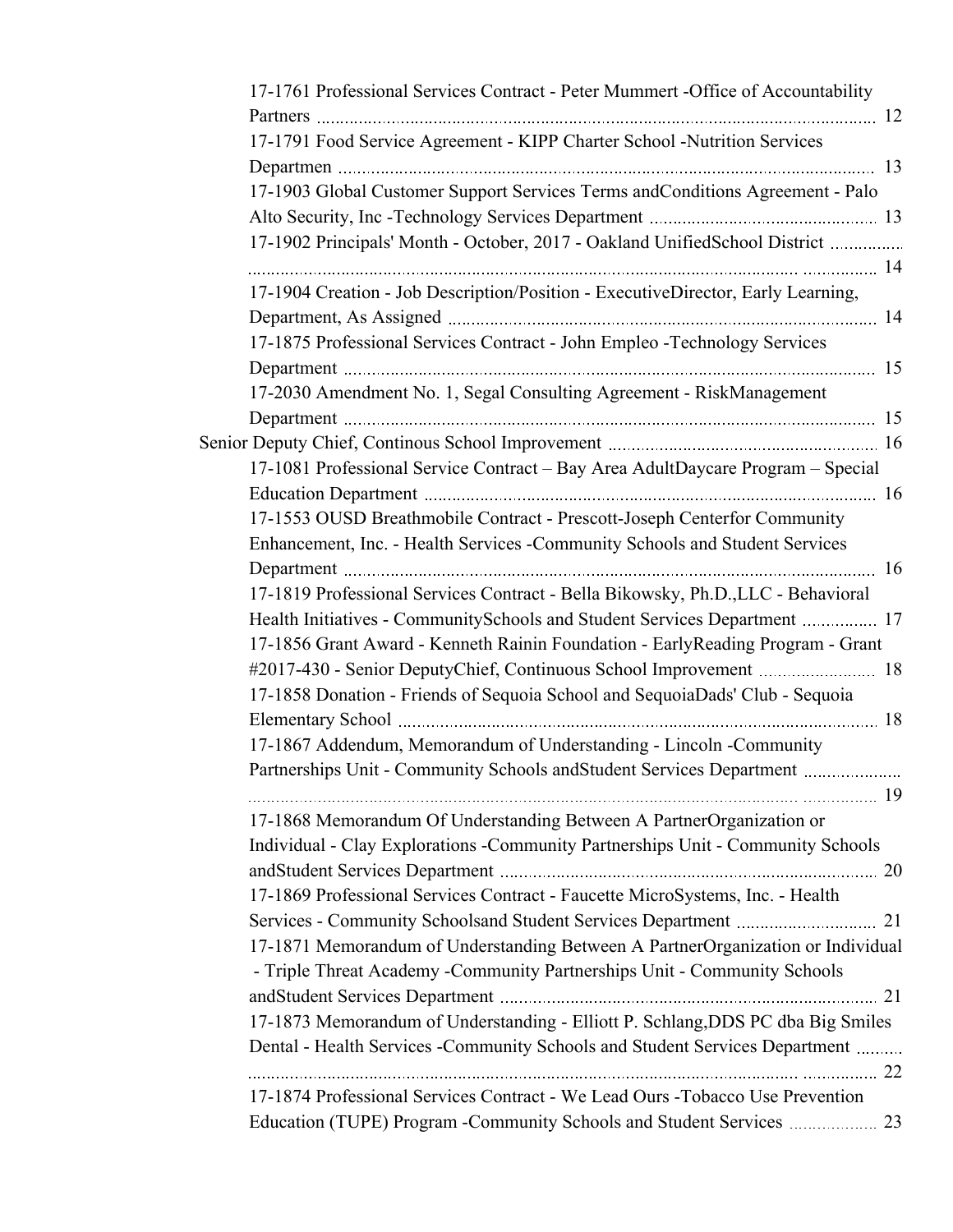| 17-1877 Memorandum of Understanding Between PartnerOrganization or Individual -   |  |
|-----------------------------------------------------------------------------------|--|
| Laura Sherman dbaMusic-Go-Round and District - CommunityPartnerships -            |  |
|                                                                                   |  |
| 17-1881 Memorandum of Understanding - Bay Area Community Resources - After        |  |
|                                                                                   |  |
| 17-1882 Professional Services Contract - Reading Partners -Community Schools and  |  |
|                                                                                   |  |
| 17-1820 Professional Services Contract - Luis Serrano -Fremont High School        |  |
| 17-1821 Professional Services Contract - Cindy Cristal Gonzalez- Elmhurst         |  |
|                                                                                   |  |
| 17-1822 Professional Services Contract - Spanish SpeakingUnity Council - Elmhurst |  |
|                                                                                   |  |
| 17-1827 Professional Services Contract - Engaging Schools -Social Emotional       |  |
| Learning Unit - Community Schoolsand Student Services Department  29              |  |
| 17-1855 Professional Services Contract - Rhana Hashemi -Community Schools and     |  |
|                                                                                   |  |
| 17-1885 Memorandum of Understanding - Safe Passages - AfterSchool Program -       |  |
|                                                                                   |  |
| 17-1886 Memorandum of Understanding - Higher GroundNeighborhood Development       |  |
| Corporation - After SchoolProgram - Parker Elementary School  32                  |  |
| 17-1887 Memorandum of Understanding - Ujimaa Foundation -After School Program     |  |
|                                                                                   |  |
| 17-1888 Memorandum of Understanding - Youth Together -After School Program -      |  |
|                                                                                   |  |
|                                                                                   |  |
| 17-1889 Memorandum of Understanding - Alternatives In Action-After School         |  |
| 17-1890 Memorandum of Understanding - Alternatives In Action-After School         |  |
|                                                                                   |  |
|                                                                                   |  |
| 17-1891 Memorandum of Understanding - Alternatives In Action-After School         |  |
|                                                                                   |  |
| 17-1892 Memorandum of Understanding - East Bay Asian YouthCenter - After School   |  |
|                                                                                   |  |
| 17-1893 Memorandum of Understanding - East Bay Asian YouthCenter - After School   |  |
|                                                                                   |  |
| 17-1894 Memorandum of Understanding - East Bay Asian YouthCenter - After School   |  |
|                                                                                   |  |
| 17-1895 Memorandum of Understanding - East Bay Asian YouthCenter - After School   |  |
|                                                                                   |  |
| 17-1896 Memorandum of Understanding - Bay Area Community Resources - After        |  |
|                                                                                   |  |
| 17-1897 Memorandum of Understanding - Bay Area Community Resources - After        |  |
|                                                                                   |  |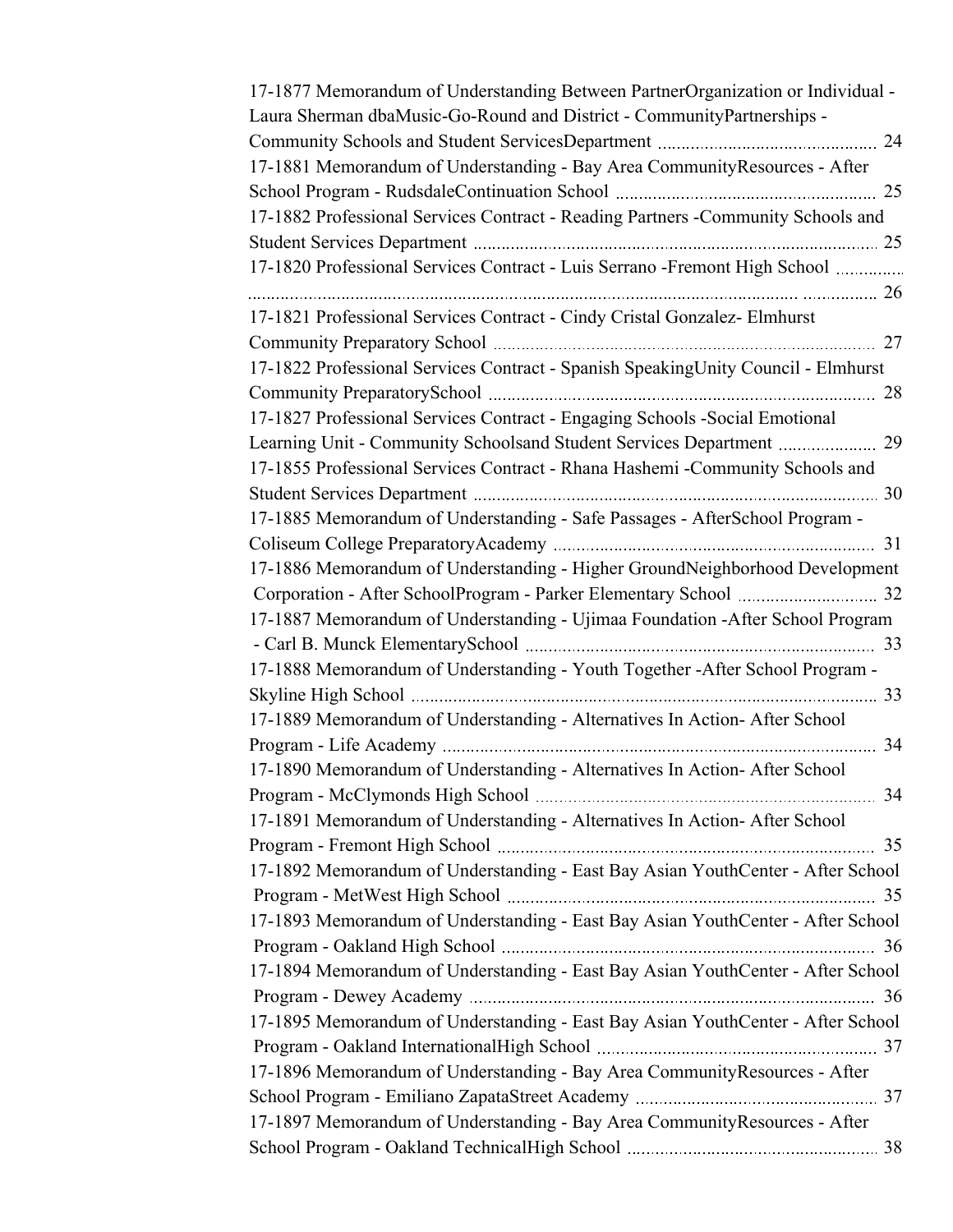| 17-1898 Memorandum of Understanding - Bay Area Community Resources - After                     |  |
|------------------------------------------------------------------------------------------------|--|
|                                                                                                |  |
| 17-1899 Memorandum of Understanding - Bay Area CommunityResources - After                      |  |
|                                                                                                |  |
| 17-1905 Non-Public Schools & Non-Public Agencies MasterContracts - School Year                 |  |
|                                                                                                |  |
| 17-1926 Memorandum of Understanding - Educate 78 - Acorn Woodland Elementary                   |  |
|                                                                                                |  |
| 17-1927 Memorandum of Understanding - Educate 78 - Roosevelt Middle School                     |  |
|                                                                                                |  |
|                                                                                                |  |
| 17-1736 Professional Services Contract - HERO, Inc. - GarfieldElementary School                |  |
|                                                                                                |  |
| 17-1813 Professional Services Contract - Cantare Con Vivo - Lincoln Elementary                 |  |
|                                                                                                |  |
| 17-1814 Professional Services Contract - Tanya Aungle -Joaquin Miller Elementary               |  |
|                                                                                                |  |
|                                                                                                |  |
| 17-1812 Grant Agreement - Oakland Public Education Fund -Police Services                       |  |
|                                                                                                |  |
| 17-1816 Professional Services Contract - First Alarm Security & Patrol - Police                |  |
|                                                                                                |  |
|                                                                                                |  |
| 17-2047 Professional Services Contract - Anthony Weaver - District 7 Board Member -            |  |
| 17-1992 Minutes - Board of Education - Regular Meeting -September 13, 2017                     |  |
|                                                                                                |  |
| 17-1995 Board of Education Meetings - Agenda Items Calendar- October 2017 -                    |  |
|                                                                                                |  |
| 17-2050 Measure G1 - Districtwide Teacher Retention and Middle School                          |  |
| Improvement Act - MiddleSchools - Grant Application And Education SpendingPlan - 2017-         |  |
|                                                                                                |  |
| 17-2053 Supporting - Supplemental Nutrition AssistanceProgram ("SNAP", Also                    |  |
|                                                                                                |  |
| K2. Measure G1 Commission Report - 2017-18 Middle School GrantApplication and Education        |  |
| Spending Plans - District ApprovedCharter Schools (Awards) (Legislative File Nos. 17-1722, 17- |  |
|                                                                                                |  |
| 17-1722 Measure G1 Funding Grant Request/Application -Lodestar Charter School - School         |  |
|                                                                                                |  |
| 17-1725 Measure G1 Funding Grant Request/Application -Amethods Oakland Charter                 |  |
|                                                                                                |  |
| 17-1951 Measure G1 Funding Grant Request/Application -Alliance Academy - School Year           |  |
|                                                                                                |  |
|                                                                                                |  |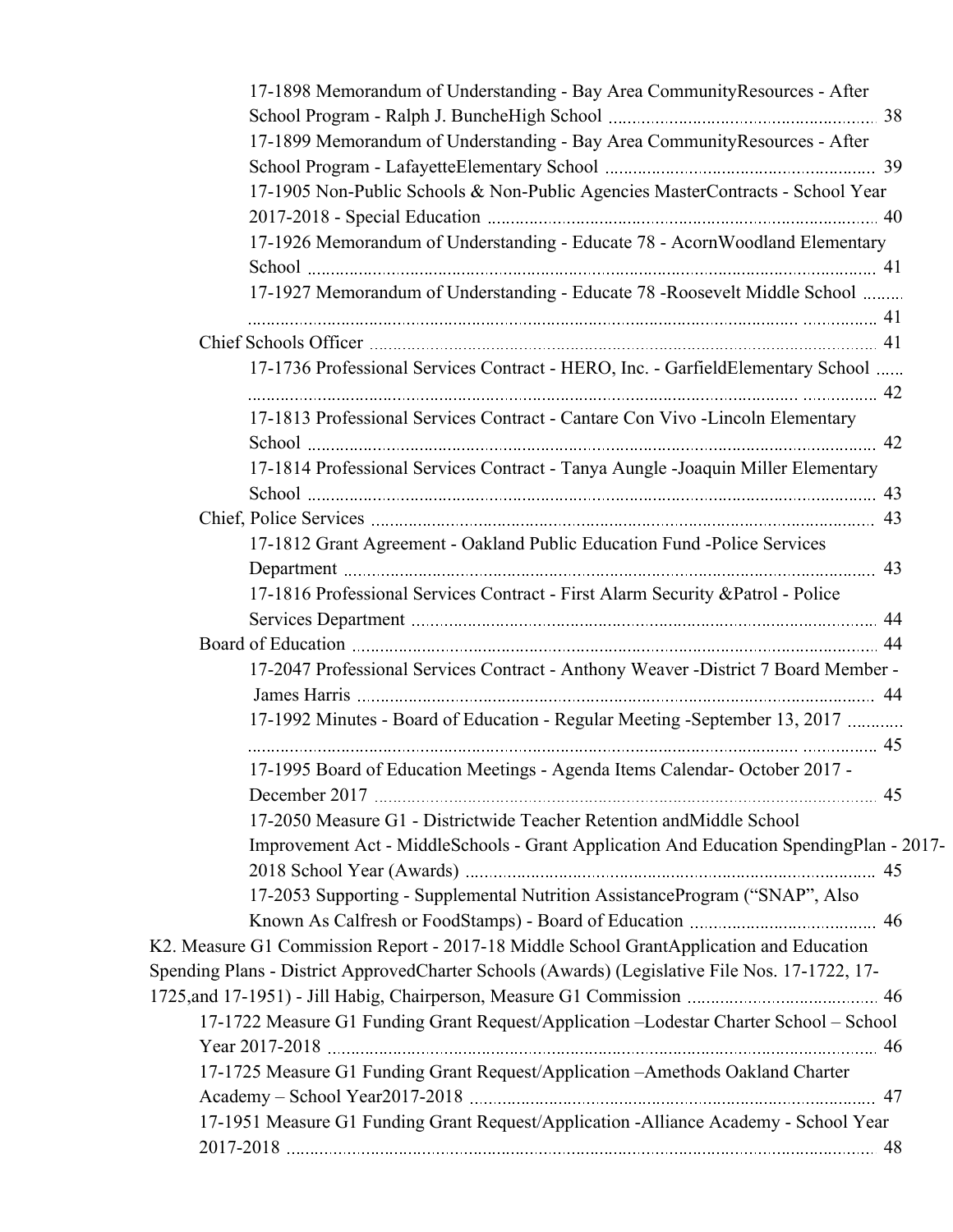| O. Public Comments On All Non-Agenda Items Within the SubjectMatter Jurisdiction of the          |
|--------------------------------------------------------------------------------------------------|
| 50                                                                                               |
| 17-1647 Public Comments on All Non-Agenda Items Within the Subject Matter Jurisdiction           |
|                                                                                                  |
|                                                                                                  |
|                                                                                                  |
| 17-1308 Filling and/or Creation of Budget and LegislativeAnalyst Position - 2017-18 School       |
|                                                                                                  |
| 17-1687 Western Association of Schools and Colleges (WASC) - Accreditation Status Report         |
|                                                                                                  |
| 17-1679 Amendment, Board Policy - Students - BP 5116.1 - Intradistrict Open Enrollment (         |
|                                                                                                  |
|                                                                                                  |
|                                                                                                  |
| 17-1825 Lease-Leaseback Agreement - Overaa/Tulum/EclipseJoint Venture - Phase 2,                 |
|                                                                                                  |
| 17-1925 Lease-Leaseback Resolution Agreement - Cahill/FoconJoint Venture - Fremont               |
|                                                                                                  |
| Budget and Finance Committee - September 18, 2017 - Aimee Eng, Chairperson                       |
|                                                                                                  |
| 17-1958 Budget and Finance Committee - FCMATImplementation Plan - Fiscal                         |
| 53                                                                                               |
| 17-1878 Request - Exemption to the Separation-From ServiceRequirement - California State         |
|                                                                                                  |
| 17-1944 Notice of Exemption - California Environmental QualityAct ("CEQA") - Kipp                |
|                                                                                                  |
| 17-2037 Application for Provisional Internship Permit -California Commission on Teacher          |
|                                                                                                  |
| 17-2038 Application for Variable Term Waiver - PreliminaryAdministrative Services                |
|                                                                                                  |
| 17-2041 Application for Variable Term Waiver - CBEST, BCLAD, and Pupil Personnel                 |
| Services (PPS) - California Commission on Teacher Credentialing - Named Employees for            |
|                                                                                                  |
| S. Public Comments on All Non-Agenda Items Within the SubjectMatter Jurisdiction of the District |
|                                                                                                  |
| 17-1647 Public Comments on All Non-Agenda Items Within the Subject Matter Jurisdiction           |
|                                                                                                  |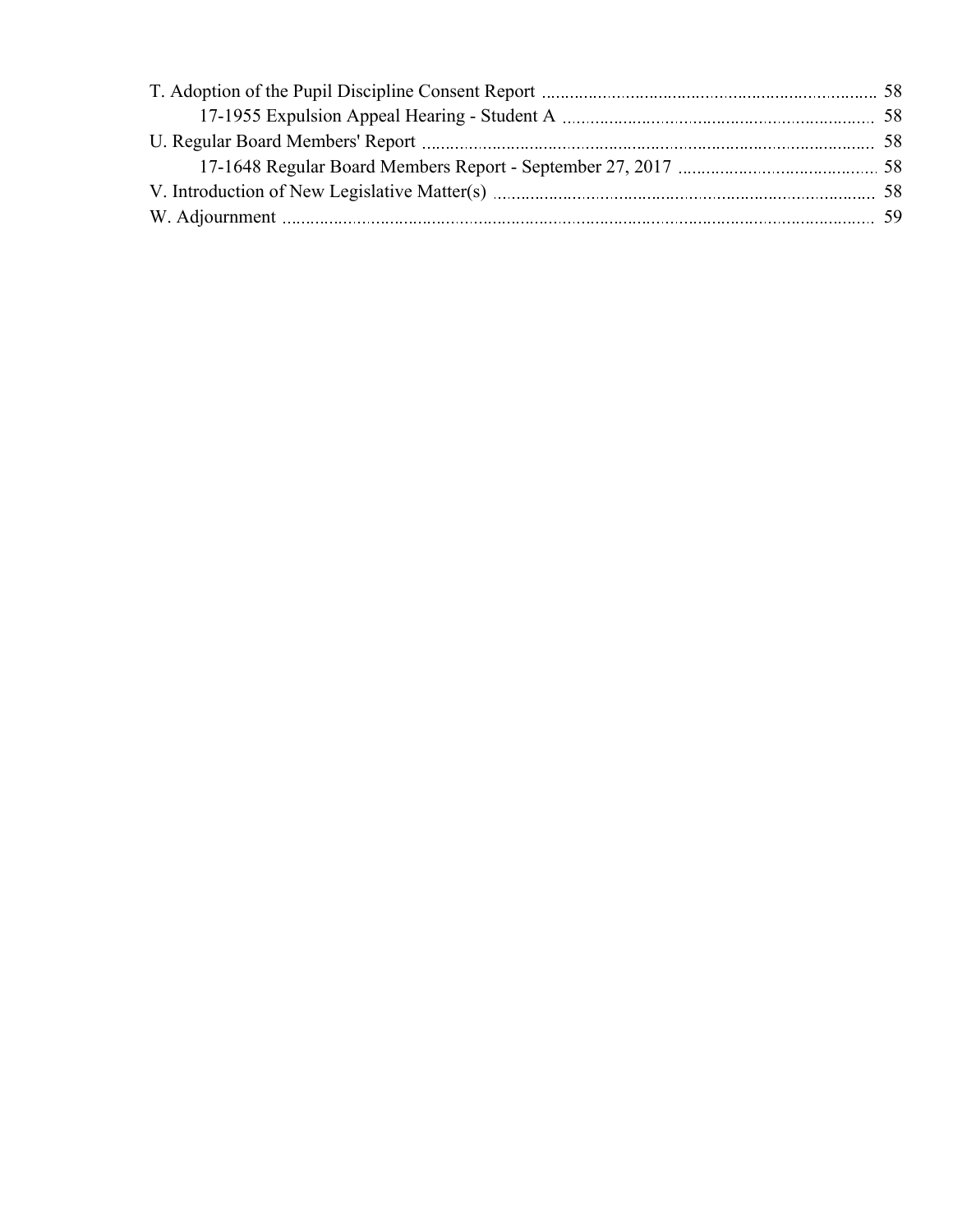LEY CUMPLIMIENTO PARA AMERICANOS CON DISCAPACIDADES Y SERVICIO DE IDIOMAS Personas que requieran servicios de traducción o interpretación o facilidades razonables para participar en juntas deberán notificar a la Oficina de la Mesa Directiva de Educación setenta y dos (72) horas antes de la junta ya sea al (510)879-8199(VM); o boe@ousd.org (E-Mail); o (510) 879-2300 (eTTY/TDD); o (510) 879-2299 (eFax).

#### 美国残障人士法案條例遵守及語言服務

個别人士需要傳譯及翻譯服務或有合理安排去參與會議的應該在舉行會議之前的七十二(72)小時通知教育委員 會。請致電(510)879-8199(留言);或 boe@ousd.org (電郵) ;或(510) 879-2300 (電子文字電話/聽障專用電信 設備 (eTTY/TDD));或(510) 879-2299 (電子圖文傳真 (eFax))。

### TUẦN HÀNH ĐẠO LUẬT NGƯỜI MỸ KHUYẾT TẤT VÀ DỊCH THUẬT

Những người nào cần thông ngôn hay phiên dịch hay một sắp xếp hợp lý nào để tham gia các buổi họp phải thông báo Văn phòng của Hội đồng Giáo dục bảy mươi hai (72) tiếng đồng hồ trước buổi họp, số điện thoại (510)879-8199 (VM); hay là boe@ousd.org (E-Mail); hay là (510) 879-2300 (eTTY/TDD); hay là số (510) 879-2299 (eFax).

# សេវាបកប្រែភាសា និងការអនុលោមតាមច្បាប់ជនជាតិអាមេរិកាំងពិការ

អកណាដែលត្រូវការសេវាបកប្រែភាសាដោយផ្ទាល់មាត់ ឬជាលាយលក្ខអក្សរ ឬត្រូវការការជួយសម្រះសម្រលយ៉ាងសមរម្យ មួយ ដើម្បីចូលរួមក្នុងកិច្ចប្រជុំនានានោះ ត្រវង្គល់ដំណឹងទៅកាន់ទីការិយាល័យនៃក្រមប្រឹក្សាអប់រំ ឱ្យបានចិតសិបពី (72) ម៉ោង មុនកិច្ចប្រជុំ តាមរយៈទូរស័ព្ទ:លេខ <u>(510) 879-8199</u> បុតាមរយៈអ៊ីមែល <u>boe@ousd.org</u> បុទូរស័ព្ទ eTTY/TDD លេខ (510) 879-2300 ប៊ូទូសារលេខ (510) 879-2299។

الامتثال لقانون الأمريكيين نو ي الإعاقات (ADA) وتوفير الخدمات اللغوية من يحتاج إلى خدمات الترجمة المكتوبة أو خدمات الترجمة الفورية أو الترتيبات التيسيرية المعفّولة لكي يساهم في الإجتماعات فالمرجو منه إبلاغ مكتب إدارة التعليم إثنين وسبعين (72) ساعة قبل الإجتماع بوسيلة من الوسائل التالية: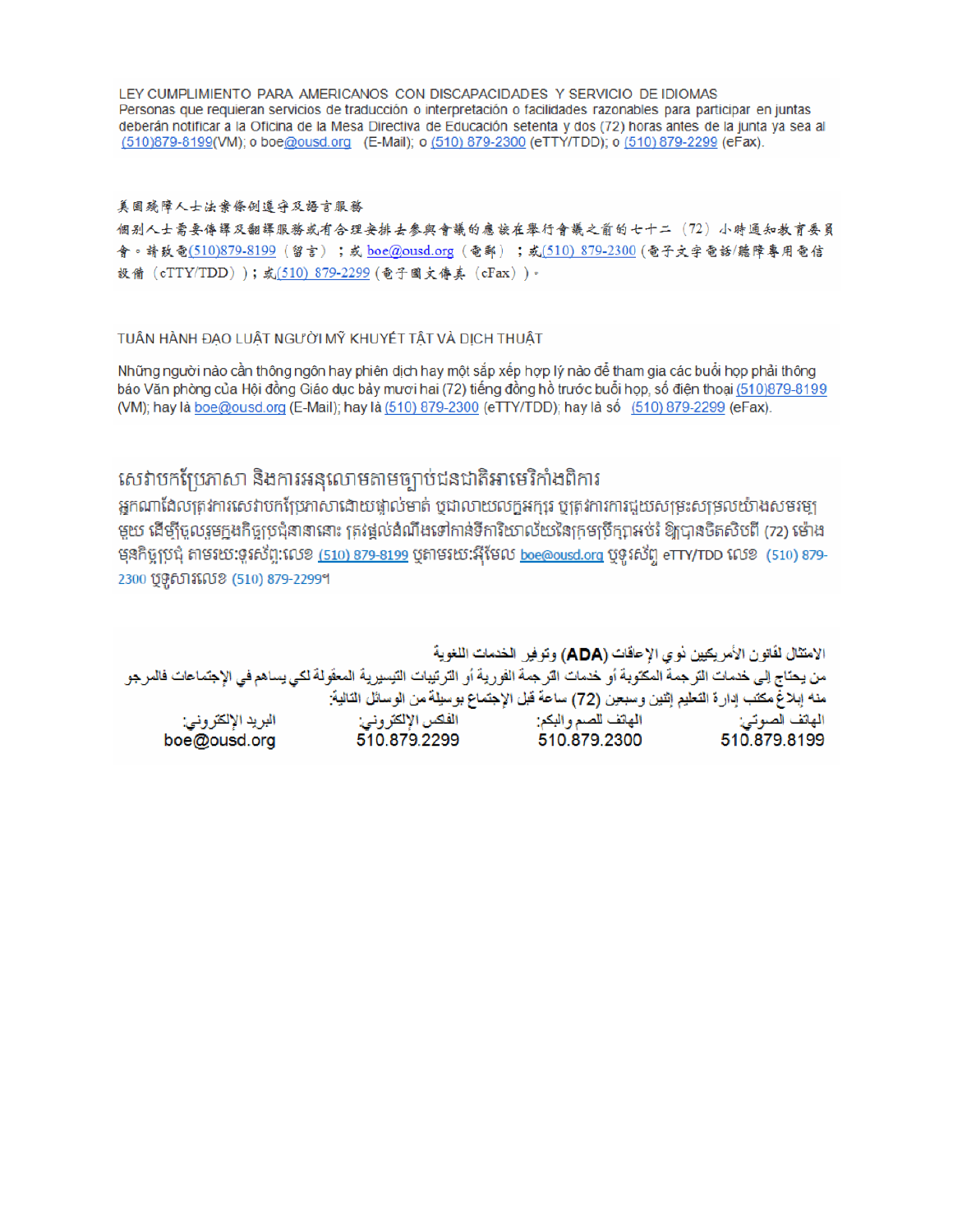# **MEETING PROCEDURES**

*Board procedures do not permit: (1) persons in the audience to vocally express support or opposition to statements by Board Members or by other persons testifying; (2) ringing and use of cell phones, pagers, and similar sound-producing electronic devices; (3) bringing in or displaying signs in the meeting room; (4) eating in meeting room and (5) standing in the meeting room. PRESENTATIONS: Contact Board Office at (510) 879-8199 to coordinate the use of the laptop computer for presentations. AGENDA PACKET: Meeting Agenda are available online at https://ousd.legistar.com/. LANGUAGE INTERPRETERS: Requests must be received at least 72 hours in advance of the meeting to help ensure availability. Contact Edgar Rakestraw, Jr. at (510) 879-8199x24. CHILDCARE will be available during the Board meeting. SPEAKING AT BOARD MEETINGS. At a Regular Meeting, the public may Comment on an Agenda Item ("Item") as listed or on an Item not listed on the Agenda but within the subject matter jurisdiction of the District. At a Special Meeting, the public may address the Board only on an Item on the Agenda. An eComment – Sign In To Speak Card ("Card") may be submitted electronically by filing a Card on line not later than 30 Minutes prior to meeting noticed time or a manual Card at Board Meeting not later than prior to the Item being called by the Board President. No Card may be submitted after the Board President has called the Item. A Speaker may be allowed up to a maximum of three minutes or less to speak on an Item, depending on the number of registered speakers, the number of Items on Agenda and the time allocated for each Item. Each Speaker will be allotted the same maximum number of minutes to speak as set by the President at the beginning of each item for public comment, excluding District representatives. Public speakers using translation assistance will be allowed twice the amount of time.*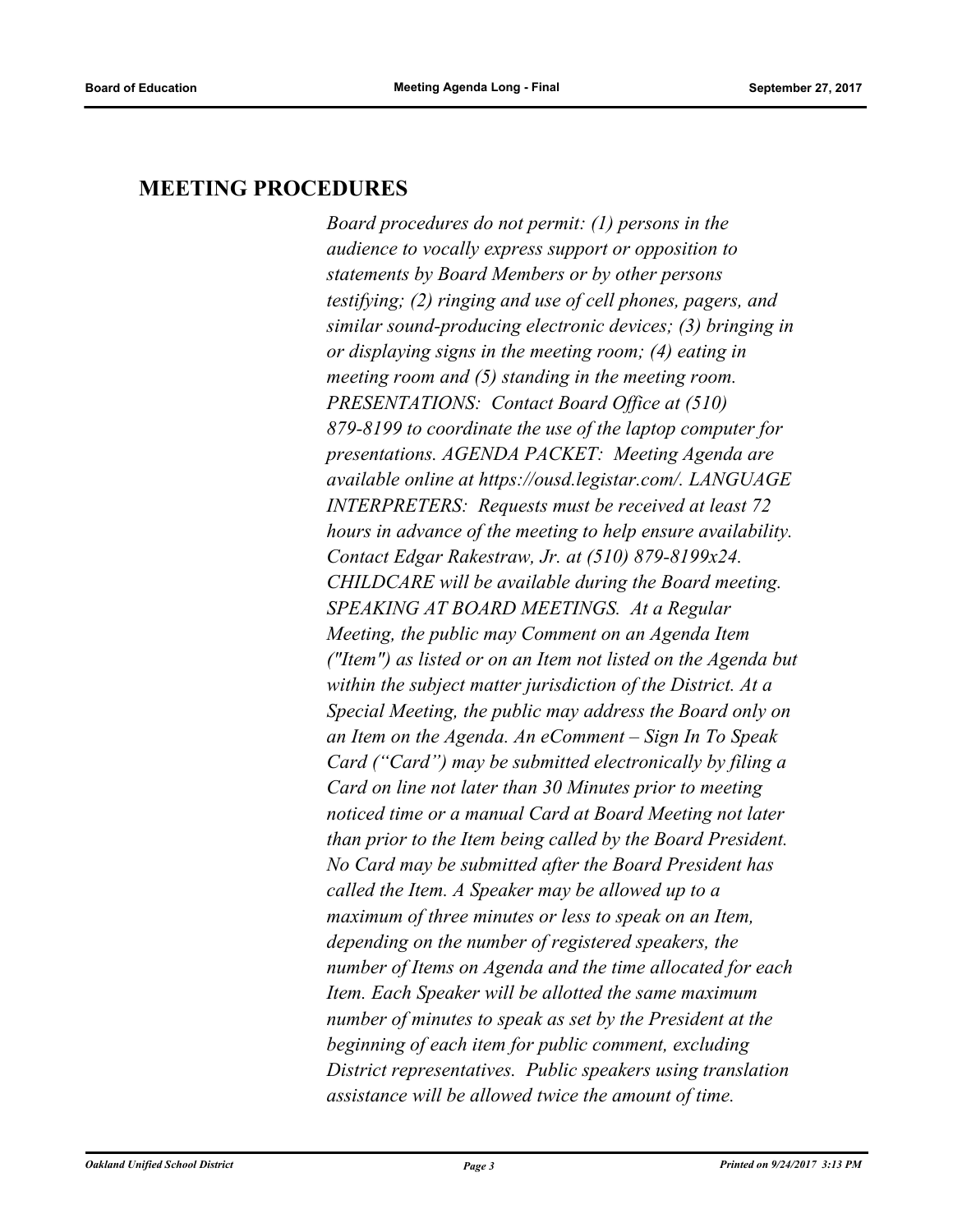# **MEETING NORMS**

- *• Honor the Time No Sidebars, Technology Aligned to Meeting Purpose, Start and End on Time*
- *• Act as a Collective Body Honor Confidentiality*
- *• Check for Understanding, Surface Assumptions*
- *• Share Divergent Views Value as a Learning Opportunity*
- *• Celebrate Successes and Each Other's Contributions*
- *• Presume positive intent*
- *• No personal attacks*

# **MEETING RULES OF ENGAGEMENT**

- *Five (5) minute speaking limit for Board Members*
- *No mingling with the audience*
- *Address comments to other Board Members*
- *Focus on agenda items*
- *Don't repeat what's been said*
- *Always be respectful*
- *No interruptions*
- *Enforce norms*
- *Model desired behavior*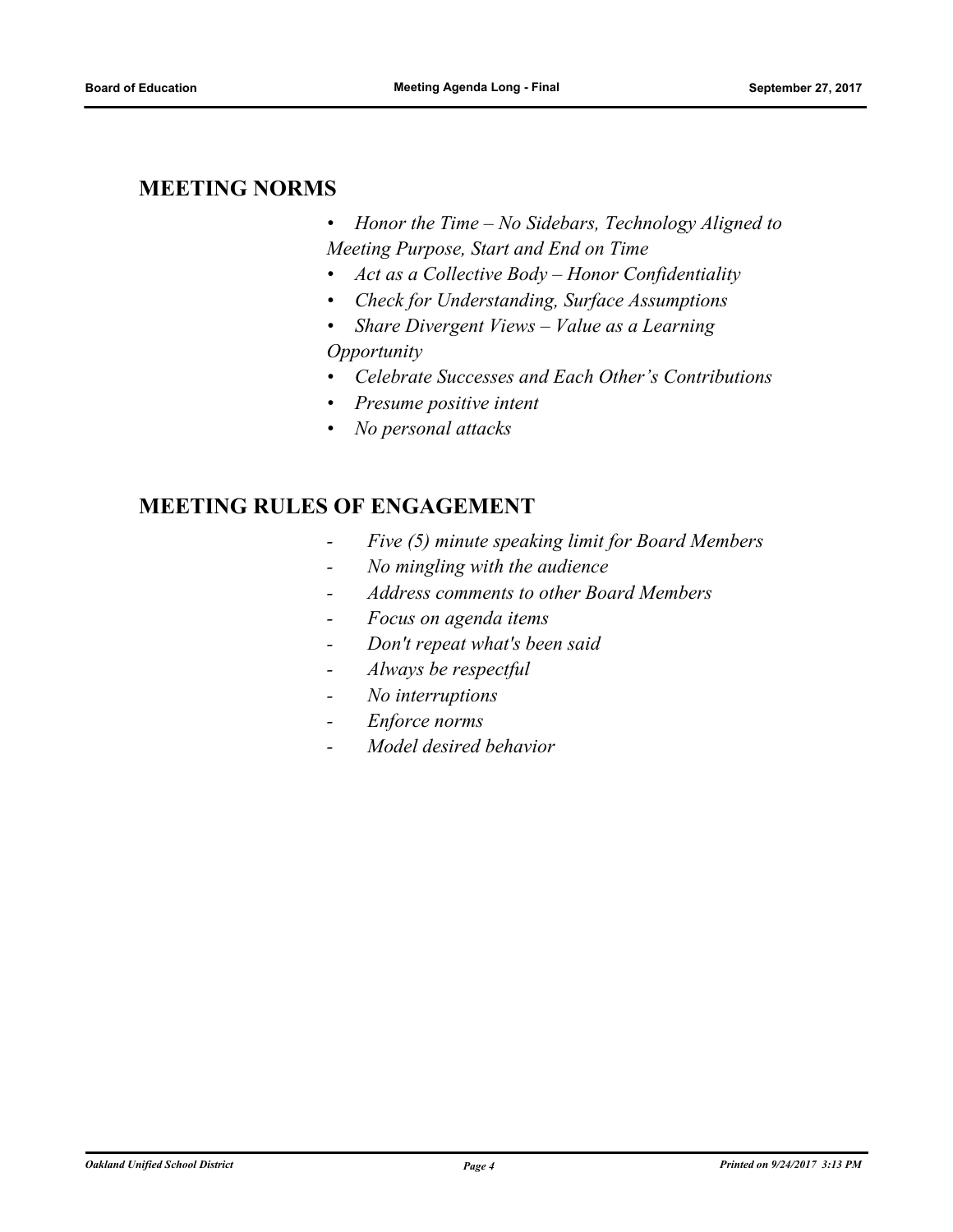# **CORE BELIEF STATEMENTS**

*In efforts to work toward our District mission – Oakland Unified School District (OUSD) will build a Full Service Community District focused on high academic achievement while serving the whole child, eliminating inequity, and providing each child with excellent teachers, every day– the OUSD Board of Education identified, via community-wide engagements, the following Core Belief Statements:* 

*We Believe…*

*• That every student should learn in a positive and safe learning environment.*

*• In the ability of every student to thrive in school and reach their full potential - and are committed to ensuring that they achieve college, career and community success in the 21st century.* 

*• In celebrating the diversity of our students with respect to race, culture, heritage, exceptional needs, gender and sexual orientation; committing to giving each child what they need; teaching them with high expectations, and supporting them to find joy and success in their education.* 

*• In full service community schools that - in addition to providing high quality education - act as an integral part of the health and wellness of our neighborhoods, offering lifelong learning opportunities and support for our students and community members.*

*• That students are most successful when all of us students, families, educators and community members from all backgrounds and neighborhoods - can meaningfully and equitably participate in making shared decisions and improving conditions at the district level, school site or in the community.*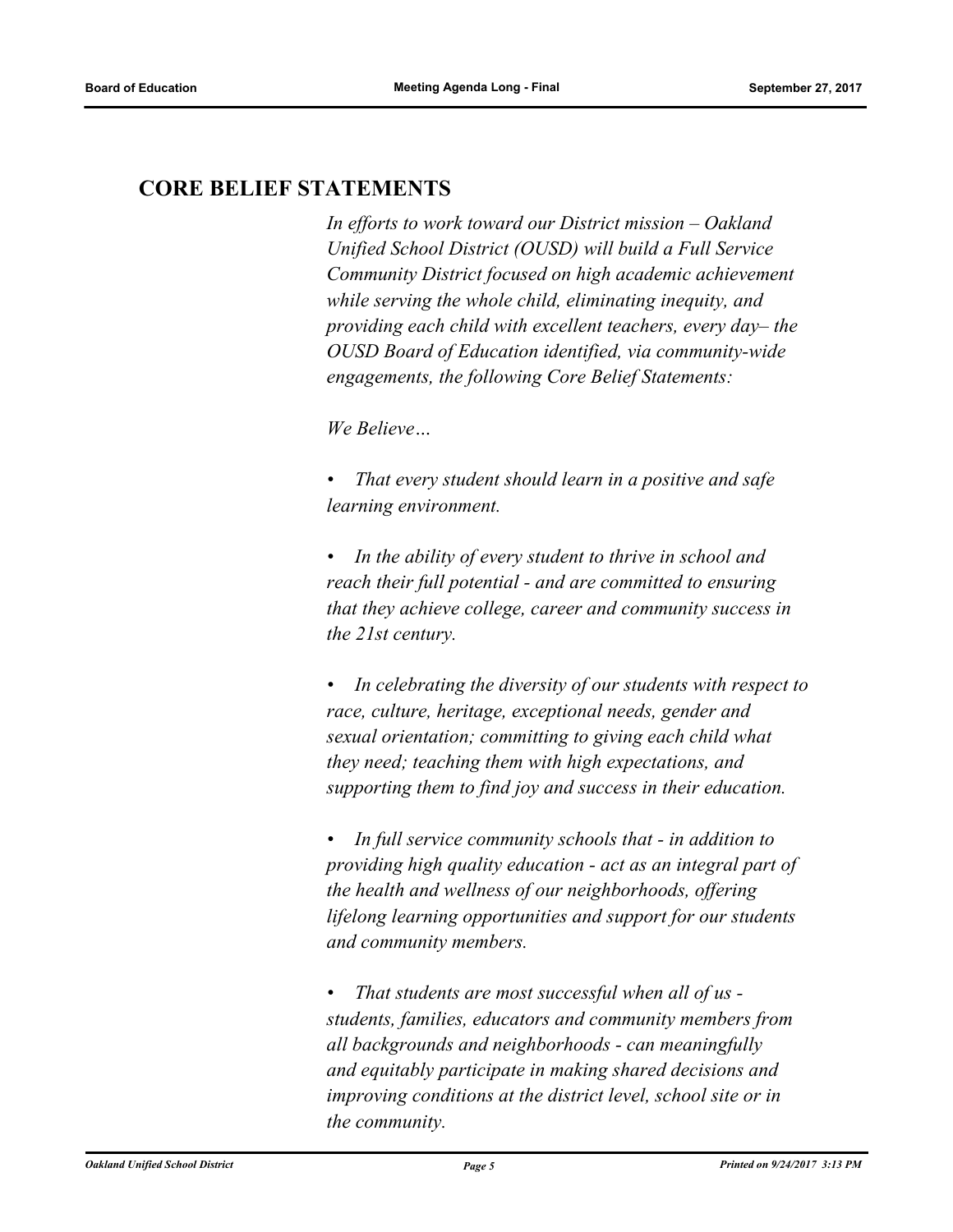*• In the fair and transparent management of our resources in order to ensure the success of all current and future students, and are committed to seeking additional resources.*

- **A. Call To Order 4:00 P.M.**
- **B. Roll Call**
- **C. President's Statement Disclosing Item(s) To Be Discussed In Closed Session Today**

**Closed Session Item(s):**

**Labor Matter(s)**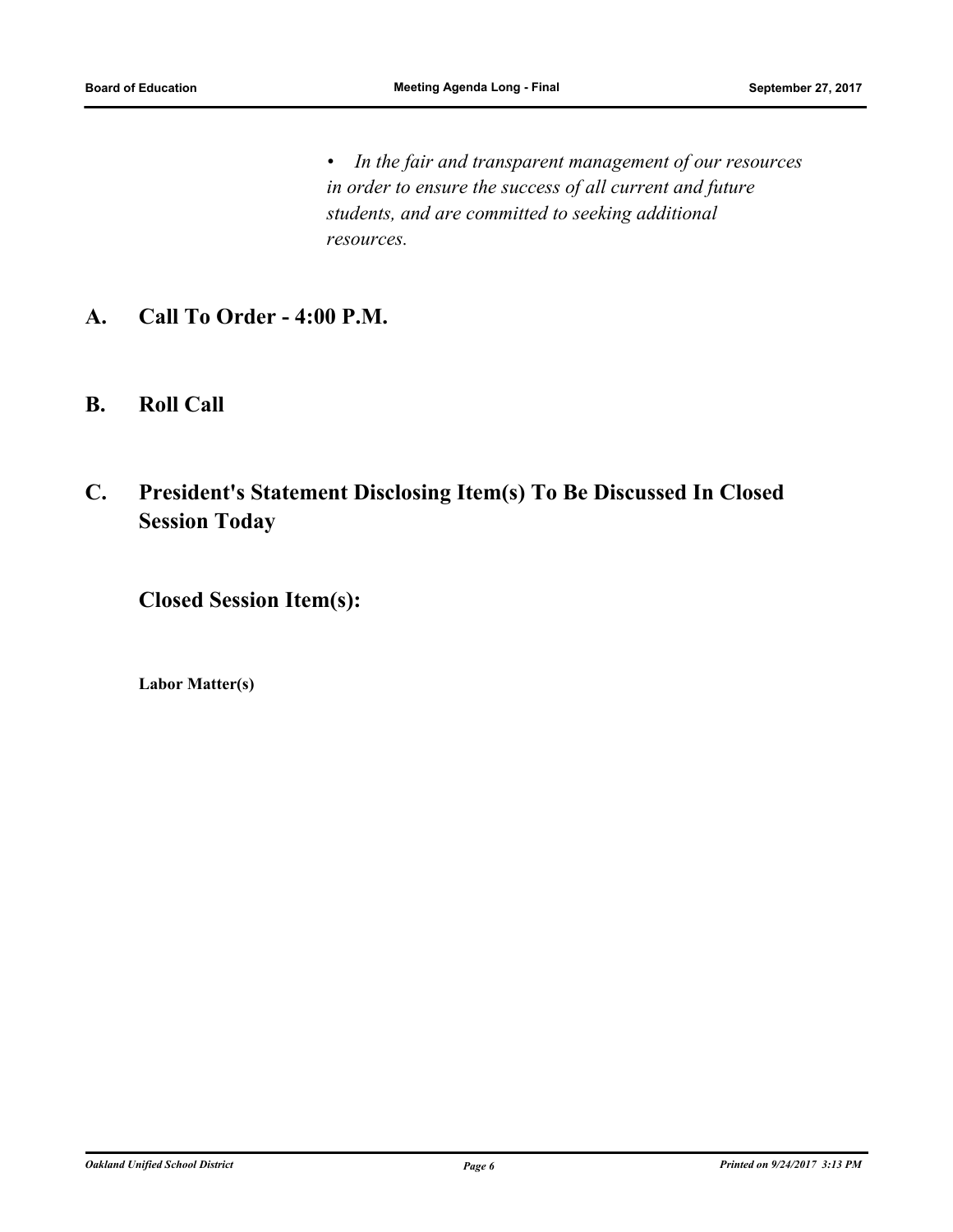| $C.-1$ | 17-1529                | <b>Conference With Labor Negotiators</b>                                                                                                                                                                                                                                                                                                                                                                                                                                                                                                                                                                                                                                                                                              |
|--------|------------------------|---------------------------------------------------------------------------------------------------------------------------------------------------------------------------------------------------------------------------------------------------------------------------------------------------------------------------------------------------------------------------------------------------------------------------------------------------------------------------------------------------------------------------------------------------------------------------------------------------------------------------------------------------------------------------------------------------------------------------------------|
|        |                        | United Administrators of Oakland Schools (UAOS), Service<br>Employees International Union - Local 1021 (SEIU), Oakland<br>Education Association (OEA), Oakland Child Development<br>Paraprofessional Association (OCDPA), American<br>Federation of State, County and Municipal Employees-Local<br>257 (AFSCME), Brotherhood of Teamsters, Auto Truck<br>Drivers-Local 70 of Alameda County, Brotherhood of<br>Teamsters, Warehouse, Mail Order, Retail Employees- Local<br>853 of Alameda County, American Federation of<br>Teachers/CFT-Local 771 (AFT), Building and Construction<br>Trades Council of Alameda County, California School<br>Employees Association (CSEA).<br>Principal District Representative: Marion McWilliams, |
|        |                        | General Counsel                                                                                                                                                                                                                                                                                                                                                                                                                                                                                                                                                                                                                                                                                                                       |
|        | <b>Legal Matter(s)</b> |                                                                                                                                                                                                                                                                                                                                                                                                                                                                                                                                                                                                                                                                                                                                       |
| $C.-2$ | 17-1765                | <b>Conference with Legal Counsel-Anticipated Litigation</b>                                                                                                                                                                                                                                                                                                                                                                                                                                                                                                                                                                                                                                                                           |
|        |                        | Initiation of litigation pursuant to paragraph (4) of subdivision<br>(d) of Government Code Section 54956.9: 1 case.                                                                                                                                                                                                                                                                                                                                                                                                                                                                                                                                                                                                                  |
| $C.-3$ | 15-1970                | <b>Conference With Legal Counsel - Anticipated Litigation</b>                                                                                                                                                                                                                                                                                                                                                                                                                                                                                                                                                                                                                                                                         |
|        |                        | Significant exposure to litigation pursuant to paragraph (2) or<br>(3) of subdivision (d) of Government Code Section 54956.9:<br>1 case.                                                                                                                                                                                                                                                                                                                                                                                                                                                                                                                                                                                              |
| $C.-4$ | 16-0645                | <b>Conference With Legal Counsel - Existing Litigation</b>                                                                                                                                                                                                                                                                                                                                                                                                                                                                                                                                                                                                                                                                            |
|        |                        | California Charter Schools Association v. Oakland Unified<br>School District, et al, Alameda County Superior Court Case<br>No. RG16806690                                                                                                                                                                                                                                                                                                                                                                                                                                                                                                                                                                                             |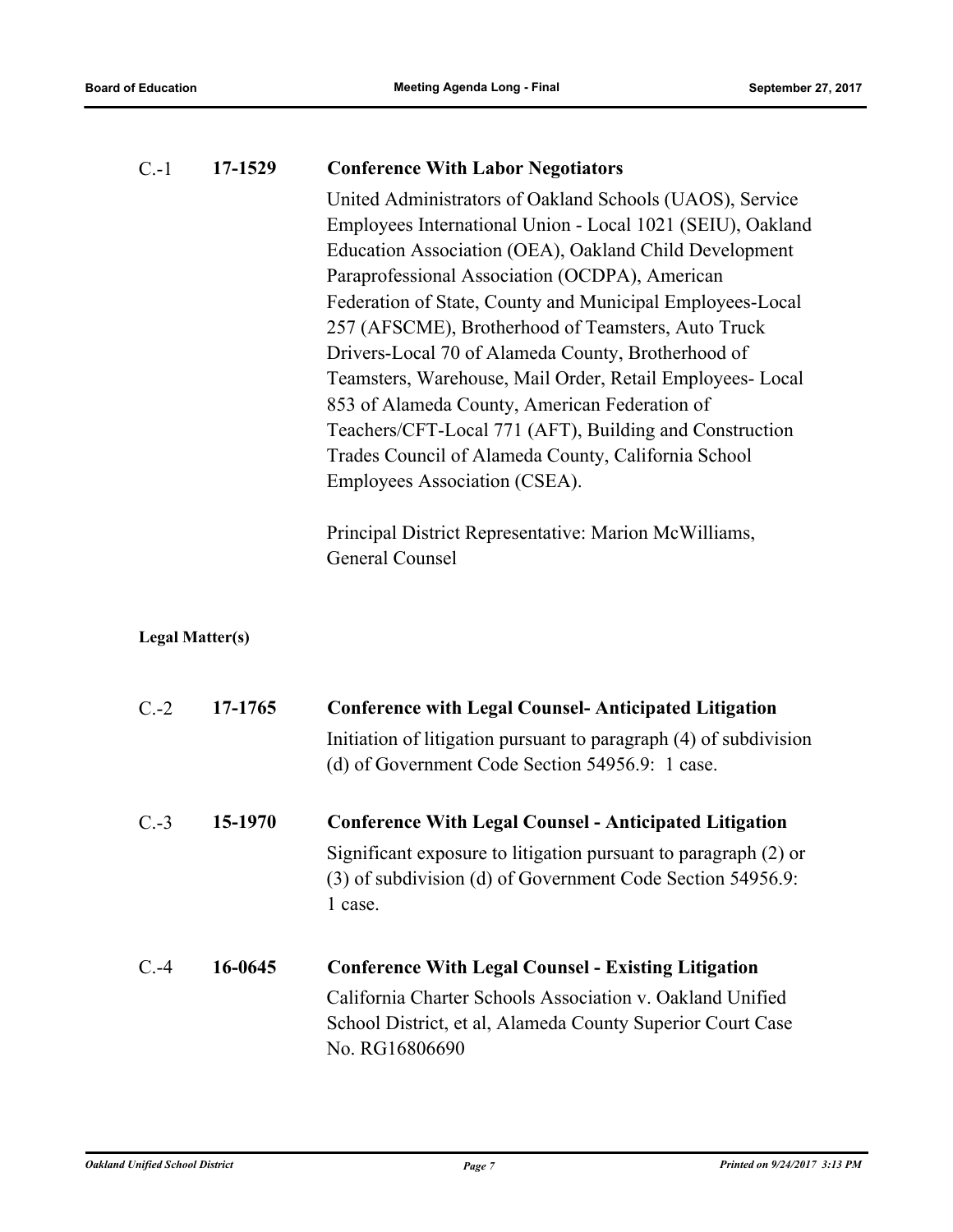| $C.-5$                                                  | 17-1453                          | <b>Conference With Legal Counsel - Anticipated Litigation</b>                                                                                                                                             |  |
|---------------------------------------------------------|----------------------------------|-----------------------------------------------------------------------------------------------------------------------------------------------------------------------------------------------------------|--|
|                                                         |                                  | Significant exposure to litigation pursuant to paragraph (2) or<br>(3) of subdivision (d) of Government Code Section 54956.9:<br>1 case.                                                                  |  |
| $C.-6$                                                  | 16-2463                          | <b>Conference With Legal Counsel - Anticipated Litigation</b><br>Significant exposure to litigation pursuant to paragraph (2) or<br>(3) of subdivision (d) of Government Code Section 54956.9:<br>1 case. |  |
|                                                         | <b>Public Employee Matter(s)</b> |                                                                                                                                                                                                           |  |
| $C.-7$                                                  | 17-1515                          | <b>Public Employee Appointment</b>                                                                                                                                                                        |  |
|                                                         |                                  | <b>Chief Financial Officer</b>                                                                                                                                                                            |  |
| $C.-8$                                                  | 17-1524                          | <b>Public Employee Discipline/Dismissal/Release</b>                                                                                                                                                       |  |
|                                                         |                                  | Public Employee Discipline/Dismissal/Release                                                                                                                                                              |  |
| <b>Public Employee Performance Evaluation Matter(s)</b> |                                  |                                                                                                                                                                                                           |  |
| $C.-9$                                                  | 17-1521                          | <b>Public Employee Performance Evaluation</b>                                                                                                                                                             |  |
|                                                         |                                  | General Counsel                                                                                                                                                                                           |  |
| $C.-10$                                                 | 17-1522                          | <b>Public Employee Performance Evaluation</b>                                                                                                                                                             |  |
|                                                         |                                  | Superintendent of Schools                                                                                                                                                                                 |  |

**Pupil Matter(s)**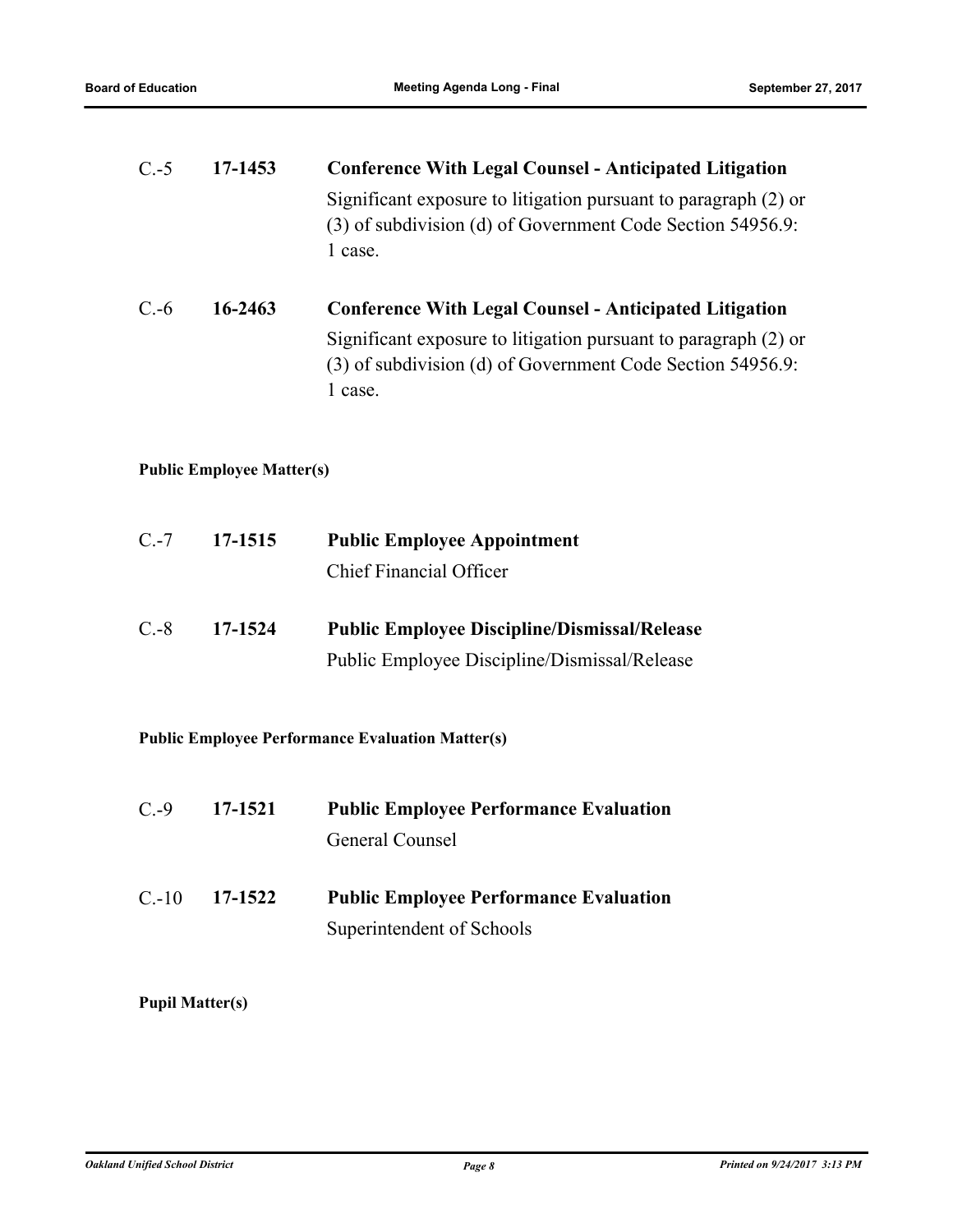C.-11 **17-1955 Expulsion Appeal Hearing - Student A** Expulsion Appeal Hearing - Student A

- **D. Recess To Closed Session**
- **E. Reconvene To Public Session 5:30 P.M.**
- **F. Second Roll Call**
- **G. President's Statement of Reportable Action Taken In Closed Session and the Vote or Abstention of Members Present, If Any**
- **H. Pledge of Allegiance**
- **I. Special Orders of the Day**

*None*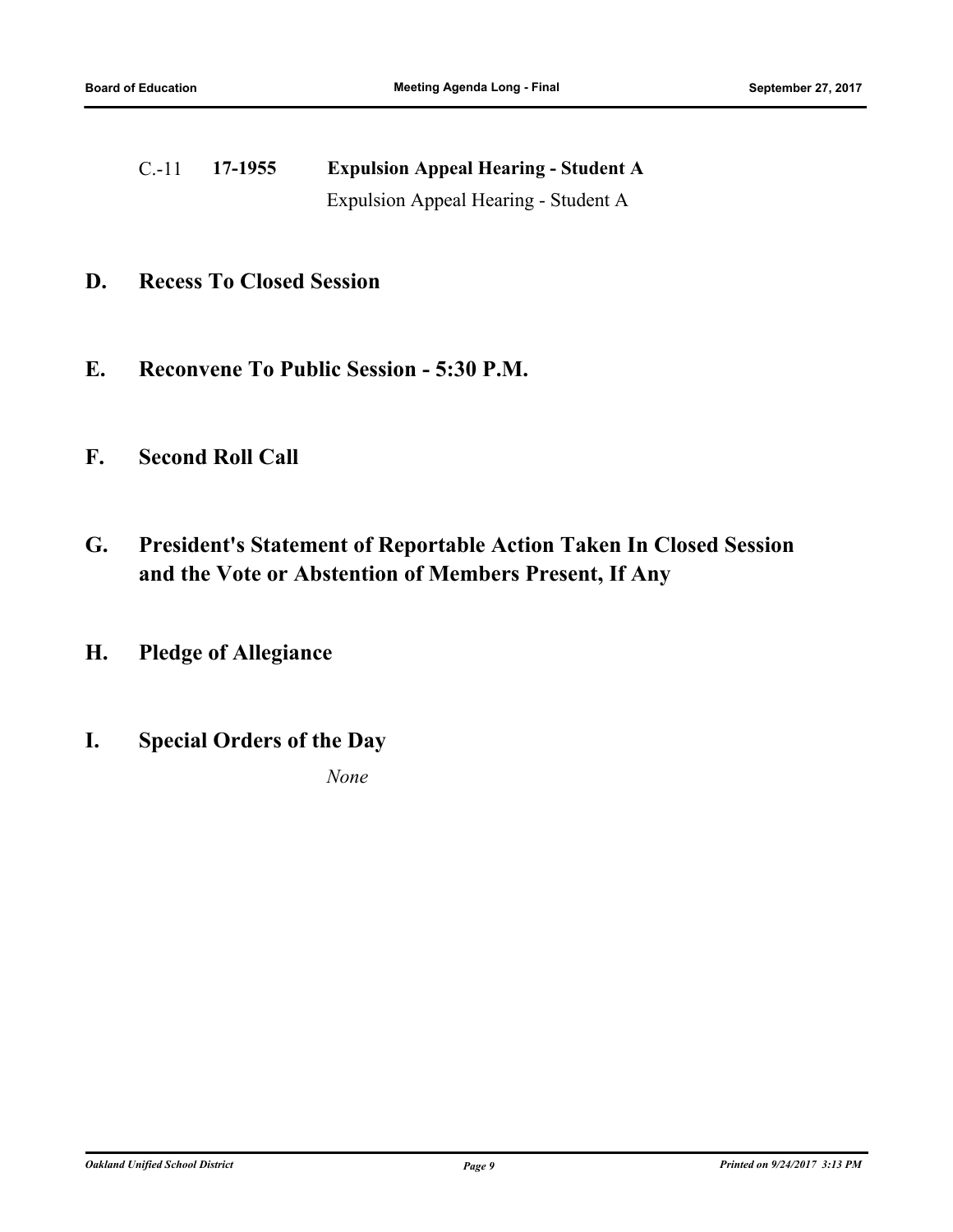# **J. Submission of Speaker Card/Modification(s) To Agenda**

*A paper Sign In To Speak Card for the designated Agenda Item(s) shall have been submitted to the Secretary by this point in the Agenda, but not later than prior to the Item(s) being called by the Board President, in order to be invited to speak before or during consideration of the Item(s). (An eComment Sign In To Speak Card must have been received on line not later than 30 Minutes prior to meeting noticed time.) A Speaker may be allowed up to a maximum of 3 minutes or less to speak on designated Item(s), depending on the number of Registered Speakers, the number of Items and the time allocated for Item(s). Minutes, or lesser time, are not transferable from Speaker to Speaker.* 

*Modification(s) to the Agenda, by the Board, allows for any change in the printed Order of Business including, but not limited to, an announcement that an Item or Legislative File will be considered out of Agenda printed order, that consideration of an Item has been withdrawn, postponed, rescheduled or "pulled" or taken off of the General Consent Report for separate discussion and/or possible action.*

# **K. Adoption of the General Consent Report**

*"Adoption of the General Consent Report" means that all items appearing on the Agenda under this topic are approved in one motion unless a Board Member requests that an item be removed and voted on separately or otherwise acted upon. Generally, these items are routine in nature, and are acted upon in one motion to conserve time and permit focus on other‑than‑routine items on the Agenda. An item on the General Consent Report which a Member has requested be removed, shall be removed, without debate for separate consideration and vote or other disposition. All items remaining on the General Consent Report, thereafter, shall be adopted in a single motion.*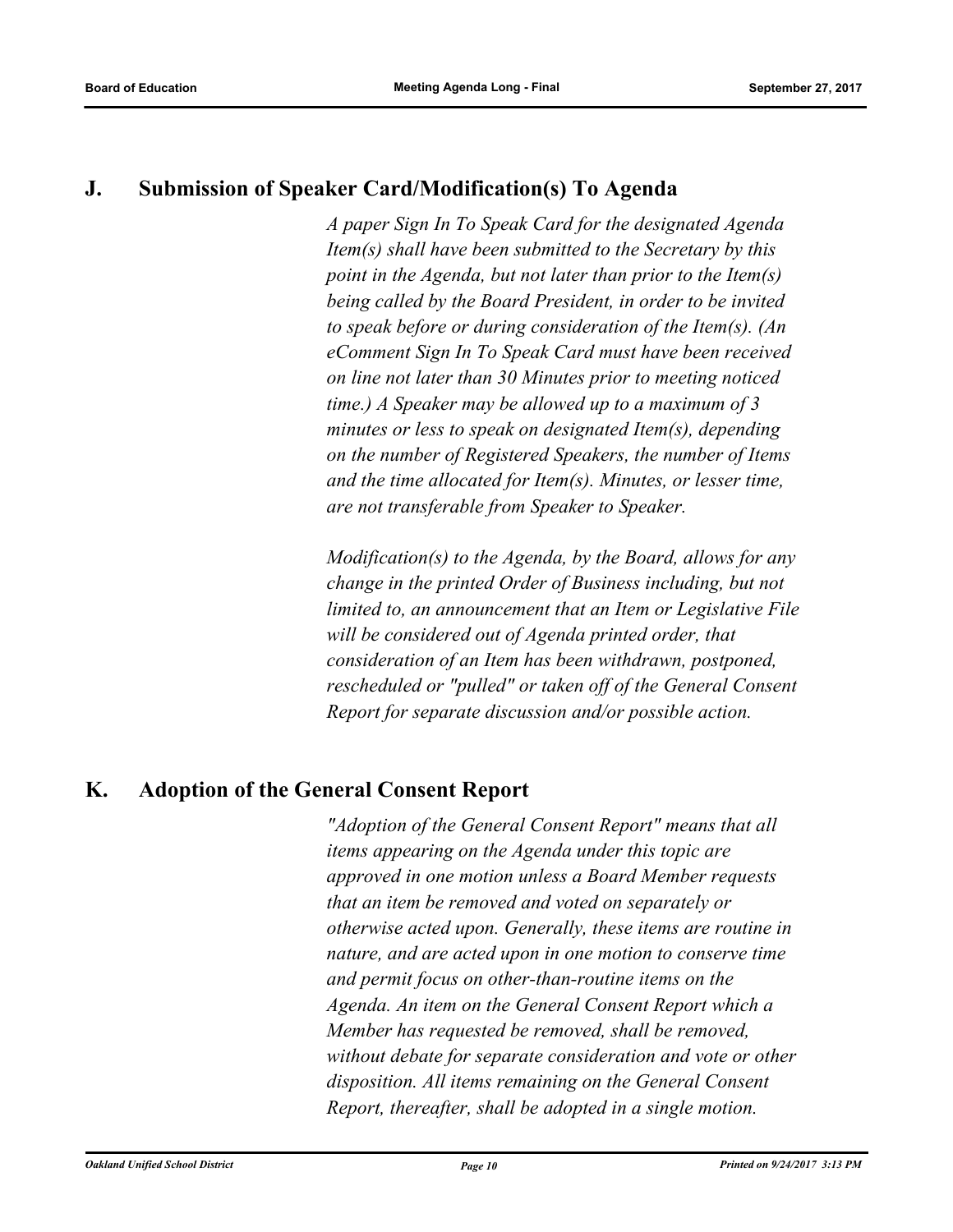#### **Senior Business Officer**

 $\blacksquare$   $\blacksquare$  K.-1

# **[17-1727](http://ousd.legistar.com/gateway.aspx?m=l&id=/matter.aspx?key=41220) Service Agreement - Gartner, Inc. - Technology Services Department**

Ratification by Board of Education of a Service Agreement between District and Gartner Inc., Stamford, CT, for the latter to provide it Gartner for IT Leaders Advising, subscription service of weekly IT trends, to the Deputy Chief, Technology Services, for the period of July 1, 2017 through June 30, 2018, in an amount not to exceed \$29,490.00.

**Resource Code - 0000-999**

**Funding Source: General Purpose - Software Licensing**

[17-1727 Service Agreement - Gartner, Inc. -](http://ousd.legistar.com/gateway.aspx?M=F&ID=86235.pdf)  Technology Services Department *Attachments:*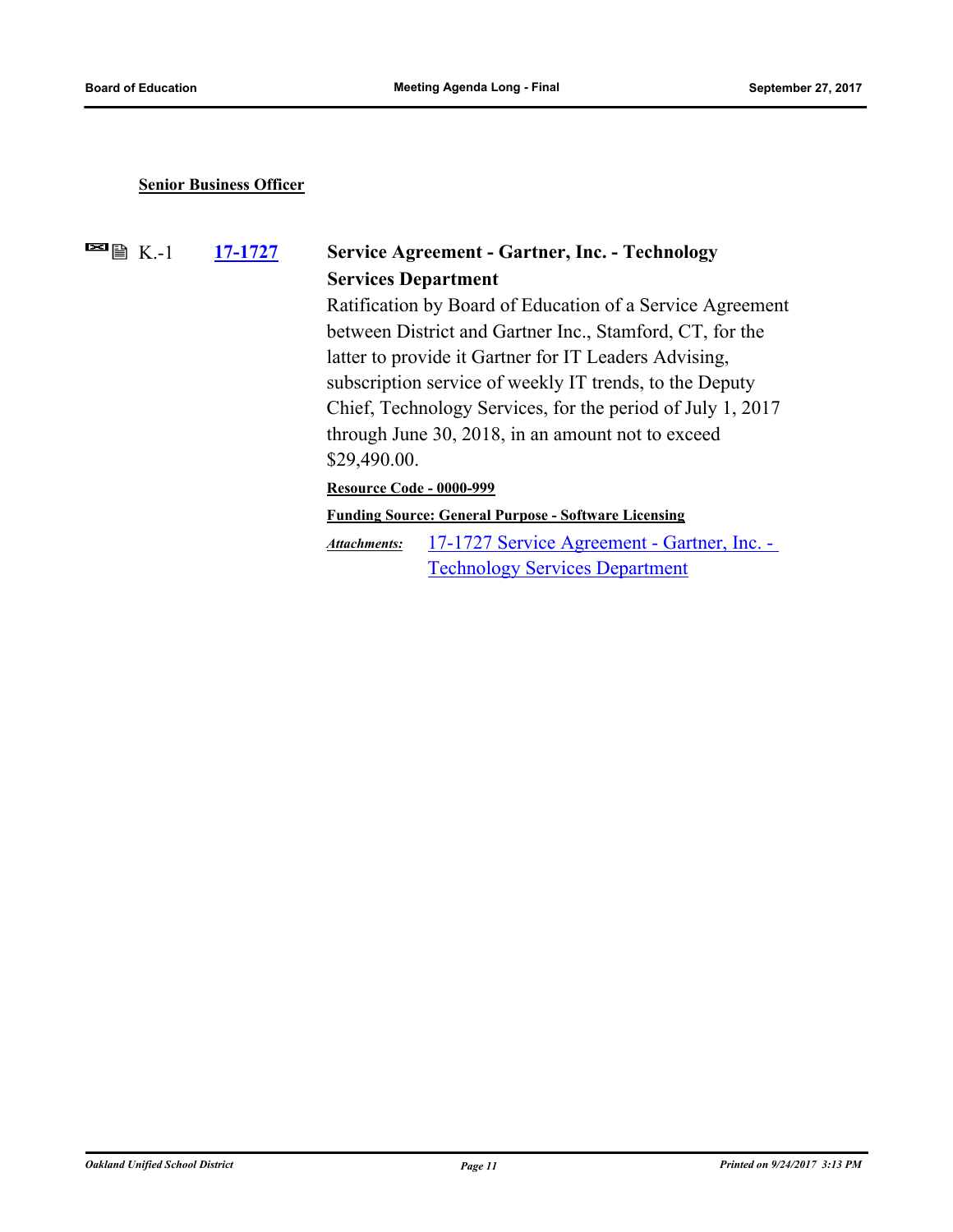#### **[17-1761](http://ousd.legistar.com/gateway.aspx?m=l&id=/matter.aspx?key=41254) Professional Services Contract - Peter Mummert - Office of Accountability Partners**  $\blacksquare$   $\blacksquare$   $\blacksquare$  K.-2

Ratification by the Board of Education of a Professional Services Contract between the District and Peter Mummert, San Francisco, CA, for the latter to develop and maintain tools to track, monitor, analyze and report data; summarize public and non-public schools, and central sites to better inform decision making related to both internal and external departmental processes and procedures; collect and input data for public and non-public schools as part of the preparation for a multitude or reporting requirements; develop macros, spreadsheets and presentation documents as requested by the Director and Coordinators for individual projects to include budget development, program improvement, school accountability report card and private school management, for the Office of Accountability Partners, for the term July 1, 2017 through June 30, 2018, in an amount not to exceed \$49,980.00.

### **Resource Code - 3010-950**

### **Funding Source: IASA-I Basic Grants Low Income**

[17-1761 Professional Services Contract - Peter](http://ousd.legistar.com/gateway.aspx?M=F&ID=86101.pdf)  Mummert - Office of Accountability Partners *Attachments:*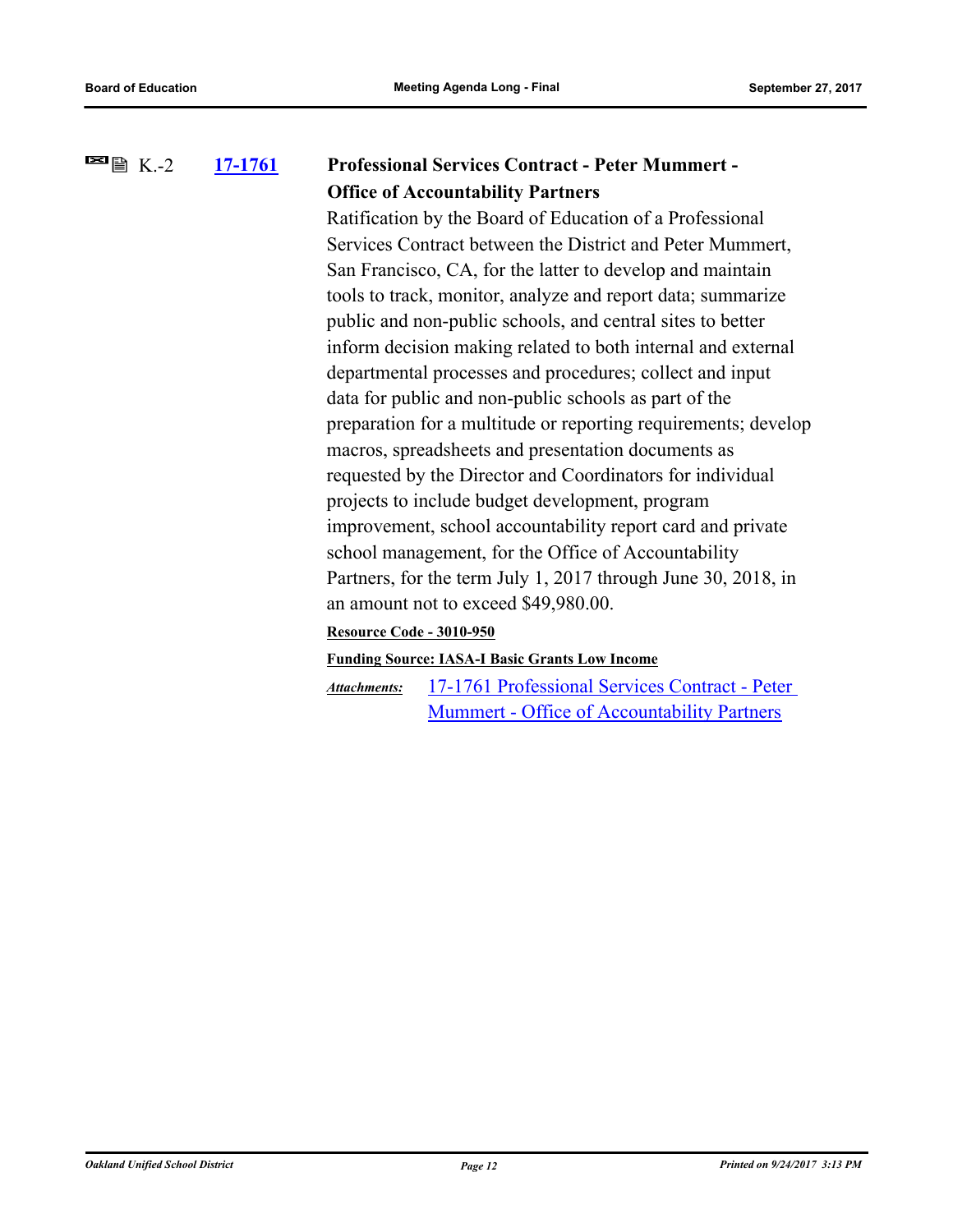| $\blacksquare$ $\blacksquare$ $\blacksquare$ K.-3 | 17-1791 |                                                            | <b>Food Service Agreement - KIPP Charter School -</b>          |  |
|---------------------------------------------------|---------|------------------------------------------------------------|----------------------------------------------------------------|--|
|                                                   |         |                                                            | <b>Nutrition Services Department</b>                           |  |
|                                                   |         | Approval by the Board of Education of Food Service         |                                                                |  |
|                                                   |         | Agreement between the District, via its Nutrition Services |                                                                |  |
|                                                   |         | Department, and KIPP Charter School, for the former to     |                                                                |  |
|                                                   |         | provide: (1) Lunches under the National School Lunch       |                                                                |  |
|                                                   |         | Program; (2) Breakfast under the School Breakfast Program; |                                                                |  |
|                                                   |         | and (3) PM Snacks under the Child & Adult Care Food        |                                                                |  |
|                                                   |         | Program or the National School Lunch Program and (4)       |                                                                |  |
|                                                   |         | Suppers under the Child & Adult Care Food Program, for     |                                                                |  |
|                                                   |         | students at KIPP Charter School, pursuant to terms and     |                                                                |  |
|                                                   |         |                                                            | conditions thereof, for the term July 1, 2017 through June 30, |  |
|                                                   |         |                                                            | 2018, with the District receiving \$267,000.00.                |  |
|                                                   |         |                                                            | <b>Funding Source: KIPP Charter School</b>                     |  |
|                                                   |         | <b>Attachments:</b>                                        | 17-1791 Food Service Agreement - KIPP Charter                  |  |
|                                                   |         |                                                            | <b>School - Nutrition Services Department</b>                  |  |
| $\blacksquare$ 图 K.-4                             | 17-1903 |                                                            | <b>Global Customer Support Services Terms and</b>              |  |
|                                                   |         |                                                            | <b>Conditions Agreement - Palo Alto Security, Inc-</b>         |  |
|                                                   |         |                                                            | <b>Technology Services Department</b>                          |  |
|                                                   |         |                                                            | Approval by the Board of Education of the Global Customer      |  |
|                                                   |         |                                                            | Support Services Terms and Conditions Agreement between        |  |
|                                                   |         |                                                            | the District and Palo Alto Security, Inc., via its reseller    |  |
|                                                   |         |                                                            | Fortnet Security, Inc., Gilroy, CA, for the Palo Alto Security |  |
|                                                   |         |                                                            | Network Extended Firewall Management System, for the           |  |
|                                                   |         |                                                            | protection of District's student and non-student computer      |  |
|                                                   |         |                                                            | systems, for the term July 23, 2017 through June 22, 2018, at  |  |
|                                                   |         |                                                            | a cost not to exceed \$79,723.74                               |  |
|                                                   |         | <b>Resource Code - 0000-999</b>                            |                                                                |  |
|                                                   |         |                                                            | <b>Funding Source: General Purpose</b>                         |  |
|                                                   |         | <b>Attachments:</b>                                        | <u>17-1903 Global Customer Support Services</u>                |  |
|                                                   |         |                                                            | Terms and Conditions Agreement - Palo Alto                     |  |
|                                                   |         |                                                            | <b>Security, Inc - Technology Services Department</b>          |  |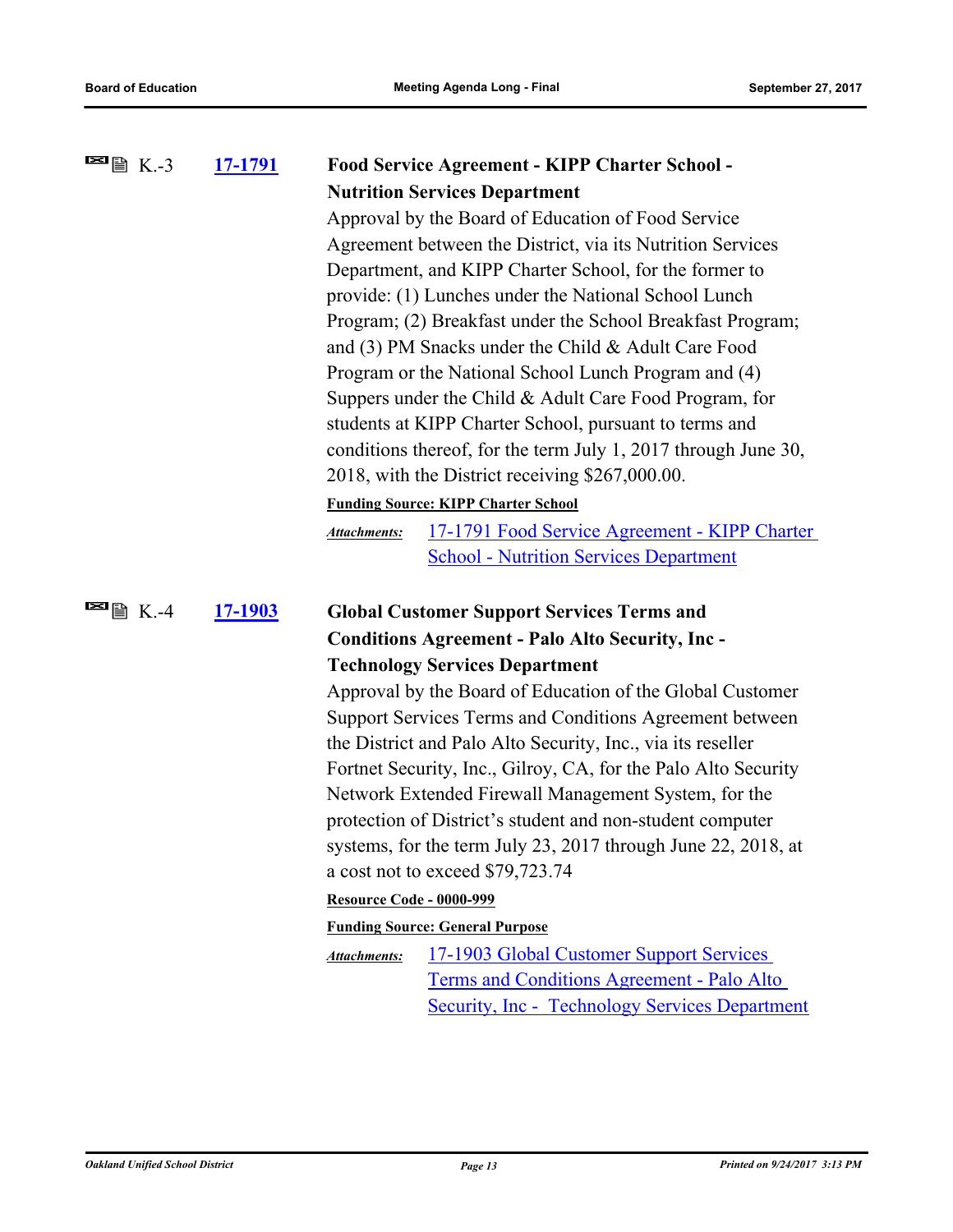| $\blacksquare$ $\blacksquare$ $\blacksquare$ K.-5 | <u>17-1902</u> | Principals' Month - October, 2017 - Oakland Unified                          |  |
|---------------------------------------------------|----------------|------------------------------------------------------------------------------|--|
|                                                   |                | <b>School District</b>                                                       |  |
|                                                   |                | Adoption by the Board of Education of Resolution No.                         |  |
|                                                   |                | 1718-0061 - Proclaiming October, 2017, as Principals Month                   |  |
|                                                   |                | in District honoring all school leaders.                                     |  |
|                                                   |                | <u> 17-1902 Principals' Month - October, 2017 -</u><br><b>Attachments:</b>   |  |
|                                                   |                | <b>Oakland Unified School District</b>                                       |  |
| E                                                 |                |                                                                              |  |
| <b>■ K.-6</b>                                     | <u>17-1904</u> | <b>Creation - Job Description/Position - Executive</b>                       |  |
|                                                   |                | Director, Early Learning, Department, As Assigned                            |  |
|                                                   |                | Adoption by the Board of Education of Resolution No.                         |  |
|                                                   |                | 1718-0062 - Creation - Job Description/Position - Executive                  |  |
|                                                   |                | Director, Early Learning, Department, As Assigned:                           |  |
|                                                   |                | Job Description/Position Title/FTE                                           |  |
|                                                   |                | <b>Executive Director, Early Learning</b>                                    |  |
|                                                   |                | $(As$ Assigned $)$ $(1.0$ FTE)                                               |  |
|                                                   |                | Salary Schedule/Range                                                        |  |
|                                                   |                | Salary Schedule: CFAD                                                        |  |
|                                                   |                | Range 25: \$112,883.96 - \$144,080.24                                        |  |
|                                                   |                | 12 months, 227 days, 7.5 hours (FT), or as assigned                          |  |
|                                                   |                | <u> 17-1904 Creation - Job Description/Position -</u><br><b>Attachments:</b> |  |
|                                                   |                | <b>Executive Director, Early Learning, Department,</b>                       |  |
|                                                   |                | As Assigned                                                                  |  |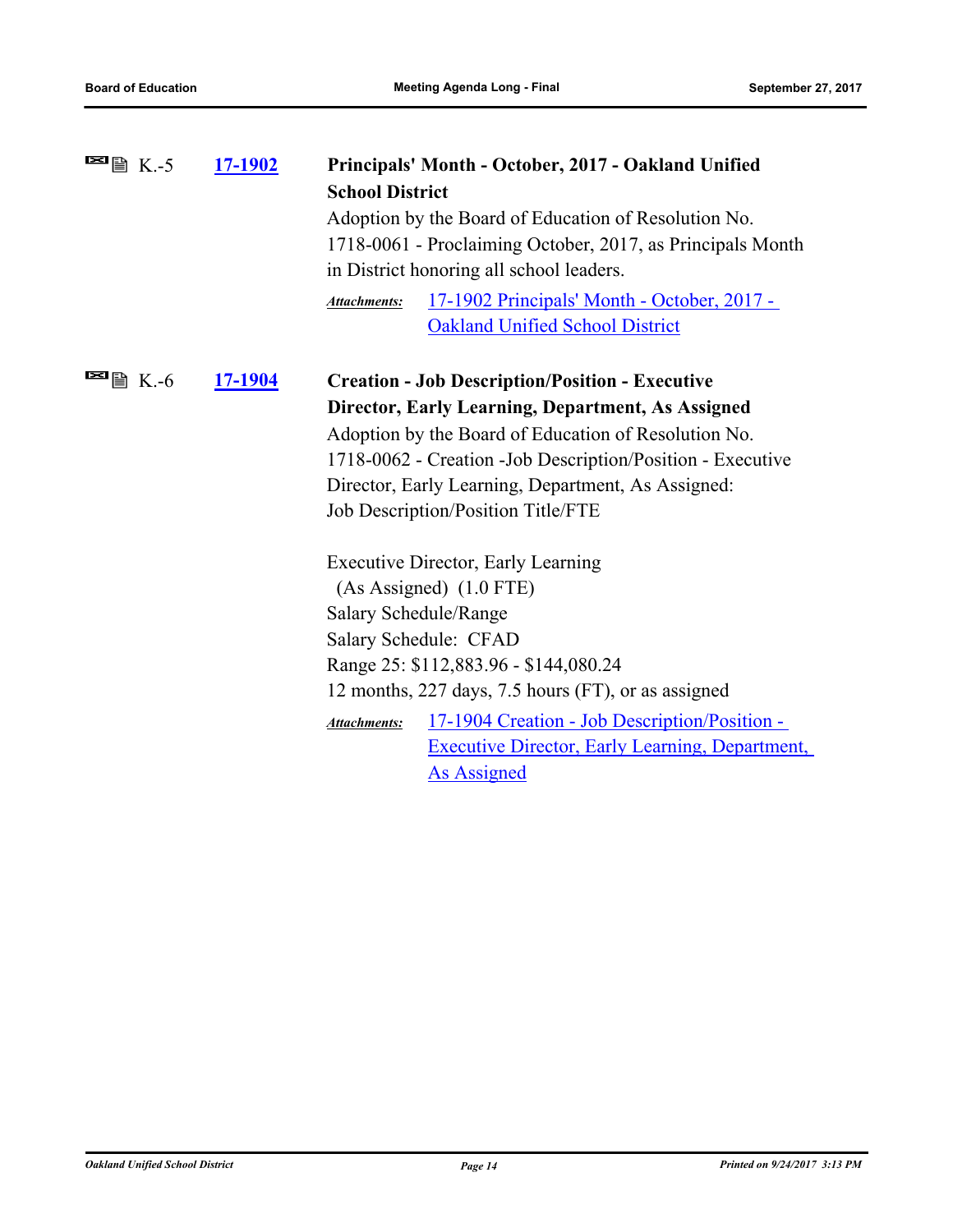| $\blacksquare$ $\blacksquare$ $\blacksquare$ $\blacksquare$ $\blacksquare$ $\blacksquare$ $\blacksquare$ $\blacksquare$ $\blacksquare$ $\blacksquare$ $\blacksquare$ $\blacksquare$ $\blacksquare$ $\blacksquare$ $\blacksquare$ $\blacksquare$ $\blacksquare$ $\blacksquare$ $\blacksquare$ $\blacksquare$ $\blacksquare$ $\blacksquare$ $\blacksquare$ $\blacksquare$ $\blacksquare$ $\blacksquare$ $\blacksquare$ $\blacksquare$ $\blacksquare$ $\blacksquare$ $\blacksquare$ $\blacks$ | 17-1875        | <b>Professional Services Contract - John Empleo -</b>                |
|--------------------------------------------------------------------------------------------------------------------------------------------------------------------------------------------------------------------------------------------------------------------------------------------------------------------------------------------------------------------------------------------------------------------------------------------------------------------------------------------|----------------|----------------------------------------------------------------------|
|                                                                                                                                                                                                                                                                                                                                                                                                                                                                                            |                | <b>Technology Services Department</b>                                |
|                                                                                                                                                                                                                                                                                                                                                                                                                                                                                            |                | Ratification by the Board of Education of a Professional             |
|                                                                                                                                                                                                                                                                                                                                                                                                                                                                                            |                | Services Contract between the District and John Empleo,              |
|                                                                                                                                                                                                                                                                                                                                                                                                                                                                                            |                | Vallejo, CA, for the latter to provide expertise and knowledge       |
|                                                                                                                                                                                                                                                                                                                                                                                                                                                                                            |                | transfer to the Technology Services team, including                  |
|                                                                                                                                                                                                                                                                                                                                                                                                                                                                                            |                | troubleshooting advanced issues and support requests related         |
|                                                                                                                                                                                                                                                                                                                                                                                                                                                                                            |                | to Payroll and AP check runs, processing of W2 and 1099              |
|                                                                                                                                                                                                                                                                                                                                                                                                                                                                                            |                | forms, and other related areas, for ongoing operations, via the      |
|                                                                                                                                                                                                                                                                                                                                                                                                                                                                                            |                | Technology Services Department, for the term August 1,               |
|                                                                                                                                                                                                                                                                                                                                                                                                                                                                                            |                | 2017 through June 30, 2018, in an amount not to exceed               |
|                                                                                                                                                                                                                                                                                                                                                                                                                                                                                            |                | \$7,500.00.                                                          |
|                                                                                                                                                                                                                                                                                                                                                                                                                                                                                            |                | Resource Code - 0000-986                                             |
|                                                                                                                                                                                                                                                                                                                                                                                                                                                                                            |                | <b>Funding Source: General Purpose</b>                               |
|                                                                                                                                                                                                                                                                                                                                                                                                                                                                                            |                | 17-1875 Professional Services Contract - John<br><b>Attachments:</b> |
|                                                                                                                                                                                                                                                                                                                                                                                                                                                                                            |                | <b>Empleo - Technology Services Department</b>                       |
| $\blacksquare$ $\blacksquare$ $\blacksquare$ K.-8                                                                                                                                                                                                                                                                                                                                                                                                                                          | <b>17-2030</b> | <b>Amendment No. 1, Segal Consulting Agreement - Risk</b>            |
|                                                                                                                                                                                                                                                                                                                                                                                                                                                                                            |                | <b>Management Department</b>                                         |
|                                                                                                                                                                                                                                                                                                                                                                                                                                                                                            |                | Approval by the Board of Education of Amendment No. 1,               |
|                                                                                                                                                                                                                                                                                                                                                                                                                                                                                            |                | Segal Consulting Agreement between District and Segal                |
|                                                                                                                                                                                                                                                                                                                                                                                                                                                                                            |                | Company, San Francisco, CA, an Employee Benefits                     |
|                                                                                                                                                                                                                                                                                                                                                                                                                                                                                            |                | Consulting Service, amended only as set forth in paragraph           |
|                                                                                                                                                                                                                                                                                                                                                                                                                                                                                            |                | numbers 3 through 5 of Amendment 1, for the latter to                |
|                                                                                                                                                                                                                                                                                                                                                                                                                                                                                            |                | continue to provide District the services described, in the          |
|                                                                                                                                                                                                                                                                                                                                                                                                                                                                                            |                | Proposal to the Health Benefits Insurance Committee, dated           |
|                                                                                                                                                                                                                                                                                                                                                                                                                                                                                            |                | May 16, 2014, incorporated herein by reference as though             |
|                                                                                                                                                                                                                                                                                                                                                                                                                                                                                            |                | fully set forth, and extending the term of Agreement from July       |
|                                                                                                                                                                                                                                                                                                                                                                                                                                                                                            |                | 1, 2014 through June 30, 2017 to June 30, 2018, at no                |
|                                                                                                                                                                                                                                                                                                                                                                                                                                                                                            |                | increase in cost, not to exceed \$195,000.00 annually.               |
|                                                                                                                                                                                                                                                                                                                                                                                                                                                                                            |                | Resource Code - 0000-987                                             |
|                                                                                                                                                                                                                                                                                                                                                                                                                                                                                            |                | <b>Funding Source: Employee Benefits (Fund 67)</b>                   |
|                                                                                                                                                                                                                                                                                                                                                                                                                                                                                            |                | 17-2030 Amendment No. 1, Segal Consulting<br>Attachments:            |

Agreement - Risk Management Department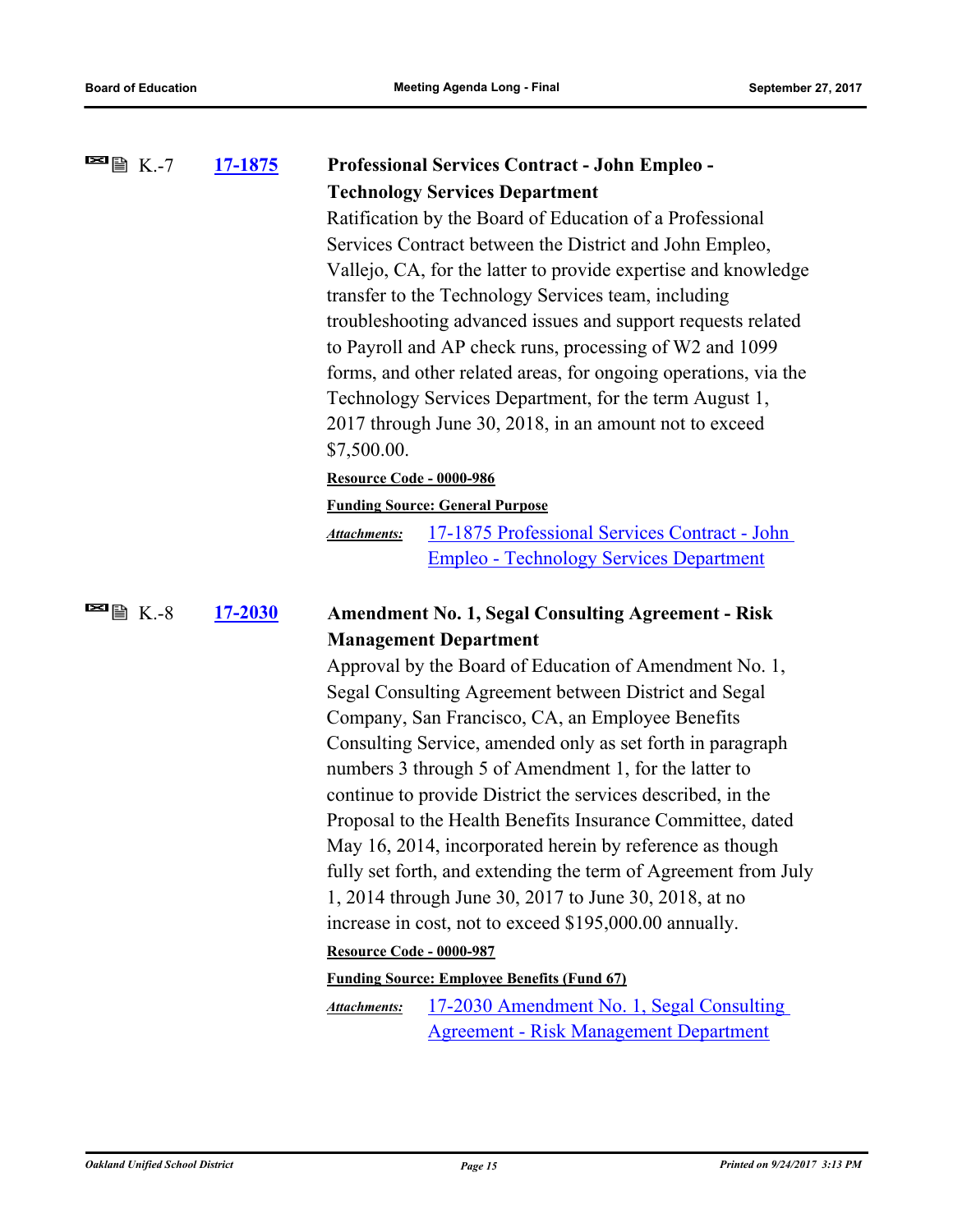# **Senior Deputy Chief, Continous School Improvement**

| $\blacksquare$ $\blacksquare$ $\blacksquare$ K.-9 | 17-1081                                                |                                                                                                                                                                   | <b>Professional Service Contract - Bay Area Adult</b>        |  |
|---------------------------------------------------|--------------------------------------------------------|-------------------------------------------------------------------------------------------------------------------------------------------------------------------|--------------------------------------------------------------|--|
|                                                   |                                                        |                                                                                                                                                                   | <b>Daycare Program - Special Education Department</b>        |  |
|                                                   |                                                        | Ratification by the Board of Education of a Professional                                                                                                          |                                                              |  |
|                                                   |                                                        | Services Contract between the District and Bay Area Adult                                                                                                         |                                                              |  |
|                                                   |                                                        |                                                                                                                                                                   | Day Program, Antioch, CA, for the latter to provide District |  |
|                                                   | with a facility Behavioral NPA placement for a special |                                                                                                                                                                   |                                                              |  |
|                                                   |                                                        | education adult student pursuant to the student's IEP, for the<br>term of February 1, 2017 through September 30, 2017, in an<br>amount not to exceed \$15,180.00. |                                                              |  |
|                                                   |                                                        |                                                                                                                                                                   |                                                              |  |
|                                                   |                                                        |                                                                                                                                                                   |                                                              |  |
|                                                   |                                                        | <b>Resource Code - 6500-975</b>                                                                                                                                   |                                                              |  |
|                                                   |                                                        |                                                                                                                                                                   | <b>Funding Source: Special Education</b>                     |  |
|                                                   |                                                        | <b>Attachments:</b>                                                                                                                                               | 17-1081 Professional Service Contract - Bay                  |  |
|                                                   |                                                        |                                                                                                                                                                   | Area Adult Daycare Program - Special                         |  |
|                                                   |                                                        |                                                                                                                                                                   | <b>Education Department</b>                                  |  |
|                                                   |                                                        |                                                                                                                                                                   |                                                              |  |
| $\blacksquare$ $\blacksquare$ K.-10               | 17-1553                                                |                                                                                                                                                                   | <b>OUSD Breathmobile Contract - Prescott-Joseph Center</b>   |  |
|                                                   |                                                        |                                                                                                                                                                   | for Community Enhancement, Inc. - Health Services -          |  |
|                                                   |                                                        |                                                                                                                                                                   | <b>Community Schools and Student Services Department</b>     |  |
|                                                   |                                                        |                                                                                                                                                                   | Approval by the Board of Education of the OUSD               |  |
|                                                   |                                                        | Breathmobile Contract between the District and the<br>Prescott-Joseph Center for Community Enhancement, Inc.,                                                     |                                                              |  |
|                                                   |                                                        |                                                                                                                                                                   |                                                              |  |
|                                                   |                                                        | Oakland, CA, for the latter to provide a school-based mobile                                                                                                      |                                                              |  |
|                                                   |                                                        | asthma treatment program for students with asthma for up to<br>twenty-two sites, pursuant to the terms and conditions                                             |                                                              |  |
|                                                   |                                                        |                                                                                                                                                                   |                                                              |  |
|                                                   |                                                        | thereof, via Community Schools and Student Services                                                                                                               |                                                              |  |
|                                                   |                                                        | Department, for the period of September 1, 2017 through                                                                                                           |                                                              |  |
|                                                   |                                                        | June 30, 2018, at no cost to the District.                                                                                                                        |                                                              |  |
|                                                   |                                                        |                                                                                                                                                                   | <b>Funding Source: No Fiscal Impact</b>                      |  |
|                                                   |                                                        | <b>Attachments:</b>                                                                                                                                               | 17-1553 OUSD Breathmobile Contract -                         |  |
|                                                   |                                                        |                                                                                                                                                                   | <b>Prescott-Joseph Center for Community</b>                  |  |
|                                                   |                                                        |                                                                                                                                                                   | Enhancement, Inc. - Health Services -                        |  |
|                                                   |                                                        |                                                                                                                                                                   | <b>Community Schools and Student Services</b>                |  |
|                                                   |                                                        |                                                                                                                                                                   | Department                                                   |  |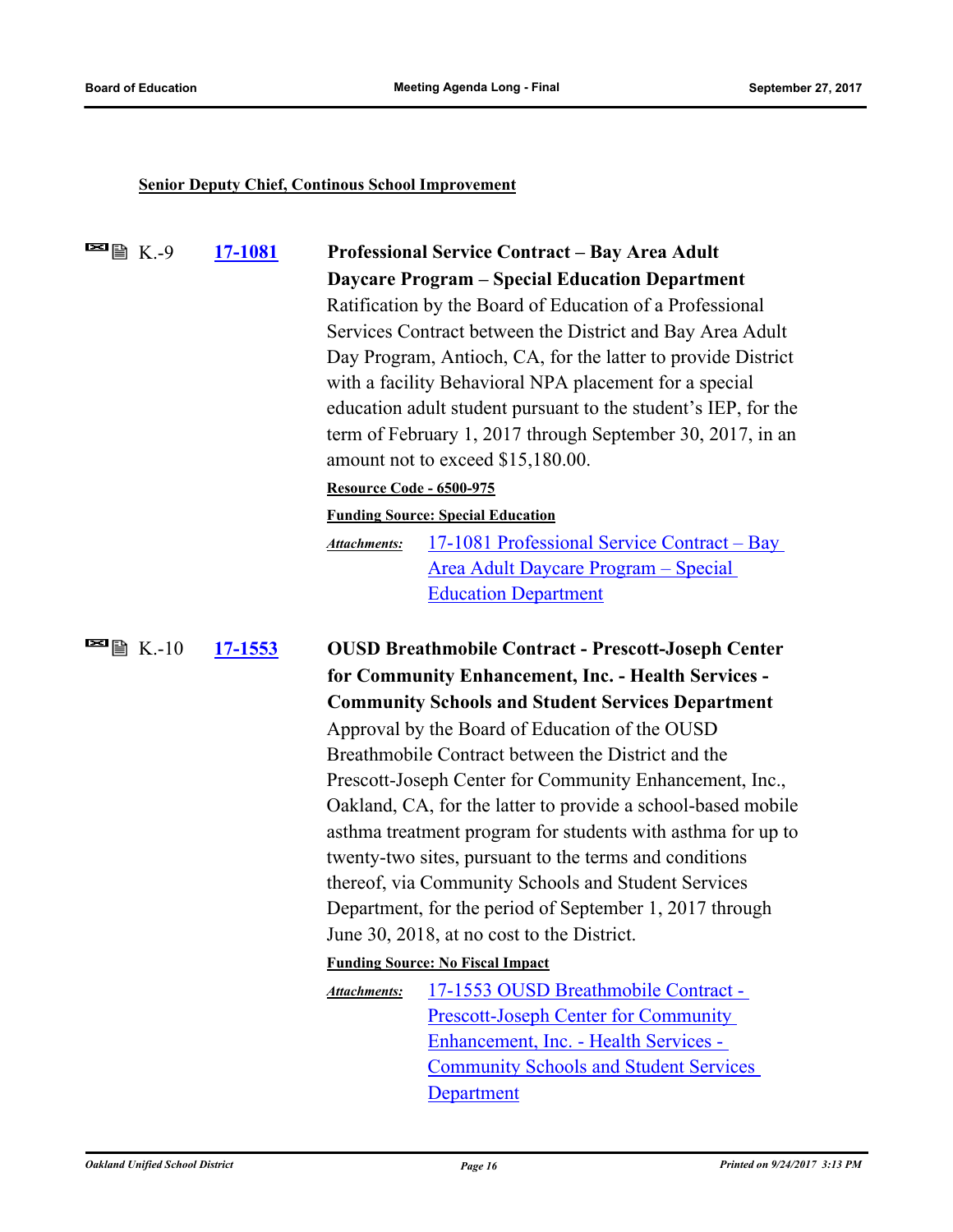# **[17-1819](http://ousd.legistar.com/gateway.aspx?m=l&id=/matter.aspx?key=41312) Professional Services Contract - Bella Bikowsky, Ph.D., LLC - Behavioral Health Initiatives - Community Schools and Student Services Department**  $\blacksquare$   $\blacksquare$   $\blacksquare$  K.-11 Ratification by the Board of Education of a Professional

Services Contract between the District and Bella Bikowsky, Ph.D., LLC, Seattle, WA, for the latter to provide training and technical assistance in support of implementation for up to 25 school sites participating in the School Climate Transformation Grant, including professional development trainings, site-based consultation and support to principals and PBIS teams, training and support for all PBIS coaches and Behavioral Health staff supporting implementation, and PD with district leadership to build capacity to sustain implementation of Multi-Tiered Systems of Support beyond the grant period; and to assist with the outcome evaluation for this grant to determine the impact of implementing PBIS to transform school climate and culture and improve the conditions for learning for African American students who have historically been excluded from instruction at higher rates than their peers, via the Community Schools and Student Services Department, for the period of July 1, 2017 through June 30, 2018, in an amount not to exceed \$26,500.00.

**Resource Code - 5850-922**

**Funding Source: Federal School Climate Grant**

[17-1819 Professional Services Contract - Bella](http://ousd.legistar.com/gateway.aspx?M=F&ID=86221.pdf)  Bikowsky, Ph.D., LLC - Behavioral Health Initiatives - Community Schools and Student Services Department *Attachments:*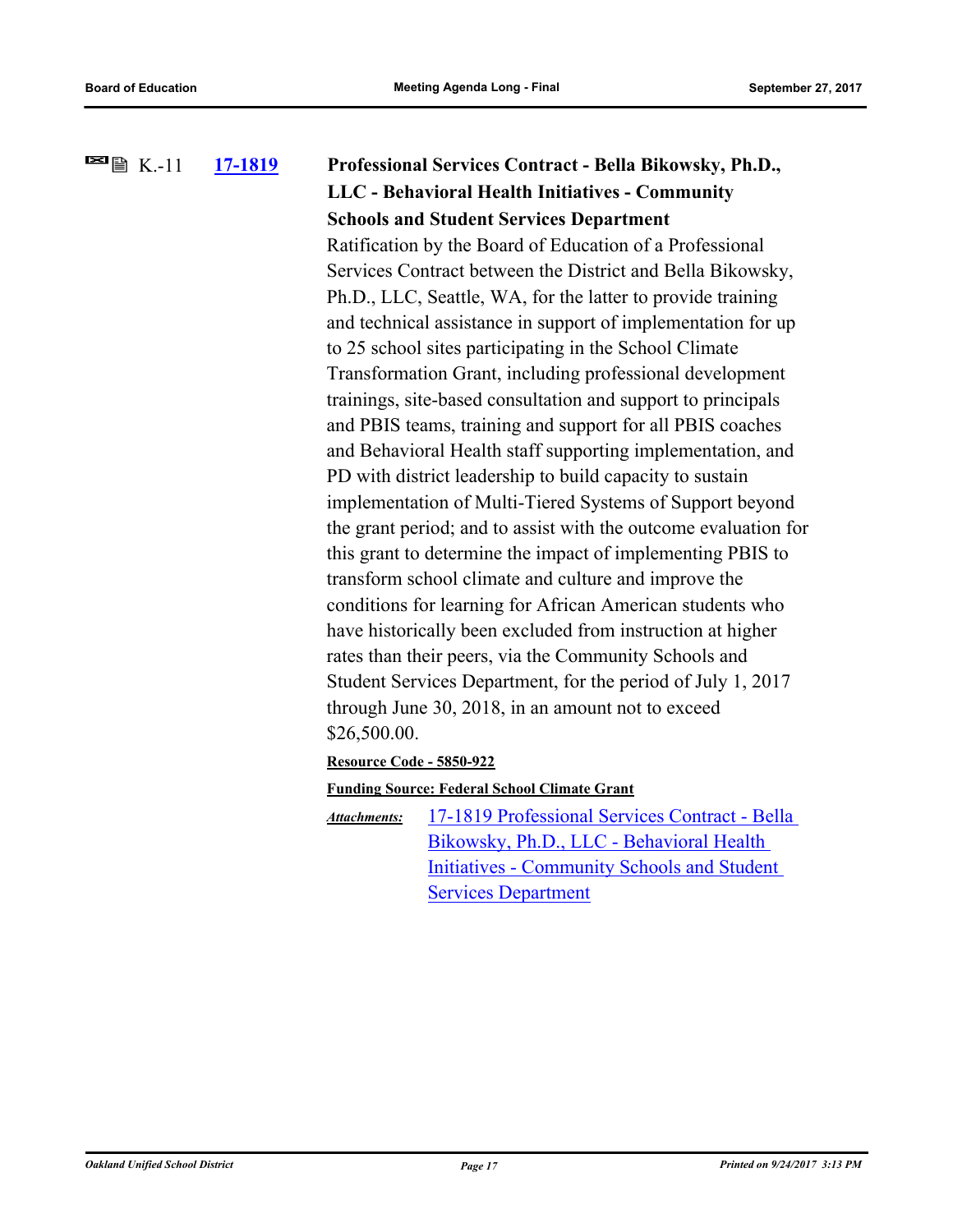| <sup>■</sup> 圖 K.-12                               | 17-1856 |                                                         | <b>Grant Award - Kenneth Rainin Foundation - Early</b>      |  |
|----------------------------------------------------|---------|---------------------------------------------------------|-------------------------------------------------------------|--|
|                                                    |         |                                                         | Reading Program - Grant #2017-430 - Senior Deputy           |  |
|                                                    |         |                                                         | <b>Chief, Continuous School Improvement</b>                 |  |
|                                                    |         |                                                         | Acceptance by the Board of Education of a Grant from the    |  |
|                                                    |         |                                                         | Kenneth Rainin Foundation, Oakland, CA, in the amount of    |  |
|                                                    |         |                                                         | \$1,844,359.00, for the Early Reading Program, for School   |  |
|                                                    |         | Year 2017-2018, via the Senior Deputy Chief, Continuous |                                                             |  |
|                                                    |         |                                                         | School Improvement, for the period June 1, 2017 through     |  |
|                                                    |         |                                                         | June 30, 2018, pursuant to terms and conditions thereof, if |  |
|                                                    |         | any.                                                    |                                                             |  |
|                                                    |         |                                                         | <b>Funding Source: Kenneth Rainin Foundation</b>            |  |
|                                                    |         | Attachments:                                            | 17-1856 Grant Award - Kenneth Rainin                        |  |
|                                                    |         |                                                         | <b>Foundation - Early Reading Program - Grant</b>           |  |
|                                                    |         |                                                         | #2017-430 - Senior Deputy Chief, Continuous                 |  |
|                                                    |         |                                                         | <b>School Improvement</b>                                   |  |
|                                                    |         |                                                         |                                                             |  |
| $\blacksquare$ $\blacksquare$ $\blacksquare$ K.-13 | 17-1858 |                                                         | <b>Donation - Friends of Sequoia School and Sequoia</b>     |  |
|                                                    |         |                                                         | Dads' Club - Sequoia Elementary School                      |  |
|                                                    |         |                                                         | Acceptance by the Board of Education of a donation for      |  |
|                                                    |         |                                                         | Sequoia Elementary School, for FY 2017-18 Enrichment        |  |
|                                                    |         |                                                         | Programs, as specified, in the amount of \$113,359.00 from  |  |
|                                                    |         |                                                         | the Friends of Sequoia School and Sequoia Dads' Club,       |  |
|                                                    |         |                                                         | pursuant to the terms and conditions thereof, if any.       |  |
|                                                    |         |                                                         | <b>Funding Source: Sequoia Dads' Club</b>                   |  |
|                                                    |         | <b>Attachments:</b>                                     | 17-1858 Donation - Friends of Sequoia School                |  |
|                                                    |         |                                                         | and Sequoia Dads' Club - Sequoia Elementary                 |  |
|                                                    |         |                                                         | School                                                      |  |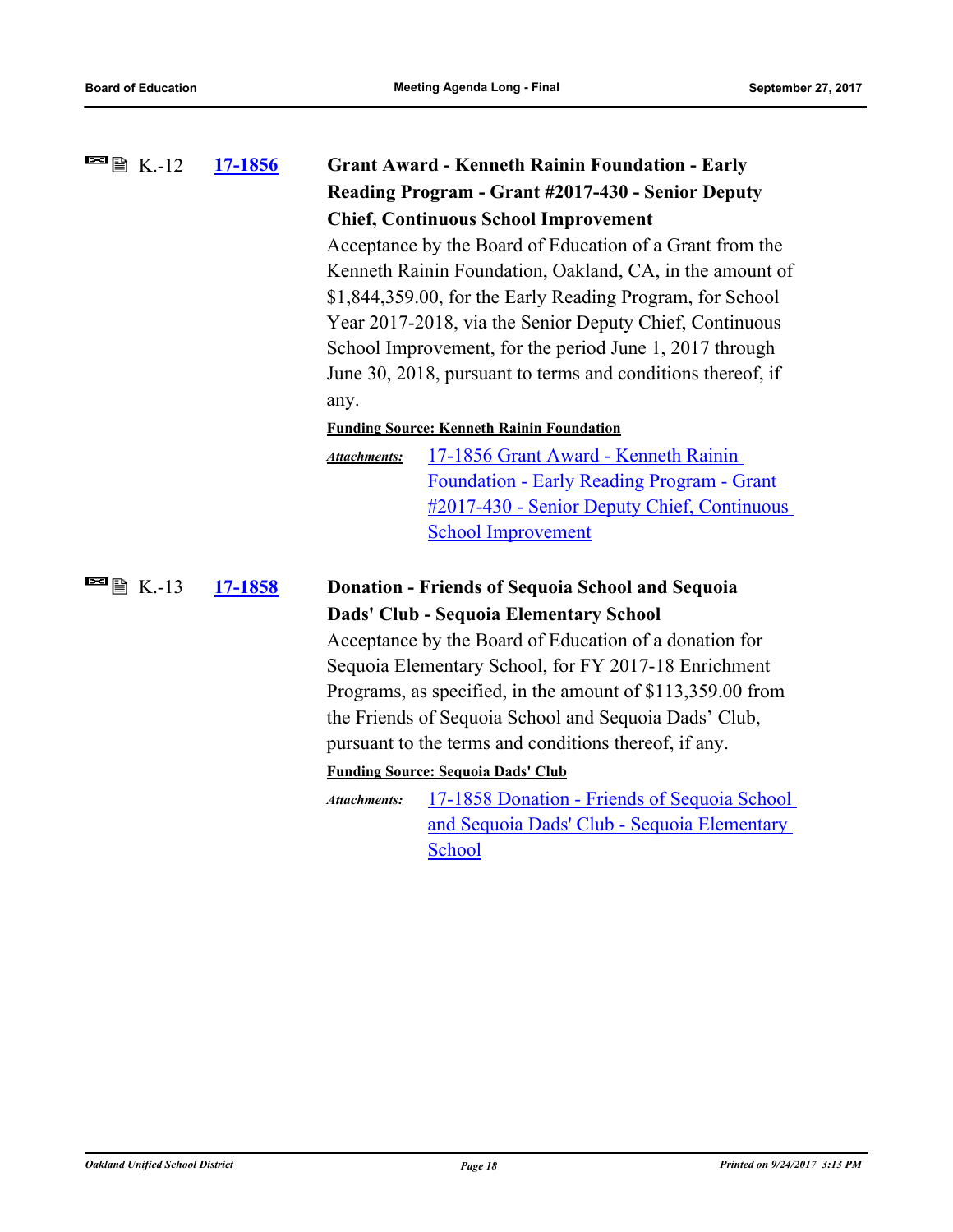### **[17-1867](http://ousd.legistar.com/gateway.aspx?m=l&id=/matter.aspx?key=41360) Addendum, Memorandum of Understanding - Lincoln - Community Partnerships Unit - Community Schools and Student Services Department**  $\blacksquare$   $\blacksquare$   $\blacksquare$  K.-14

Approval by the Board of Education of Addendum, Memorandum of Understanding between the District and Lincoln Child Center, Oakland CA, for the latter to provide two case managers to four schools - Hoover Elementary School, Lafayette Elementary School, Martin Luther King Jr. Elementary School and Place@Prescott Elementary School to apply a strengths based approach and support a total of 50 chronically absent families to improve attendance and reading levels; with case managers spending 20 hours each week at their assigned schools under the West Oakland Initiative; helping families develop and achieve goals to improve their level of engagement in the educational process, via the Community Schools and Student Services Department, for the period of July 1, 2017 through June 30, 2018, at no cost to the District.

### **Funding Source: No Fiscal Impact**

17-1867 Addendum, Memorandum of Understanding - Lincoln - Community [Partnerships Unit - Community Schools and](http://ousd.legistar.com/gateway.aspx?M=F&ID=86197.pdf)  Student Services Department *Attachments:*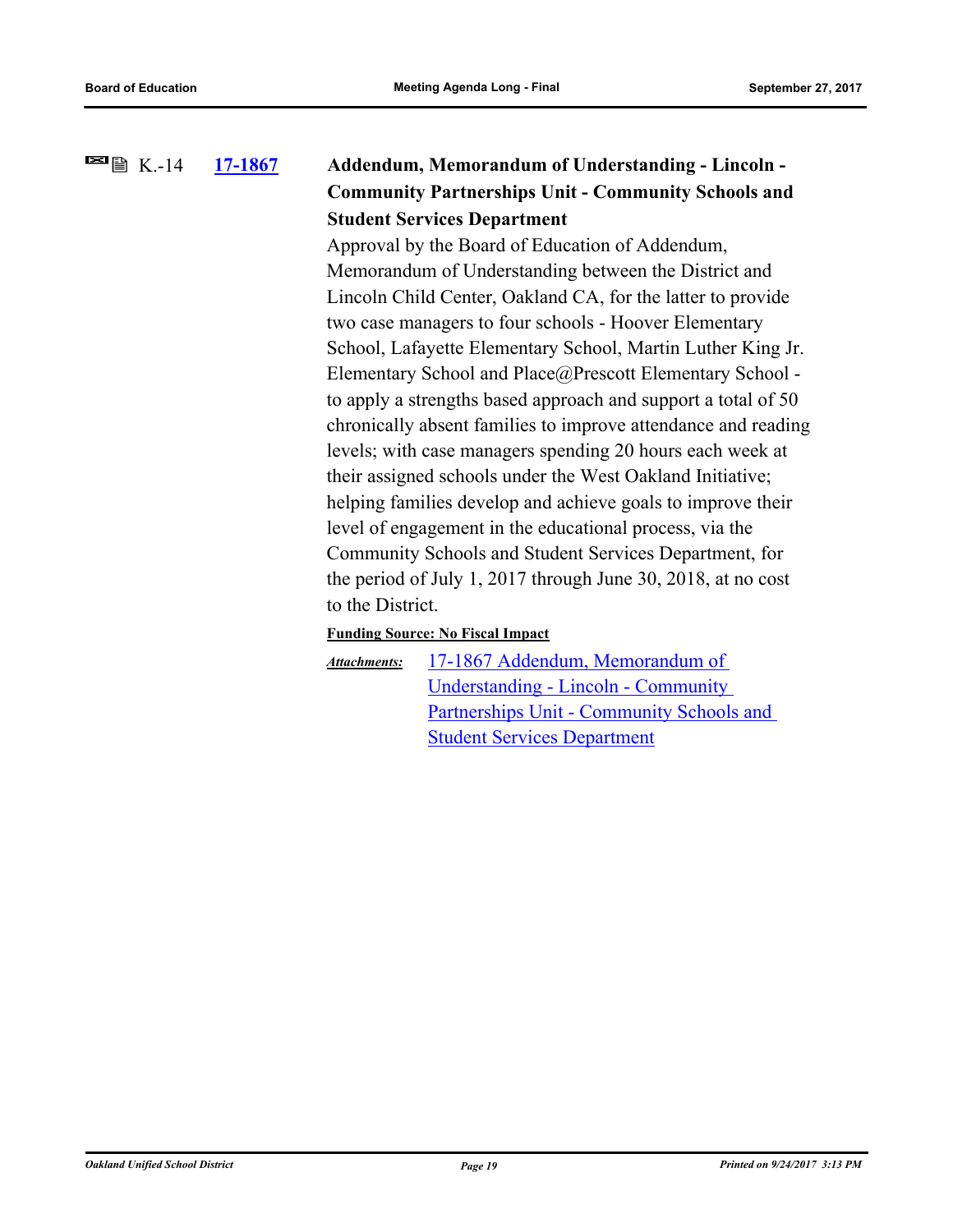### **[17-1868](http://ousd.legistar.com/gateway.aspx?m=l&id=/matter.aspx?key=41361) Memorandum Of Understanding Between A Partner Organization or Individual - Clay Explorations - Community Partnerships Unit - Community Schools and Student Services Department**  $\blacksquare$   $\blacksquare$   $\blacksquare$  K.-15

Approval by the Board of Education of a Memorandum Of Understanding Between A Partner Organization or Individual between the District and Clay Explorations, Oakland, CA, for the latter to provide students an excellent introduction to working with clay hand building including pinch pots slab building with assigned projects and the opportunity for the students to create their own work at Crocker Highlands Elementary and Edna Brewer Middle Schools, via the Community Schools and Student Services Department, for the period of August 21, 2017 through May 20, 2018, at no cost to the District.

# **Funding Source: No Fiscal Impact**

17-1868 Memorandum Of Understanding Between A Partner Organization or Individual - Clay Explorations - Community Partnerships [Unit - Community Schools and Student Services](http://ousd.legistar.com/gateway.aspx?M=F&ID=86198.pdf)  **Department** *Attachments:*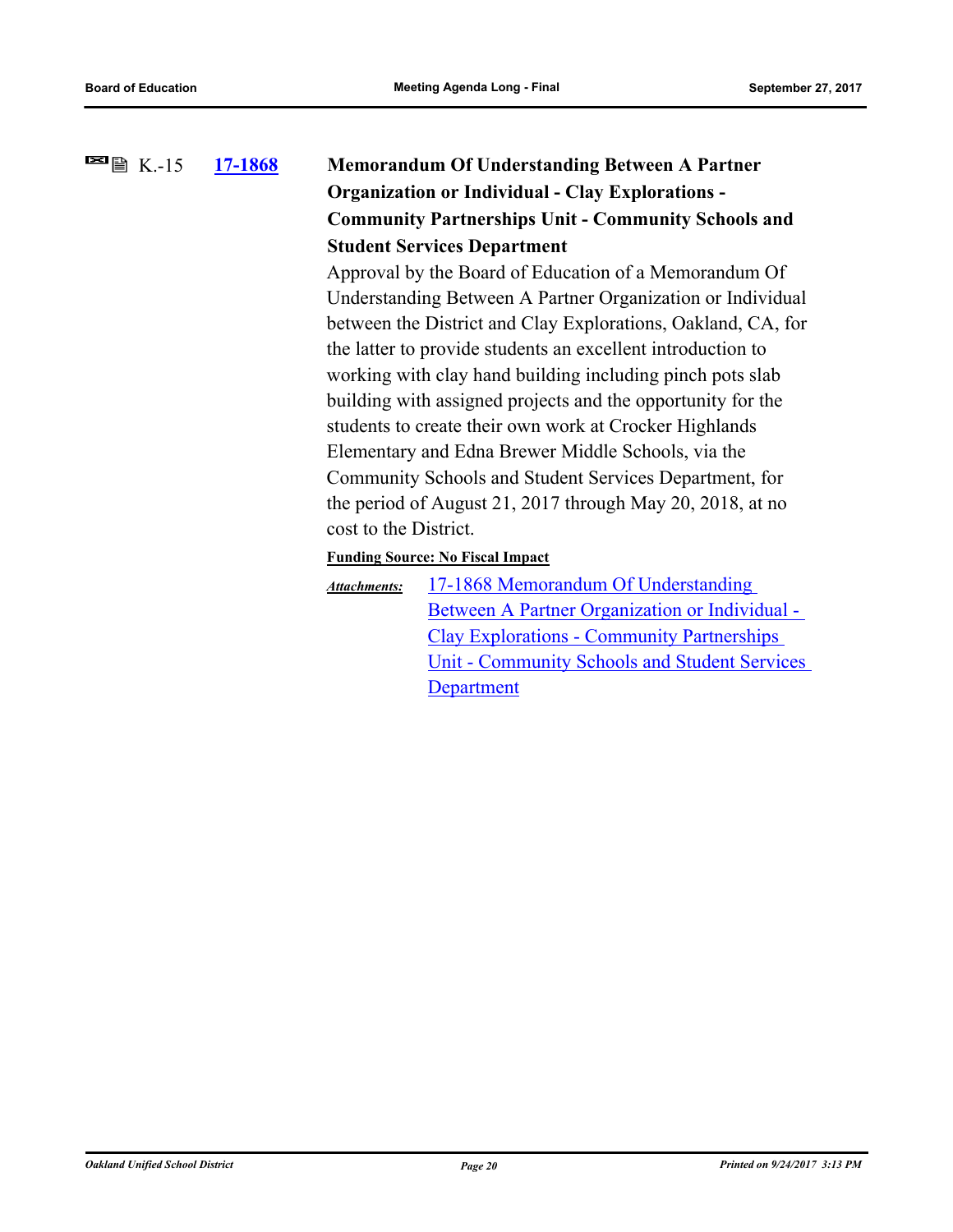| $\blacksquare$ 图 K.-16                             | <u>17-1869</u> | <b>Professional Services Contract - Faucette Micro</b>                                                           |  |  |
|----------------------------------------------------|----------------|------------------------------------------------------------------------------------------------------------------|--|--|
|                                                    |                | <b>Systems, Inc. - Health Services - Community Schools</b>                                                       |  |  |
|                                                    |                | and Student Services Department                                                                                  |  |  |
|                                                    |                | Approval by Board of Education of a Professional Services                                                        |  |  |
|                                                    |                | Contract between the District and Faucette Micro Systems,                                                        |  |  |
|                                                    |                | Inc., Fallon, NV, for the latter to provide ongoing                                                              |  |  |
|                                                    |                | maintenance for the web 504 database for the Health Services                                                     |  |  |
|                                                    |                | Unit of the Community Schools and Student Services                                                               |  |  |
|                                                    |                | Department, for the period of August 21, 2017 through June                                                       |  |  |
|                                                    |                | 30, 2018, in an amount not to exceed \$11,859.00.                                                                |  |  |
|                                                    |                | Resource Code - 0000-968                                                                                         |  |  |
|                                                    |                | <b>Funding Source: General Purpose - Health Services</b>                                                         |  |  |
|                                                    |                | 17-1869 Professional Services Contract -<br><b>Attachments:</b>                                                  |  |  |
|                                                    |                | Faucette Micro Systems, Inc. - Health Services -                                                                 |  |  |
|                                                    |                | <b>Community Schools and Student Services</b>                                                                    |  |  |
|                                                    |                | <b>Department</b>                                                                                                |  |  |
|                                                    |                |                                                                                                                  |  |  |
| $\blacksquare$ $\blacksquare$ $\blacksquare$ K.-17 | 17-1871        | <b>Memorandum of Understanding Between A Partner</b>                                                             |  |  |
|                                                    |                | <b>Organization or Individual - Triple Threat Academy -</b>                                                      |  |  |
|                                                    |                | <b>Community Partnerships Unit - Community Schools and</b>                                                       |  |  |
|                                                    |                |                                                                                                                  |  |  |
|                                                    |                |                                                                                                                  |  |  |
|                                                    |                | <b>Student Services Department</b>                                                                               |  |  |
|                                                    |                | Approval by the Board of Education of a Memorandum of                                                            |  |  |
|                                                    |                | Understanding Between A Partner Organization or Individual                                                       |  |  |
|                                                    |                | and Triple Threat Academy, San Leandro, CA, for the latter                                                       |  |  |
|                                                    |                | to provide an after school basketball program for students at                                                    |  |  |
|                                                    |                | Crocker Highlands Elementary, via the Community Schools                                                          |  |  |
|                                                    |                | and Student Services Department, for the period of<br>September 1, 2017 through September 1, 2018, at no cost to |  |  |
|                                                    |                | the District.                                                                                                    |  |  |
|                                                    |                | <b>Funding Source: No Fiscal Impact</b>                                                                          |  |  |
|                                                    |                | <b>Attachments:</b>                                                                                              |  |  |
|                                                    |                | 17-1871 Memorandum of Understanding<br>Between A Partner Organization or Individual -                            |  |  |
|                                                    |                | <b>Triple Threat Academy - Community</b>                                                                         |  |  |
|                                                    |                | Partnerships Unit - Community Schools and                                                                        |  |  |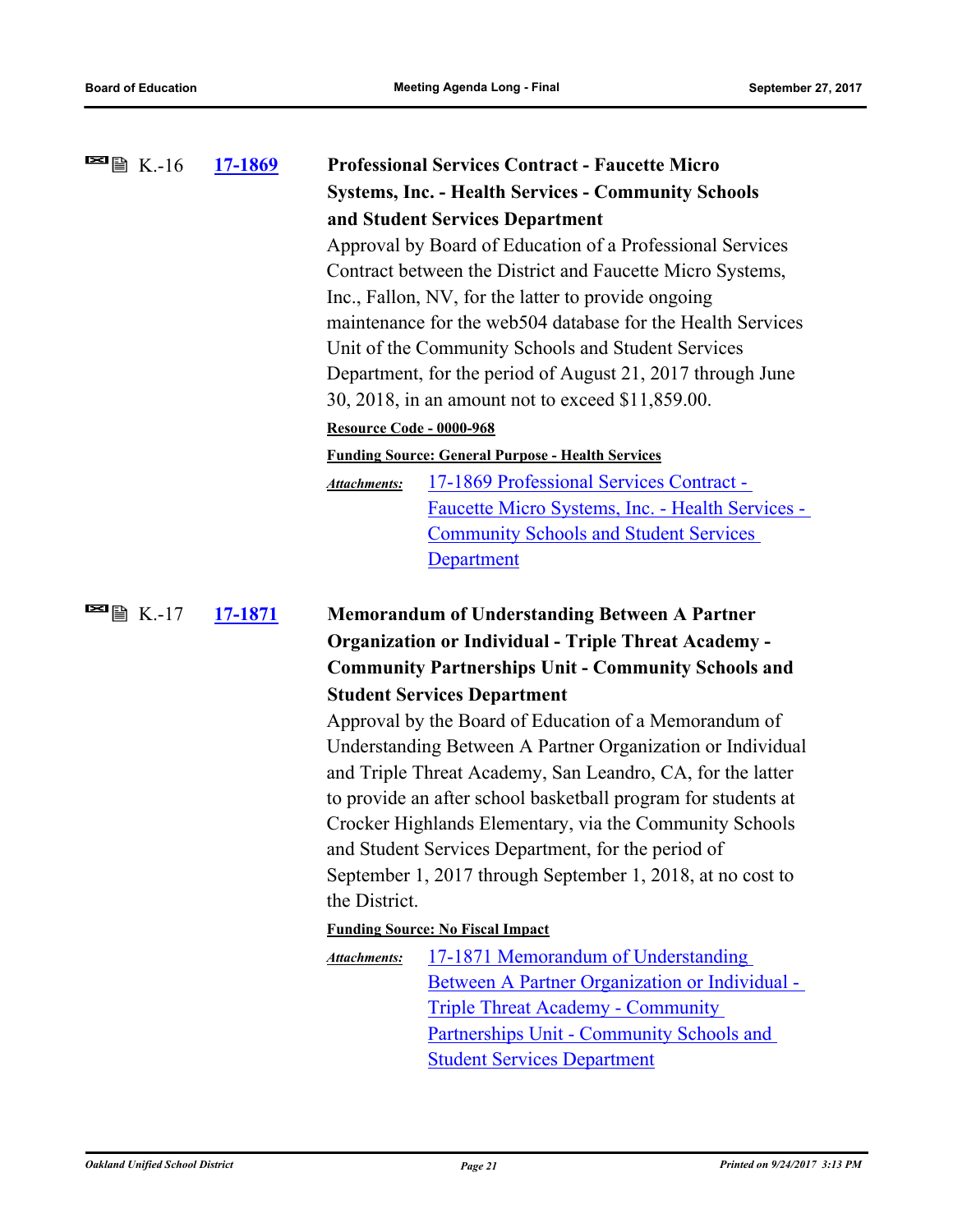# **[17-1873](http://ousd.legistar.com/gateway.aspx?m=l&id=/matter.aspx?key=41366) Memorandum of Understanding - Elliott P. Schlang, DDS PC dba Big Smiles Dental - Health Services - Community Schools and Student Services Department**  $\blacksquare$   $\blacksquare$   $\blacksquare$  K.-18 Approval by the Board of Education of a Memorandum of Understanding between District and Elliot P. Schlang DDS, PC dba Big Smiles Dental Program, Phoenix, AZ, for the latter to provide comprehensive dental care for District students Pre-K through 12th grade whose parent/guardian authorizes dental service and will teach children about the importance of oral hygiene, good nutrition, regular dental checkups, proper brushing and flossing at the dental visit, for the period of September 1, 2017 through June 30, 2018, at no cost to the District. **Funding Source: No Fiscal Impact** [17-1873 Memorandum of Understanding - Elliott](http://ousd.legistar.com/gateway.aspx?M=F&ID=86201.pdf)  *Attachments:*

P. Schlang, DDS PC dba Bign Smiles Dental - Health Services - Community Schools and Student Services Department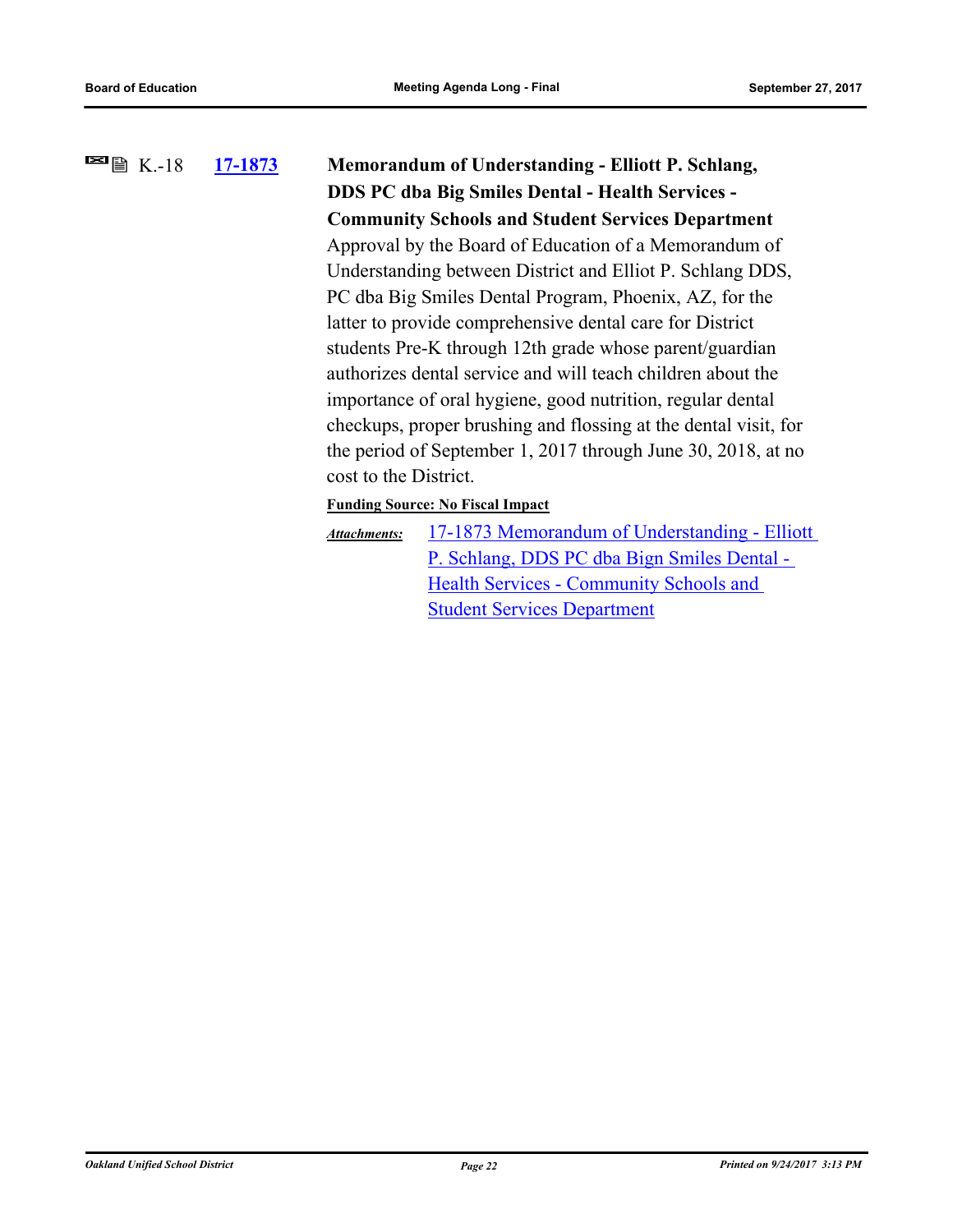| 17-1874 |                                                                                                                               | <b>Professional Services Contract - We Lead Ours -</b>        |
|---------|-------------------------------------------------------------------------------------------------------------------------------|---------------------------------------------------------------|
|         |                                                                                                                               | <b>Tobacco Use Prevention Education (TUPE) Program -</b>      |
|         |                                                                                                                               | <b>Community Schools and Student Services</b>                 |
|         |                                                                                                                               | Ratification by the Board of Education of a Professional      |
|         | Services Contract between the District and We Lead Ours,                                                                      |                                                               |
|         | Oakland, CA, for the latter to provide classroom and                                                                          |                                                               |
|         |                                                                                                                               | assembly anti-tobacco/marijuana presentations, Alcohol,       |
|         |                                                                                                                               | Tobacco & Other Drugs (ATOD) awareness sessions for           |
|         |                                                                                                                               | students violating OUSD tobacco/drug free policies,           |
|         |                                                                                                                               | cessation and strengths-based life skills and behavior        |
|         |                                                                                                                               | coaching at 10 plus middle and high school sites; abide by    |
|         | Behavioral Health policies and procedures: as described, and<br>provide or perform other services, as described, in Contract, |                                                               |
|         |                                                                                                                               |                                                               |
|         |                                                                                                                               | via the Community Schools and Students Services               |
|         |                                                                                                                               | Department, for the term August 21, 2017 through June 9,      |
|         |                                                                                                                               | 2018, in an amount not to exceed $$75,110.00$ .               |
|         | Resource Code - 6690-922                                                                                                      |                                                               |
|         |                                                                                                                               | <b>Funding Source: Tobacco Use Prevention Education Grant</b> |
|         | <b>Attachments:</b>                                                                                                           | 17-1874 Professional Services Contract - We                   |
|         |                                                                                                                               | <b>Lead Ours - Tobacco Use Prevention Education</b>           |
|         |                                                                                                                               | (TUPE) Program - Community Schools and                        |
|         |                                                                                                                               | <b>Student Services</b>                                       |
|         |                                                                                                                               |                                                               |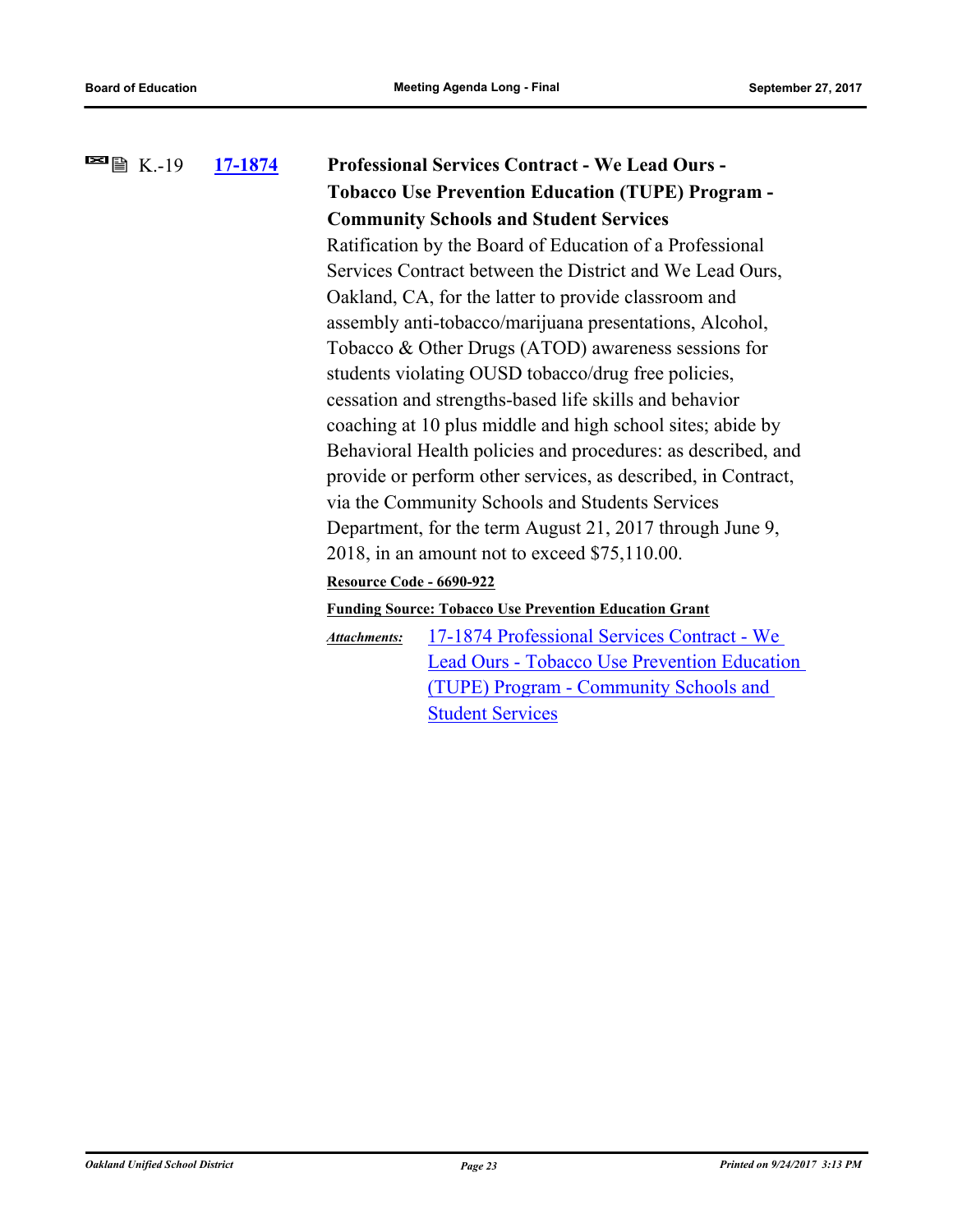# **[17-1877](http://ousd.legistar.com/gateway.aspx?m=l&id=/matter.aspx?key=41370) Memorandum of Understanding Between Partner Organization or Individual - Laura Sherman dba Music-Go-Round and District - Community Partnerships - Community Schools and Student Services Department**  $\blacksquare$   $\blacksquare$   $\blacksquare$  K.-20

Approval by the Board of Education of a Memorandum of Understanding Between Partner Organization or Individual - Laura Sherman dba Music-Go-Round, Oakland, CA, and District for the former to provide private piano lessons, for students at Kaiser Elementary School, via the Community Schools and Student Services Department, for the period of September 5, 2017 through June 30, 2020, at no cost to the District.

**Funding Source: No Fiscal Impact**

17-1877 Memorandum of Understanding Between Partner Organization or Individual - Laura Sherman dba Music-Go-Round and [District - Community Partnerships - Community](http://ousd.legistar.com/gateway.aspx?M=F&ID=86202.pdf)  Schools and Student Services Department *Attachments:*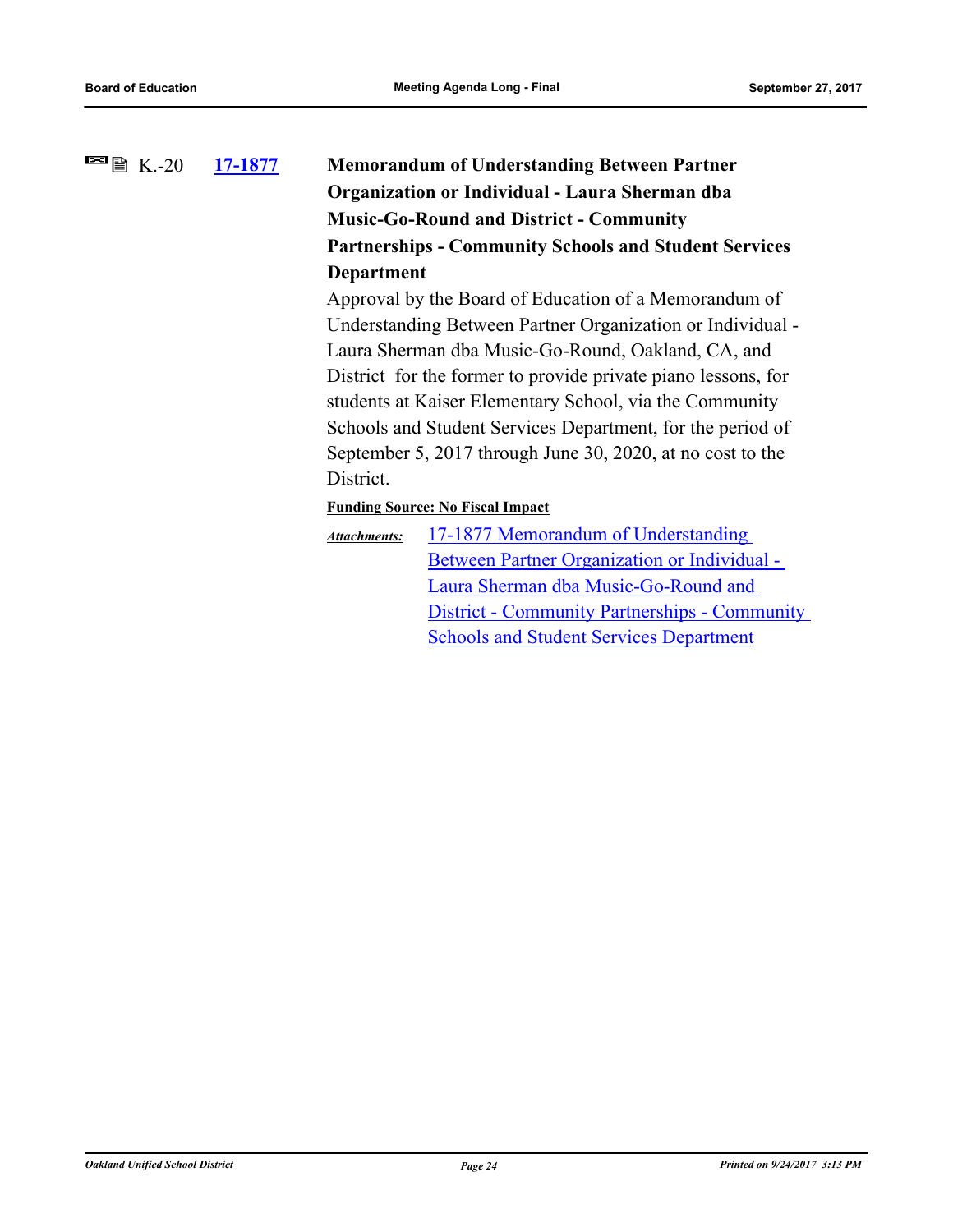| $\blacksquare$ $\blacksquare$ $\blacksquare$ $\blacksquare$ $\blacksquare$ $\blacksquare$ $\blacksquare$ $\blacksquare$ $\blacksquare$ $\blacksquare$ $\blacksquare$ $\blacksquare$ $\blacksquare$ $\blacksquare$ $\blacksquare$ $\blacksquare$ $\blacksquare$ $\blacksquare$ $\blacksquare$ $\blacksquare$ $\blacksquare$ $\blacksquare$ $\blacksquare$ $\blacksquare$ $\blacksquare$ $\blacksquare$ $\blacksquare$ $\blacksquare$ $\blacksquare$ $\blacksquare$ $\blacksquare$ $\blacks$ | 17-1881        | <b>Memorandum of Understanding - Bay Area Community</b>                                                                                                                                                                                                                                                                                                                                                                                                                                                                                                                                                                                                                                                                                                                                                                      |
|--------------------------------------------------------------------------------------------------------------------------------------------------------------------------------------------------------------------------------------------------------------------------------------------------------------------------------------------------------------------------------------------------------------------------------------------------------------------------------------------|----------------|------------------------------------------------------------------------------------------------------------------------------------------------------------------------------------------------------------------------------------------------------------------------------------------------------------------------------------------------------------------------------------------------------------------------------------------------------------------------------------------------------------------------------------------------------------------------------------------------------------------------------------------------------------------------------------------------------------------------------------------------------------------------------------------------------------------------------|
|                                                                                                                                                                                                                                                                                                                                                                                                                                                                                            |                | Resources - After School Program - Rudsdale                                                                                                                                                                                                                                                                                                                                                                                                                                                                                                                                                                                                                                                                                                                                                                                  |
|                                                                                                                                                                                                                                                                                                                                                                                                                                                                                            |                | <b>Continuation School</b>                                                                                                                                                                                                                                                                                                                                                                                                                                                                                                                                                                                                                                                                                                                                                                                                   |
|                                                                                                                                                                                                                                                                                                                                                                                                                                                                                            |                | Approval by the Board of Education of a Memorandum of<br>Understanding 2017-2018 between the District and Bay Area<br>Community Resources, San Rafael, CA, for the latter to<br>serve as lead agency for program coordination, math<br>intervention, homework support, student supervision and a<br>variety of enrichment services, as described in the MOU, for<br>Rudsdale Continuation High School's comprehensive After<br>School Program for the period of July 1, 2017 through<br>August 17, 2018, in an amount not to exceed \$130,373.00.<br><b>Resource Code - 4124-352</b><br>Funding Source: 21st Century High School After School Safety and<br><b>Enrichment for Teens (ASSETs) Grant</b><br>17-1881 Memorandum of Understanding - Bay<br><b>Attachments:</b><br><b>Area Community Resources - After School</b> |
|                                                                                                                                                                                                                                                                                                                                                                                                                                                                                            |                | Program - Rudsdale Continuation School                                                                                                                                                                                                                                                                                                                                                                                                                                                                                                                                                                                                                                                                                                                                                                                       |
| $\blacksquare$ $\blacksquare$ $\blacksquare$ K.-22                                                                                                                                                                                                                                                                                                                                                                                                                                         | <u>17-1882</u> | <b>Professional Services Contract - Reading Partners -</b>                                                                                                                                                                                                                                                                                                                                                                                                                                                                                                                                                                                                                                                                                                                                                                   |
|                                                                                                                                                                                                                                                                                                                                                                                                                                                                                            |                | <b>Community Schools and Student Services Department</b>                                                                                                                                                                                                                                                                                                                                                                                                                                                                                                                                                                                                                                                                                                                                                                     |
|                                                                                                                                                                                                                                                                                                                                                                                                                                                                                            |                | Ratification by the Board of Education of a Professional                                                                                                                                                                                                                                                                                                                                                                                                                                                                                                                                                                                                                                                                                                                                                                     |
|                                                                                                                                                                                                                                                                                                                                                                                                                                                                                            |                | Services Contract between the District and Reading Partners,<br>Oakland, CA, for the latter to provide a tutoring program at<br>the following District schools: Allendale Elementary School,<br>Brookfield Elementary School, EnCompass Academy,<br>Futures, Elementary, International Community School,<br>Sankofa Academy, and Think College Now, as described in<br>the Scope of Work, incorporated herein by reference as<br>though fully set forth, for the term August 21, 2017 through<br>June 7, 2018, in an amount not to exceed \$25,000.00.<br>Resource Code - 0002-181<br><b>Funding Source: General Purpose - Supplemental Support</b><br>17-1882 Professional Services Contract -<br>Attachments:<br><b>Reading Partners - Community Schools and</b>                                                           |
|                                                                                                                                                                                                                                                                                                                                                                                                                                                                                            |                | <b>Student Services Department</b>                                                                                                                                                                                                                                                                                                                                                                                                                                                                                                                                                                                                                                                                                                                                                                                           |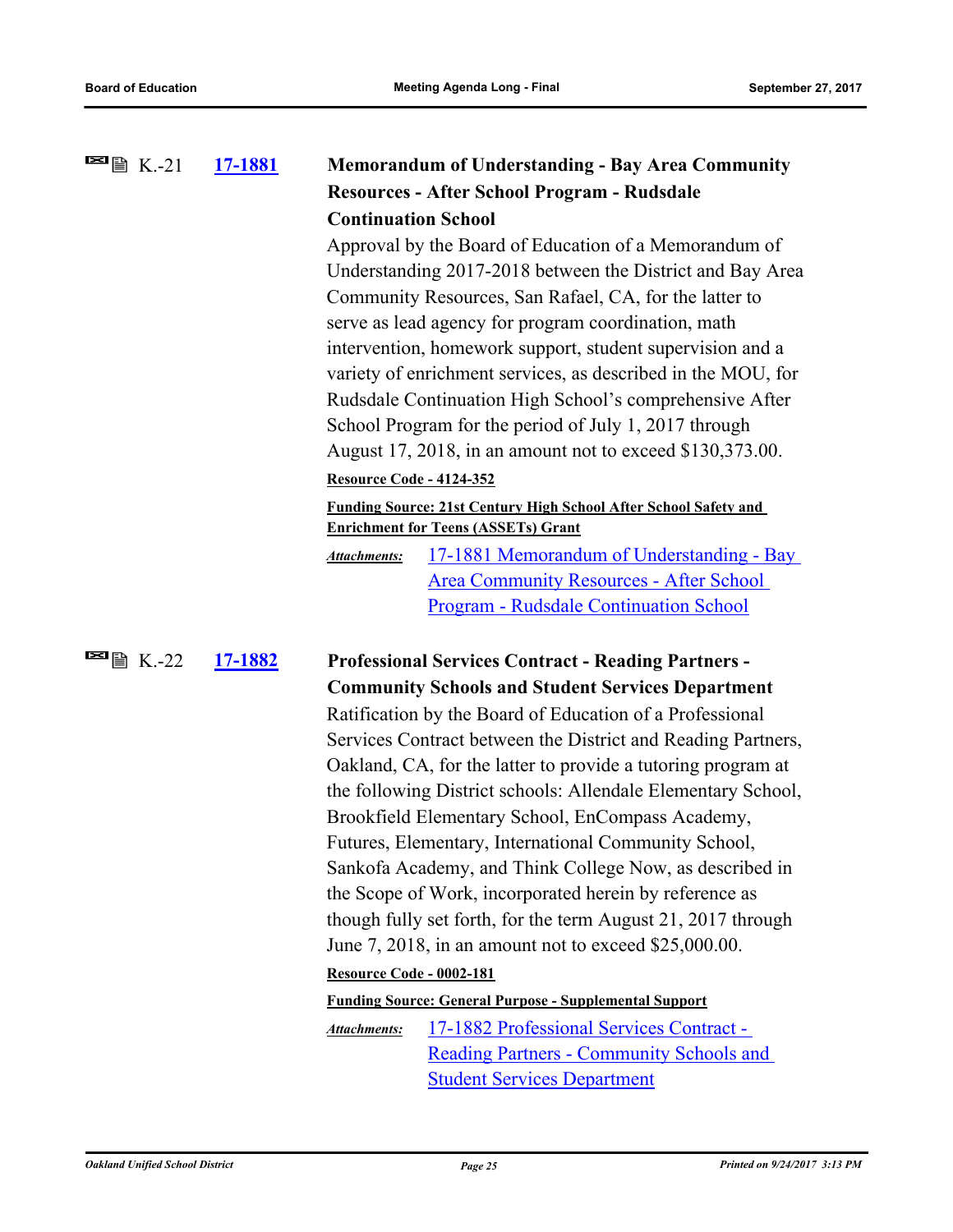#### **[17-1820](http://ousd.legistar.com/gateway.aspx?m=l&id=/matter.aspx?key=41313) Professional Services Contract - Luis Serrano - Fremont High School**  $\blacksquare$   $\blacksquare$   $\blacksquare$  K.-23

Ratification by the Board of Education of a Professional Services Contract between the District and Luis Serrano, Oakland, CA, for the latter to be the primary person that processes Universal Referral Forms (URFs); monitor and track students with high--risk attendance; require attendance contracts and provide student families with updates; evaluate discipline reports and communicate with SLC leads and administrators; and perform a host of other services, as specified in the Scope of Work, incorporated herein by reference as though fully set forth, at Fremont High School, for the term July 5, 2017 through June 29, 2018, in an amount not to exceed \$82,920.00.

**Resource Code - 0000-302,0002-302**

**Funding Source: General Purpose and Unrestricted Supplemental Support**

[17-1820 Professional Services Contract - Luis](http://ousd.legistar.com/gateway.aspx?M=F&ID=86222.pdf)  Serrano - Fremont High School *Attachments:*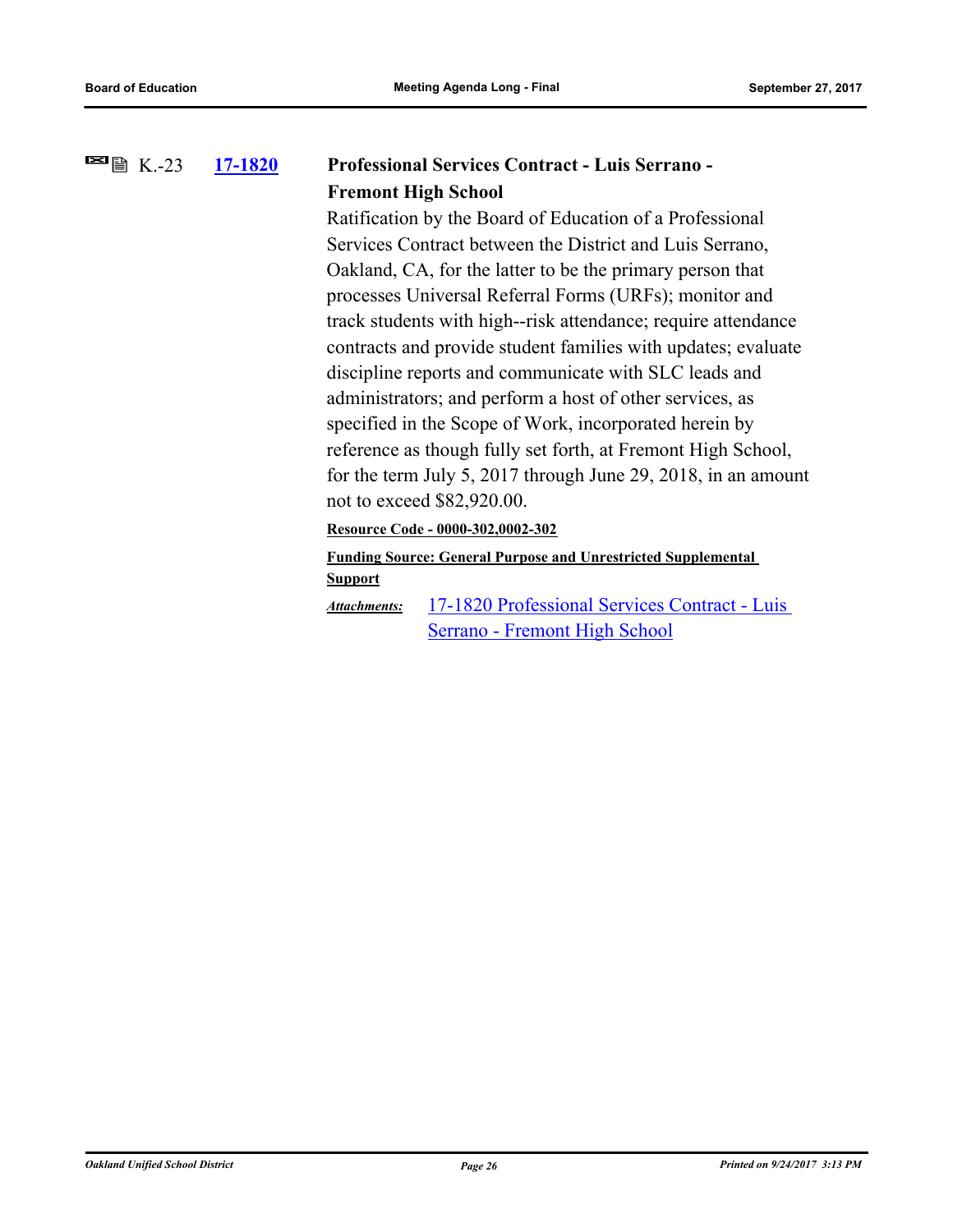### **[17-1821](http://ousd.legistar.com/gateway.aspx?m=l&id=/matter.aspx?key=41314) Professional Services Contract - Cindy Cristal Gonzalez - Elmhurst Community Preparatory School**  $\blacksquare$   $\blacksquare$   $\blacksquare$  K.-24

Ratification by the Board of Education of a Professional Services Contract between the District and Cindy Cristal Gonzalez, Albany, CA, for the latter to work within the existing Coordination of Services Team structures and processes to provide ongoing counseling and mental health support to a caseload of students, referred for services made by teachers and staff and discussed at COST; provide individual counseling services as well as group counseling where appropriate; provide informational check-ins to grade level teacher teams, and support students with Social Emotional Learning (SEL) and academic development, at Elmhurst Community Preparatory School, for the period of August 21, 2017 through June 8, 2018, in an amount not to exceed \$15,540.00.

### **Resource Code - 0002-221**

### **Funding Source: Unrest Supplemental Support**

[17-1821 Professional Services Contract - Cindy](http://ousd.legistar.com/gateway.aspx?M=F&ID=86223.pdf)  Cristal Gonzalez - Elmhurst Community Preparatory School *Attachments:*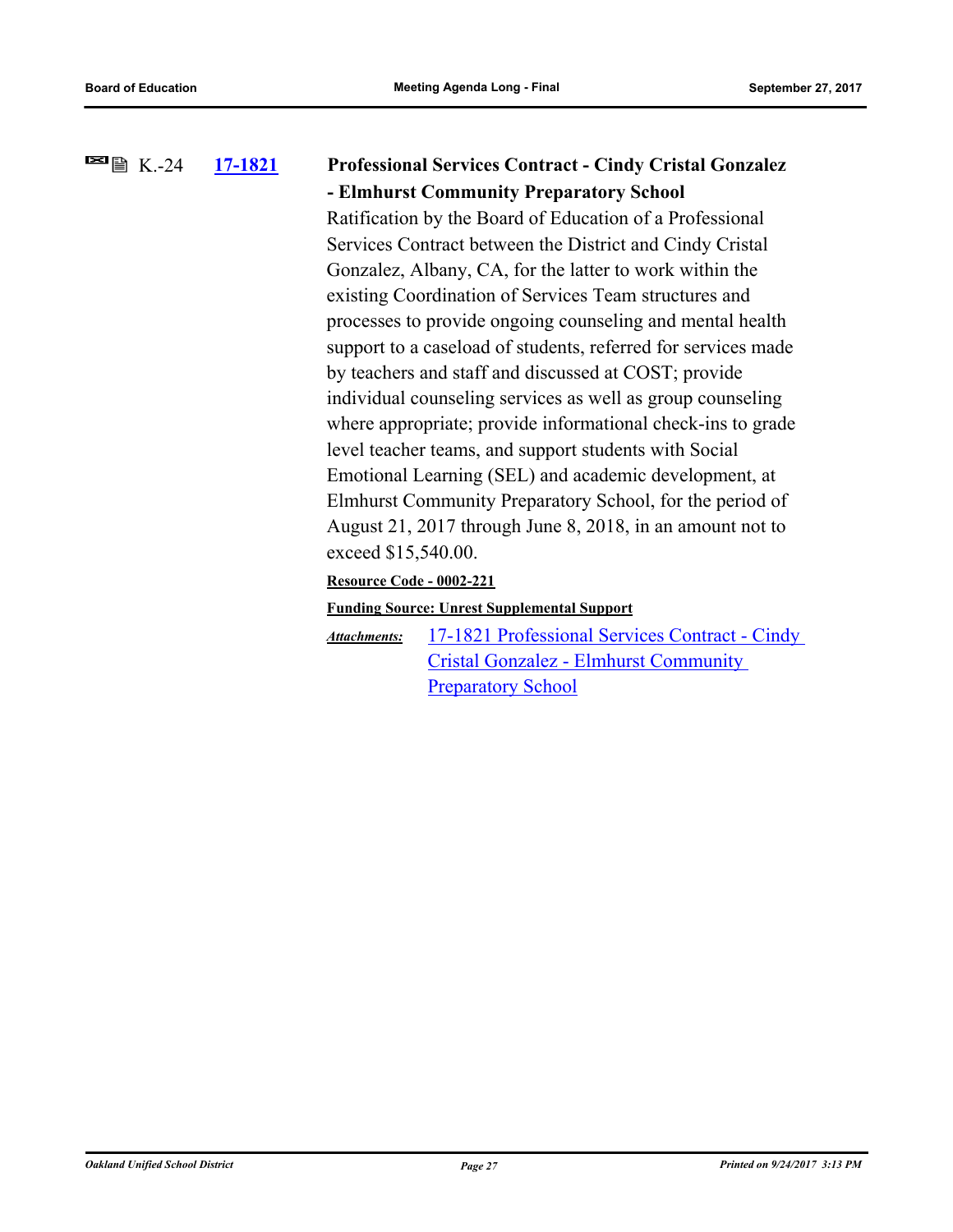### **[17-1822](http://ousd.legistar.com/gateway.aspx?m=l&id=/matter.aspx?key=41315) Professional Services Contract - Spanish Speaking Unity Council - Elmhurst Community Preparatory School**  $\blacksquare$   $\blacksquare$   $\blacksquare$   $\blacksquare$   $\blacksquare$   $\blacksquare$   $\blacksquare$   $\blacksquare$   $\blacksquare$   $\blacksquare$   $\blacksquare$   $\blacksquare$   $\blacksquare$   $\blacksquare$   $\blacksquare$   $\blacksquare$   $\blacksquare$   $\blacksquare$   $\blacksquare$   $\blacksquare$   $\blacksquare$   $\blacksquare$   $\blacksquare$   $\blacksquare$   $\blacksquare$   $\blacksquare$   $\blacksquare$   $\blacksquare$   $\blacksquare$   $\blacksquare$   $\blacksquare$   $\blacks$

Ratification by the Board of Education of a Professional Services Contract between the District and Spanish Speaking Unity Council, Oakland, CA, for the latter to provide support for Latino and African American at-risk students in developing strong academic, behavioral and social emotional skills; accelerated student academic achievement in core curriculum areas; increase the graduation rate of African American and Latino young men; provide targeted intervention for struggling students by engaging teachers, students and families in dialogue around how best to increase student achievement, at Elmhurst Community Preparatory School, for the term August 21, 2017 through December 29, 2017, in an amount not to exceed \$12,500.00.

### **Resource Code - 0002-221**

### **Funding Source: Unrest Supplemental Support**

17-1822 Professional Services Contract - [Spanish Speaking Unity Council - Elmhurst](http://ousd.legistar.com/gateway.aspx?M=F&ID=86224.pdf)  Community Preparatory School *Attachments:*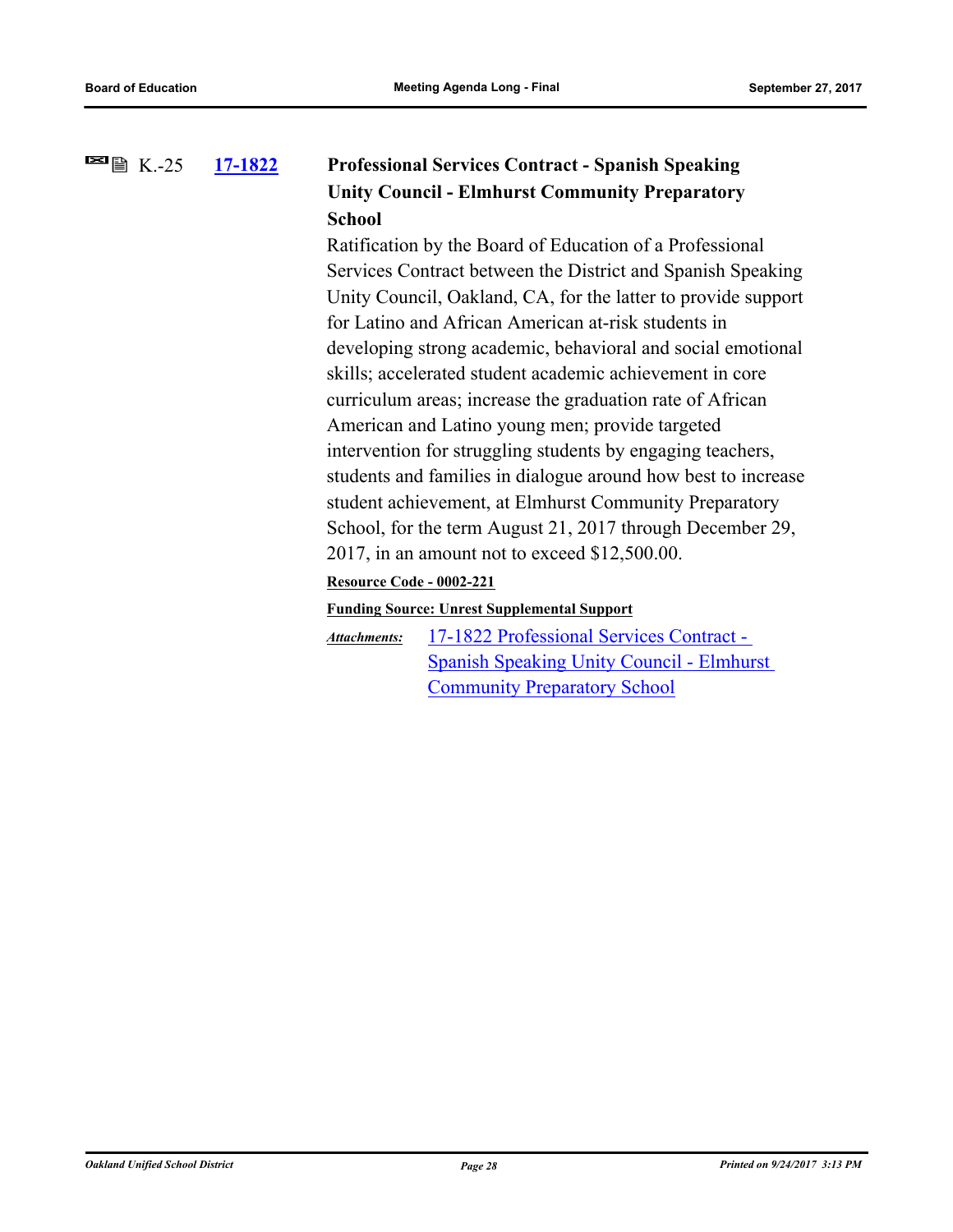### **[17-1827](http://ousd.legistar.com/gateway.aspx?m=l&id=/matter.aspx?key=41320) Professional Services Contract - Engaging Schools - Social Emotional Learning Unit - Community Schools and Student Services Department**  $\blacksquare$   $\blacksquare$   $\blacksquare$  K.-26

Ratification by the Board of Education of a Professional Services Contract between the District and Engaging Schools, Cambridge, MA, for the latter to build the Social Emotional Learning skills and coaching capacity of K-12 Instructional Teacher Leaders, resulting in participants being able to analyze data and co-create or review long-range professional learning plans with teachers to ensure voice, ownership, and commitment; facilitate professional learning experiences for their colleagues; create or utilize already existing assessment structures and systematic observational structures; establish a communication system to share the work of the community; strengthen skills in managing resistance and conflict, via the Offices of Social Emotional Learning and Educator Professional Learning, for the period of August 1, 2017 through June 29, 2018, in an amount not to exceed \$25,000.00.

### **Resource Code - 9141-922**

### **Funding Source: Stuart Foundation Grant**

17-1827 Professional Services Contract - Engaging Schools - Social Emotional Learning [Unit - Community Schools and Student Services](http://ousd.legistar.com/gateway.aspx?M=F&ID=86225.pdf)  **Department** *Attachments:*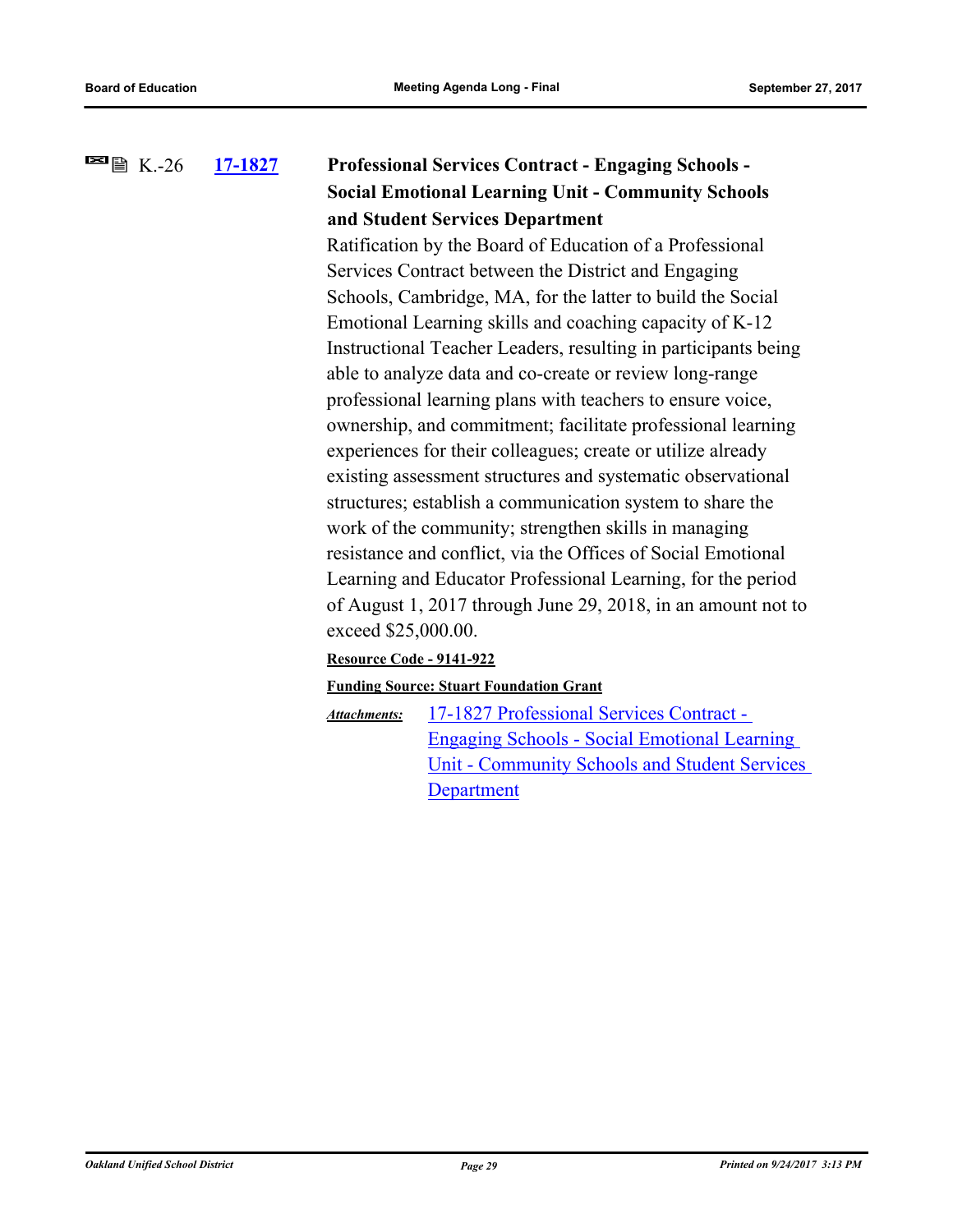# **[17-1855](http://ousd.legistar.com/gateway.aspx?m=l&id=/matter.aspx?key=41348) Professional Services Contract - Rhana Hashemi - Community Schools and Student Services Department**  $\blacksquare$   $\blacksquare$   $\blacksquare$   $\blacksquare$   $\blacksquare$   $\blacksquare$   $\blacksquare$   $\blacksquare$   $\blacksquare$   $\blacksquare$   $\blacksquare$   $\blacksquare$   $\blacksquare$   $\blacksquare$   $\blacksquare$   $\blacksquare$   $\blacksquare$   $\blacksquare$   $\blacksquare$   $\blacksquare$   $\blacksquare$   $\blacksquare$   $\blacksquare$   $\blacksquare$   $\blacksquare$   $\blacksquare$   $\blacksquare$   $\blacksquare$   $\blacksquare$   $\blacksquare$   $\blacksquare$   $\blacks$ Ratification by the Board of Education of a Professional Services Contract between the District and Rhana Hashemi, Berkeley, CA, for the latter to provide classroom and assembly anti-tobacco/marijuana presentations, Alcohol, Tobacco & Other Drugs (ATOD) awareness sessions for students violating OUSD tobacco/drug free policies, cessation and strengths-based life skills and behavior coaching at 10 plus middle and high school sites; abide by Behavioral Health policies and procedures: as described, and provide or perform other services, as described, in Contract, via the Community Schools and Students Services Department, for the period of August 21, 2017 through December 19, 2017, in an amount not to exceed \$16,000.00. **Resource Code - 6690-922 Funding Source: Tobacco Use Prevention Education (TUPE) Program** [17-1855 Professional Services Contract - Rhana](http://ousd.legistar.com/gateway.aspx?M=F&ID=86226.pdf)  Hashemi - Community Schools and Student Services Department *Attachments:*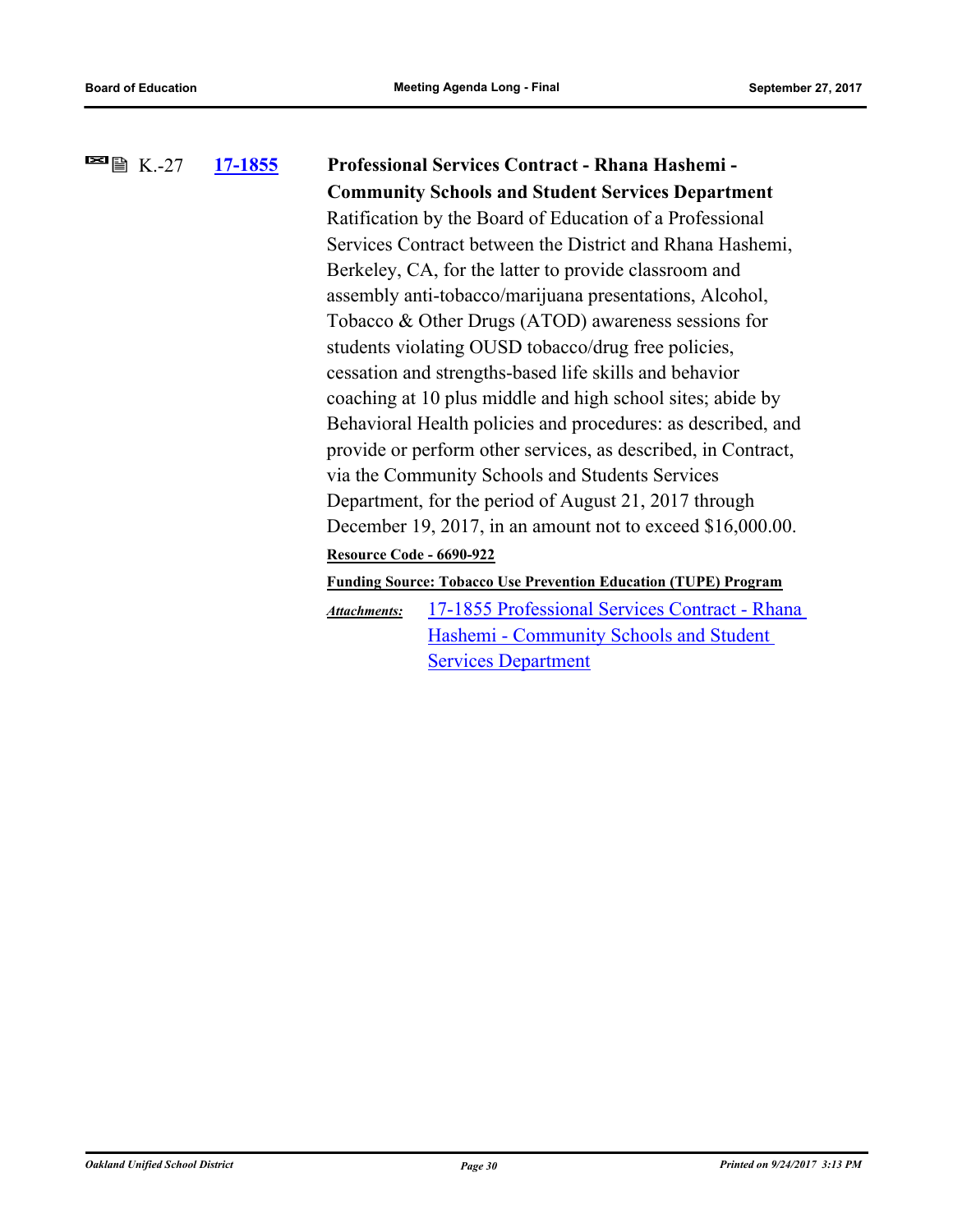### **[17-1885](http://ousd.legistar.com/gateway.aspx?m=l&id=/matter.aspx?key=41378) Memorandum of Understanding - Safe Passages - After School Program - Coliseum College Preparatory Academy**  $\blacksquare$   $\blacksquare$   $\blacksquare$  K.-28

Approval by the Board of Education of a Memorandum of Understanding 2017-2018 between the District and Safe Passages, Oakland, CA, for the latter to serve as lead agency for program coordination, math intervention, homework support, student supervision and a variety of enrichment services, as described in the MOU, for Coliseum College Preparatory Academy's comprehensive After School Program, for the period of July 1, 2017 through August 17, 2018, in an amount not to exceed \$234,286.00.

**Resource Code - 4124-232**

### **Funding Source: 21st Century Community Learning Centers (21st CCLC) Grant**

[17-1885 Memorandum of Understanding - Safe](http://ousd.legistar.com/gateway.aspx?M=F&ID=86204.pdf)  Passages - After School Program - Coliseum College Preparatory Academy *Attachments:*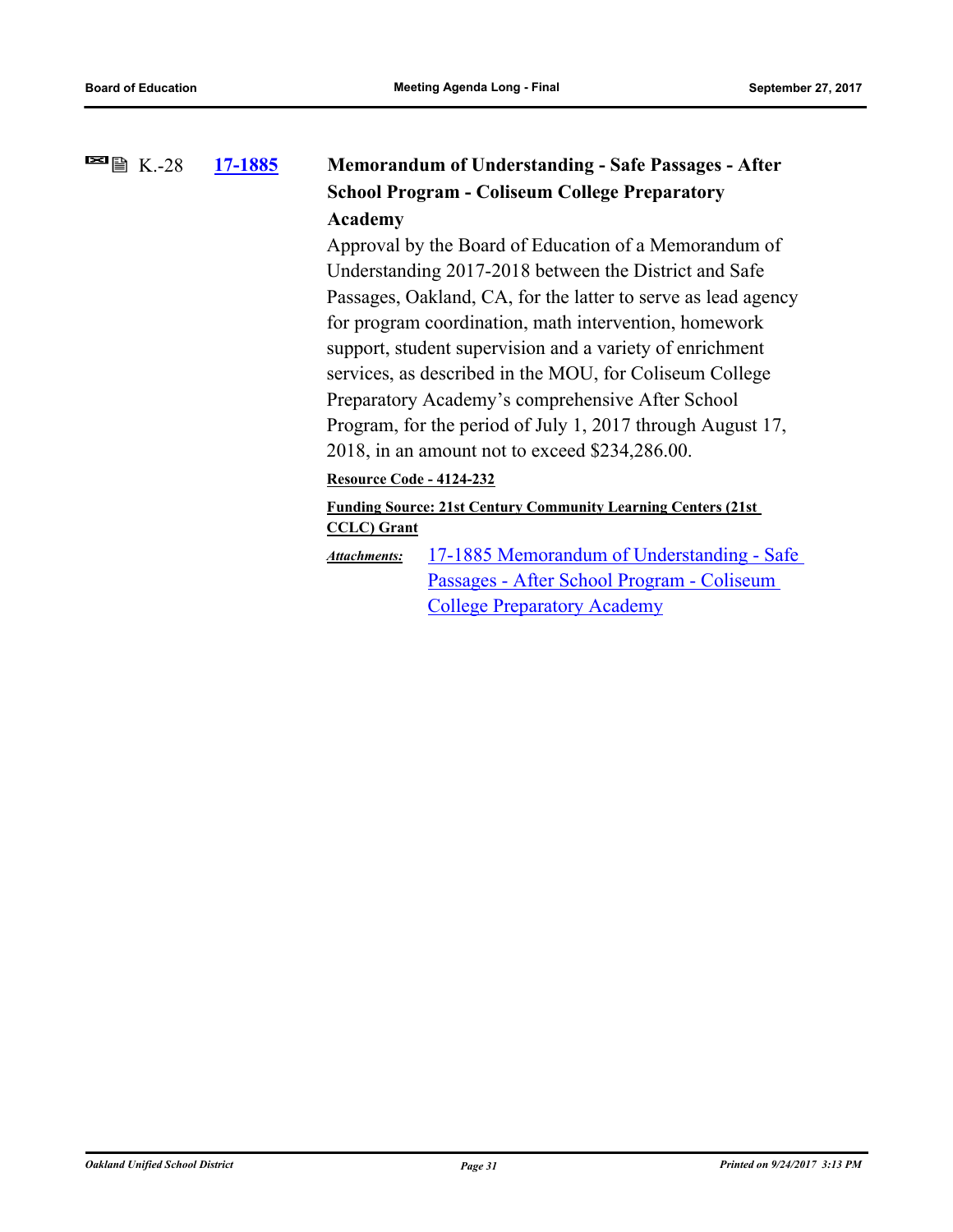# **[17-1886](http://ousd.legistar.com/gateway.aspx?m=l&id=/matter.aspx?key=41379) Memorandum of Understanding - Higher Ground Neighborhood Development Corporation - After School Program - Parker Elementary School**  $\blacksquare$   $\blacksquare$   $\blacksquare$  K.-29 Approval by the Board of Education of a Memorandum of Understanding 2017-2018 between the District and Higher Ground Neighborhood Development Corporation, Oakland,

CA, for the latter to serve as lead agency for program coordination, math intervention, homework support, student supervision and a variety of enrichment services, as described in the MOU, for Parker Elementary School's comprehensive After School Program, for the period of July 1, 2017 through August 17, 2018, in an amount not to exceed \$125,838.00.

### **Resource Code - 6010-144**

**Funding Source: After School Education and Safety (ASES) Grant**

[17-1886 Memorandum of Understanding - Higher](http://ousd.legistar.com/gateway.aspx?M=F&ID=86205.pdf)  Ground Neighborhood Development Corporation - After School Program - Parker Elementary School *Attachments:*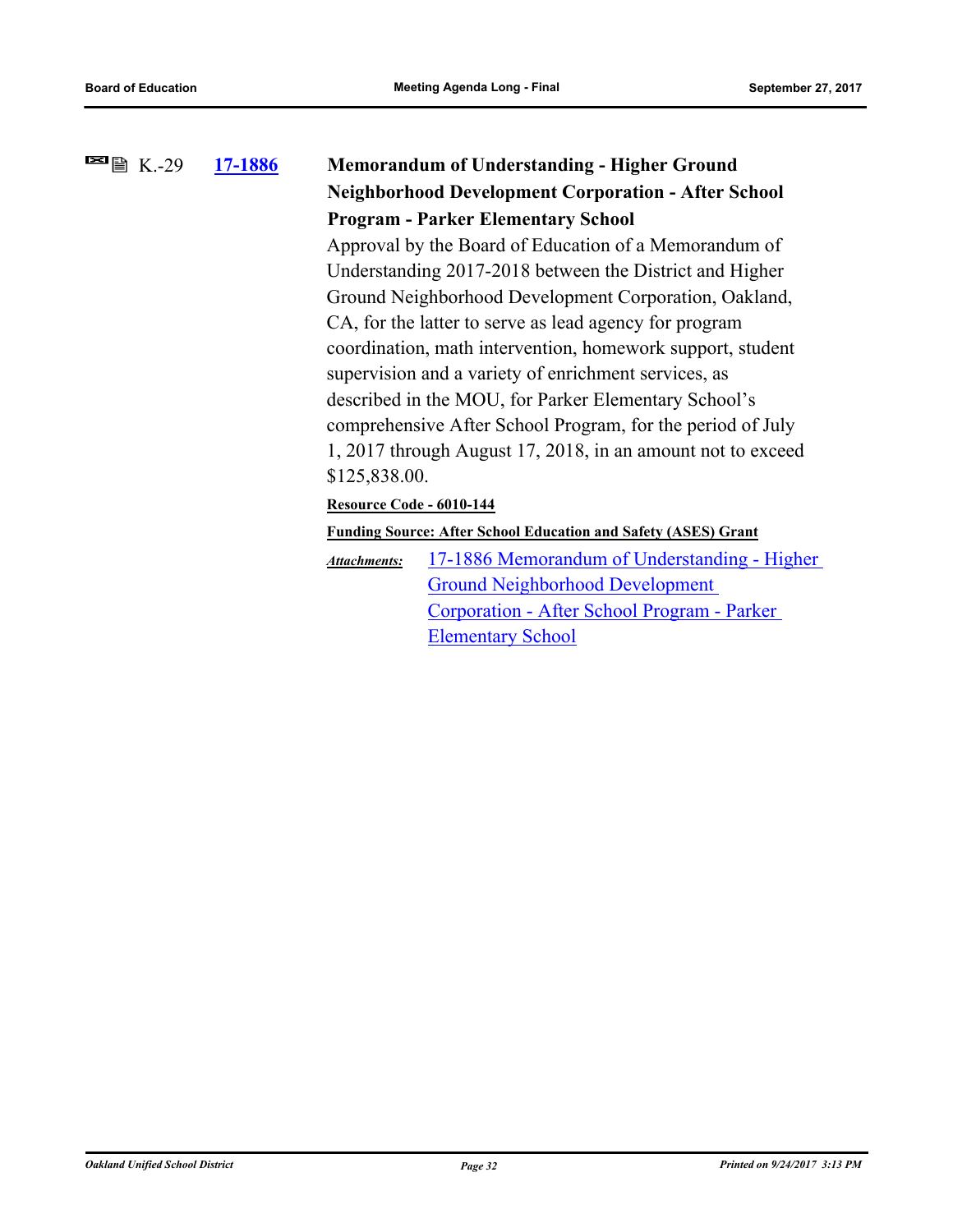| $\blacksquare$ $\blacksquare$ K.-30                | 17-1887 | <b>Memorandum of Understanding - Ujimaa Foundation -</b><br><b>After School Program - Carl B. Munck Elementary</b><br><b>School</b><br>Approval by the Board of Education of a Memorandum of<br>Understanding 2017-2018 between the District and Ujimaa<br>Foundation, Oakland, CA, for the latter to serve as lead<br>agency for program coordination, math intervention,<br>homework support, student supervision and a variety of<br>enrichment services, as described in the MOU, for Carl B.<br>Munck Elementary School's comprehensive After School<br>Program, for the period of July 1, 2017 through August 17,<br>2018, in an amount not to exceed \$41,088.00. |                                                                                                                                                                                                                                                                                                                                                                                                                                                                                                                                                                                                                                                                                                                                                  |
|----------------------------------------------------|---------|--------------------------------------------------------------------------------------------------------------------------------------------------------------------------------------------------------------------------------------------------------------------------------------------------------------------------------------------------------------------------------------------------------------------------------------------------------------------------------------------------------------------------------------------------------------------------------------------------------------------------------------------------------------------------|--------------------------------------------------------------------------------------------------------------------------------------------------------------------------------------------------------------------------------------------------------------------------------------------------------------------------------------------------------------------------------------------------------------------------------------------------------------------------------------------------------------------------------------------------------------------------------------------------------------------------------------------------------------------------------------------------------------------------------------------------|
|                                                    |         | Resource Code - 6010-168                                                                                                                                                                                                                                                                                                                                                                                                                                                                                                                                                                                                                                                 |                                                                                                                                                                                                                                                                                                                                                                                                                                                                                                                                                                                                                                                                                                                                                  |
|                                                    |         |                                                                                                                                                                                                                                                                                                                                                                                                                                                                                                                                                                                                                                                                          | <b>Funding Source: After School Education and Safety (ASES) Grant</b>                                                                                                                                                                                                                                                                                                                                                                                                                                                                                                                                                                                                                                                                            |
|                                                    |         | <b>Attachments:</b>                                                                                                                                                                                                                                                                                                                                                                                                                                                                                                                                                                                                                                                      | 17-1887 Memorandum of Understanding -<br><u> Ujimaa Foundation - After School Program -</u><br><b>Carl B. Munck Elementary School</b>                                                                                                                                                                                                                                                                                                                                                                                                                                                                                                                                                                                                            |
| $\blacksquare$ $\blacksquare$ $\blacksquare$ K.-31 | 17-1888 |                                                                                                                                                                                                                                                                                                                                                                                                                                                                                                                                                                                                                                                                          | <b>Memorandum of Understanding - Youth Together -</b>                                                                                                                                                                                                                                                                                                                                                                                                                                                                                                                                                                                                                                                                                            |
|                                                    |         |                                                                                                                                                                                                                                                                                                                                                                                                                                                                                                                                                                                                                                                                          | <b>After School Program - Skyline High School</b>                                                                                                                                                                                                                                                                                                                                                                                                                                                                                                                                                                                                                                                                                                |
|                                                    |         | <b>Resource Code - 4124-306</b><br><b>Attachments:</b>                                                                                                                                                                                                                                                                                                                                                                                                                                                                                                                                                                                                                   | Approval by the Board of Education of a Memorandum of<br>Understanding 2017-2018 between the District and Youth<br>Together, Oakland, CA, for the latter to serve as lead agency<br>for program coordination, math intervention, homework<br>support, student supervision and a variety of enrichment<br>services, as described in the MOU, for Skyline High<br>School's comprehensive After School Program, for the<br>period of July 1, 2017 through August 17, 2018, in an amount<br>not to exceed \$234,130.00.<br>Funding Source: 21st Century High School After School Safety and<br><b>Enrichment for Teens (ASSETs) Grant</b><br>17-1888 Memorandum of Understanding - Youth<br>Together - After School Program - Skyline High<br>School |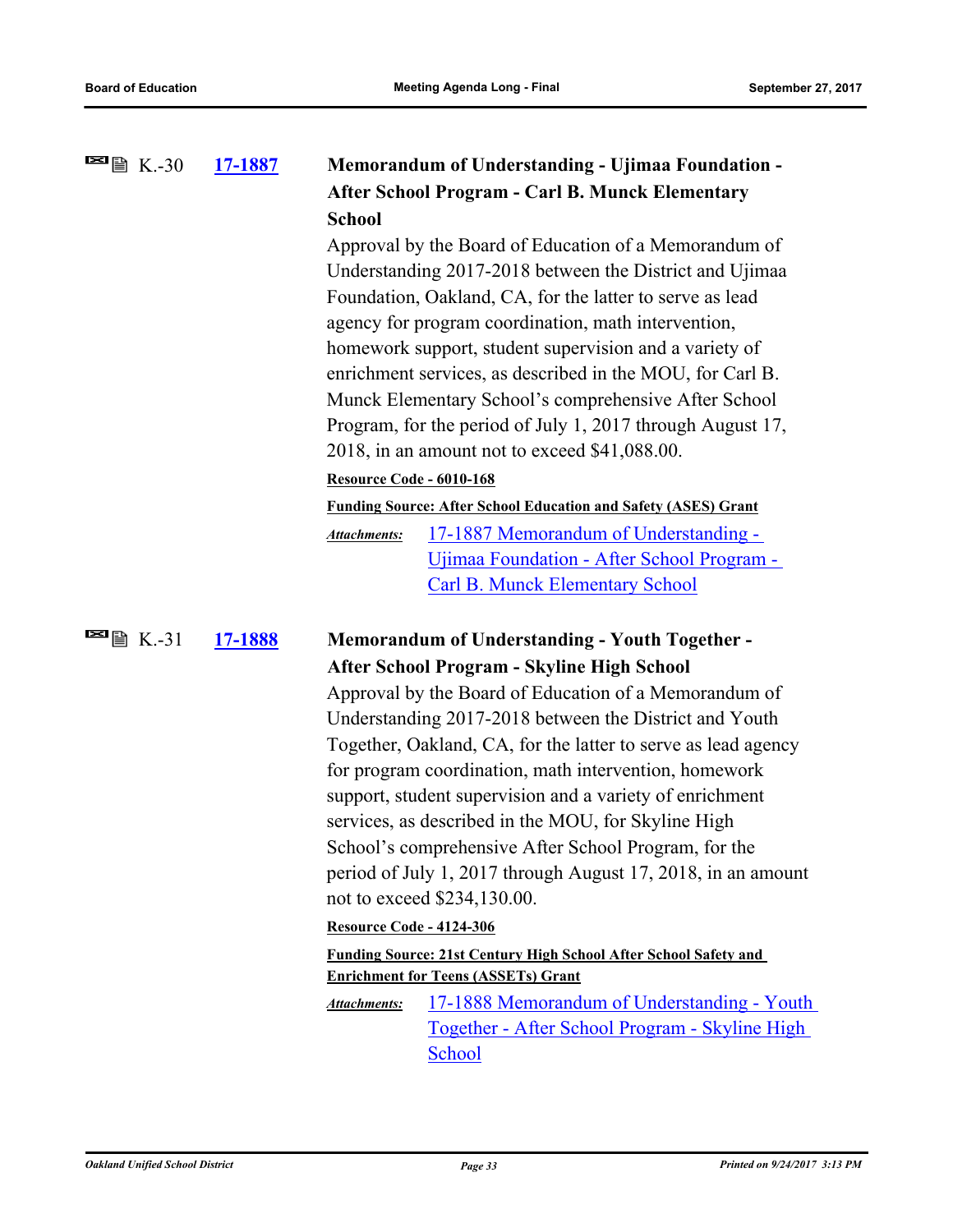| <b>■</b> ■ K.-32       | 17-1889 |                                       | <b>Memorandum of Understanding - Alternatives In Action</b>                                                                                                                                                                                                                                                                                                                                                                                                                                                          |
|------------------------|---------|---------------------------------------|----------------------------------------------------------------------------------------------------------------------------------------------------------------------------------------------------------------------------------------------------------------------------------------------------------------------------------------------------------------------------------------------------------------------------------------------------------------------------------------------------------------------|
|                        |         | - After School Program - Life Academy |                                                                                                                                                                                                                                                                                                                                                                                                                                                                                                                      |
|                        |         |                                       | Approval by the Board of Education of a Memorandum of<br>Understanding 2017-2018 between the District and<br>Alternatives In Action, Oakland, CA, for the latter to serve as<br>lead agency for program coordination, math intervention,<br>homework support, student supervision and a variety of<br>enrichment services, as described in the MOU, for Life<br>Academy's comprehensive After School Program, for the<br>period of July 1, 2017 through August 17, 2018, in an amount<br>not to exceed \$217,047.00. |
|                        |         | <b>Resource Code - 4124-335</b>       |                                                                                                                                                                                                                                                                                                                                                                                                                                                                                                                      |
|                        |         |                                       | <b>Funding Source: 21st Century High School After School Safety and</b><br><b>Enrichment for Teens (ASSETs) Grant</b>                                                                                                                                                                                                                                                                                                                                                                                                |
|                        |         | <b>Attachments:</b>                   | 17-1889 Memorandum of Understanding -                                                                                                                                                                                                                                                                                                                                                                                                                                                                                |
|                        |         |                                       | Alternatives In Action - After School Program -                                                                                                                                                                                                                                                                                                                                                                                                                                                                      |
|                        |         |                                       | <b>Life Academy</b>                                                                                                                                                                                                                                                                                                                                                                                                                                                                                                  |
| $\blacksquare$ 图 K.-33 | 17-1890 |                                       | <b>Memorandum of Understanding - Alternatives In Action</b>                                                                                                                                                                                                                                                                                                                                                                                                                                                          |
|                        |         |                                       | - After School Program - McClymonds High School                                                                                                                                                                                                                                                                                                                                                                                                                                                                      |
|                        |         |                                       | Approval by the Board of Education of a Memorandum of                                                                                                                                                                                                                                                                                                                                                                                                                                                                |
|                        |         |                                       | Understanding 2017-2018 between the District and                                                                                                                                                                                                                                                                                                                                                                                                                                                                     |
|                        |         |                                       | Alternatives In Action, Oakland, CA, for the latter to serve as                                                                                                                                                                                                                                                                                                                                                                                                                                                      |
|                        |         |                                       | lead agency for program coordination, math intervention,                                                                                                                                                                                                                                                                                                                                                                                                                                                             |
|                        |         |                                       | homework support, student supervision and a variety of                                                                                                                                                                                                                                                                                                                                                                                                                                                               |
|                        |         |                                       | enrichment services, as described in the MOU, for                                                                                                                                                                                                                                                                                                                                                                                                                                                                    |
|                        |         |                                       | McClymonds High School's comprehensive After School                                                                                                                                                                                                                                                                                                                                                                                                                                                                  |
|                        |         |                                       | Program, for the period of July 1, 2017 through August 18,                                                                                                                                                                                                                                                                                                                                                                                                                                                           |
|                        |         |                                       | 2018, in an amount not to exceed \$215,872.00.                                                                                                                                                                                                                                                                                                                                                                                                                                                                       |
|                        |         | <b>Resource Code - 4124-303</b>       |                                                                                                                                                                                                                                                                                                                                                                                                                                                                                                                      |
|                        |         |                                       | Funding Source: 21st Century High School After School Safety and<br><b>Enrichment for Teens (ASSETs) Grant</b>                                                                                                                                                                                                                                                                                                                                                                                                       |
|                        |         | Attachments:                          | 17-1890 Memorandum of Understanding -                                                                                                                                                                                                                                                                                                                                                                                                                                                                                |
|                        |         |                                       | Alternatives In Action - After School Program -                                                                                                                                                                                                                                                                                                                                                                                                                                                                      |
|                        |         |                                       | <b>McClymonds High School</b>                                                                                                                                                                                                                                                                                                                                                                                                                                                                                        |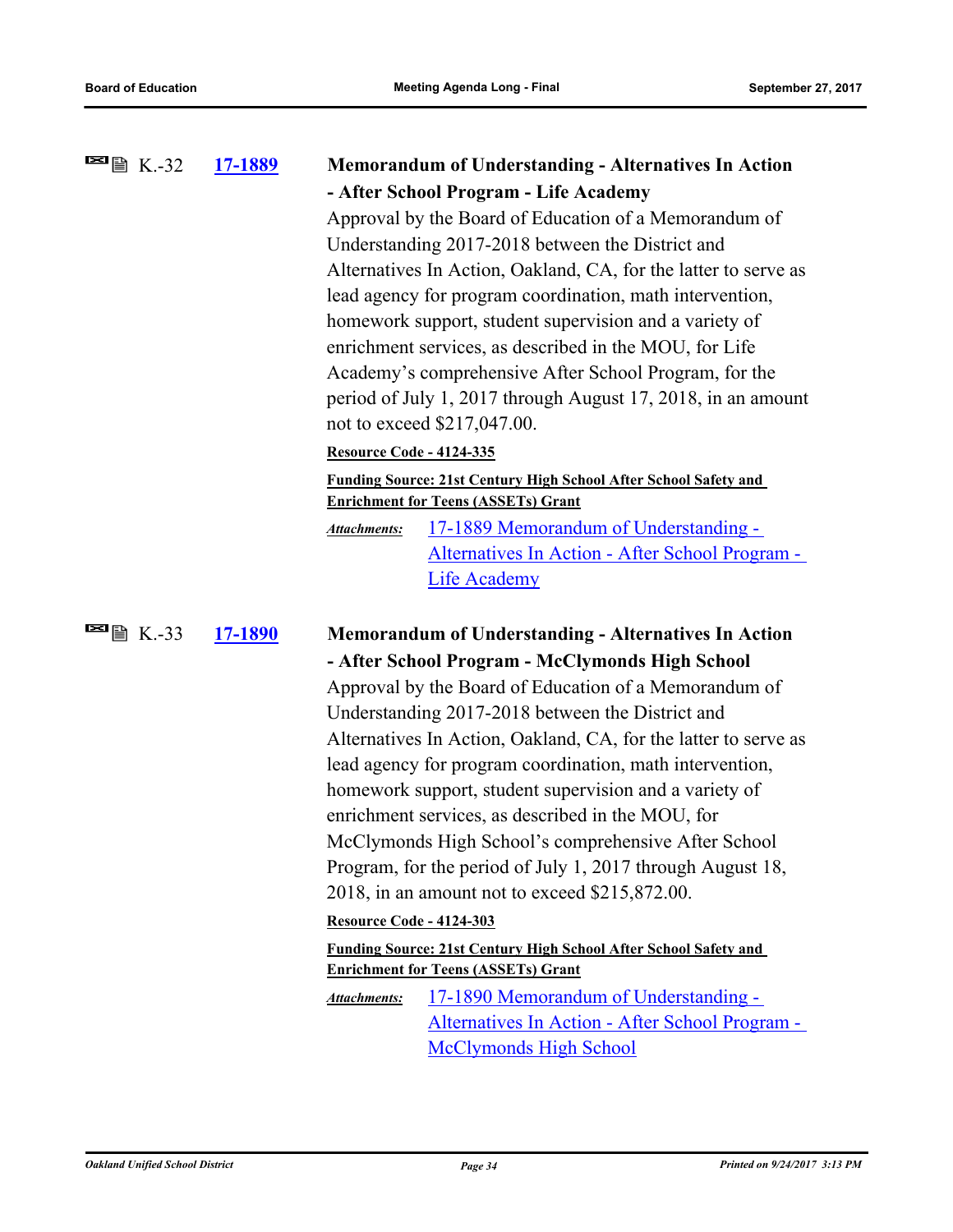| $\blacksquare$ $\blacksquare$ $\blacksquare$ K.-34 | 17-1891        |                                                                                                                        | <b>Memorandum of Understanding - Alternatives In Action</b>                                                    |  |
|----------------------------------------------------|----------------|------------------------------------------------------------------------------------------------------------------------|----------------------------------------------------------------------------------------------------------------|--|
|                                                    |                |                                                                                                                        | - After School Program - Fremont High School                                                                   |  |
|                                                    |                |                                                                                                                        | Approval by the Board of Education of a Memorandum of                                                          |  |
|                                                    |                |                                                                                                                        | Understanding 2017-2018 between the District and                                                               |  |
|                                                    |                |                                                                                                                        | Alternatives In Action, Oakland, CA, for the latter to serve as                                                |  |
|                                                    |                |                                                                                                                        | lead agency for program coordination, math intervention,                                                       |  |
|                                                    |                |                                                                                                                        | homework support, student supervision and a variety of                                                         |  |
|                                                    |                | enrichment services, as described in the MOU, for Fremont<br>High School's comprehensive After School Program, for the |                                                                                                                |  |
|                                                    |                |                                                                                                                        |                                                                                                                |  |
|                                                    |                |                                                                                                                        | period of July 1, 2017 through August 17, 2018, in an amount                                                   |  |
|                                                    |                |                                                                                                                        | not to exceed \$197,974.00.                                                                                    |  |
|                                                    |                | <b>Resource Code - 4124-302</b>                                                                                        |                                                                                                                |  |
|                                                    |                |                                                                                                                        | Funding Source: 21st Century High School After School Safety and<br><b>Enrichment for Teens (ASSETs) Grant</b> |  |
|                                                    |                | <b>Attachments:</b>                                                                                                    | 17-1891 Memorandum of Understanding -                                                                          |  |
|                                                    |                |                                                                                                                        | Alternatives In Action - After School Program -                                                                |  |
|                                                    |                |                                                                                                                        | <b>Fremont High School</b>                                                                                     |  |
|                                                    |                |                                                                                                                        |                                                                                                                |  |
| $\blacksquare$ $\blacksquare$ $\blacksquare$ K.-35 | <u>17-1892</u> | <b>Memorandum of Understanding - East Bay Asian Youth</b>                                                              |                                                                                                                |  |
|                                                    |                |                                                                                                                        | Center - After School Program - MetWest High School                                                            |  |
|                                                    |                |                                                                                                                        | Approval by the Board of Education of a Memorandum of                                                          |  |
|                                                    |                |                                                                                                                        | Understanding 2017-2018 between the District and East Bay                                                      |  |
|                                                    |                | Asian Youth Center, Oakland, CA, for the latter to serve as                                                            |                                                                                                                |  |
|                                                    |                |                                                                                                                        | lead agency for program coordination, math intervention,                                                       |  |
|                                                    |                |                                                                                                                        | homework support, student supervision and a variety of                                                         |  |
|                                                    |                |                                                                                                                        | enrichment services, as described in the MOU, for MetWest                                                      |  |
|                                                    |                |                                                                                                                        | High School's comprehensive After School Program, for the                                                      |  |
|                                                    |                |                                                                                                                        | period of July 1, 2017 through August 17, 2018, in an amount                                                   |  |
|                                                    |                |                                                                                                                        | not to exceed \$172,730.00.                                                                                    |  |
|                                                    |                | <b>Resource Code - 4124-338</b>                                                                                        |                                                                                                                |  |
|                                                    |                |                                                                                                                        | Funding Source: 21st Century High School After School Safety and<br><b>Enrichment for Teens (ASSETs) Grant</b> |  |
|                                                    |                | Attachments:                                                                                                           | 17-1892 Memorandum of Understanding - East                                                                     |  |
|                                                    |                |                                                                                                                        | Bay Asian Youth Center - After School Program                                                                  |  |
|                                                    |                |                                                                                                                        | - MetWest High School                                                                                          |  |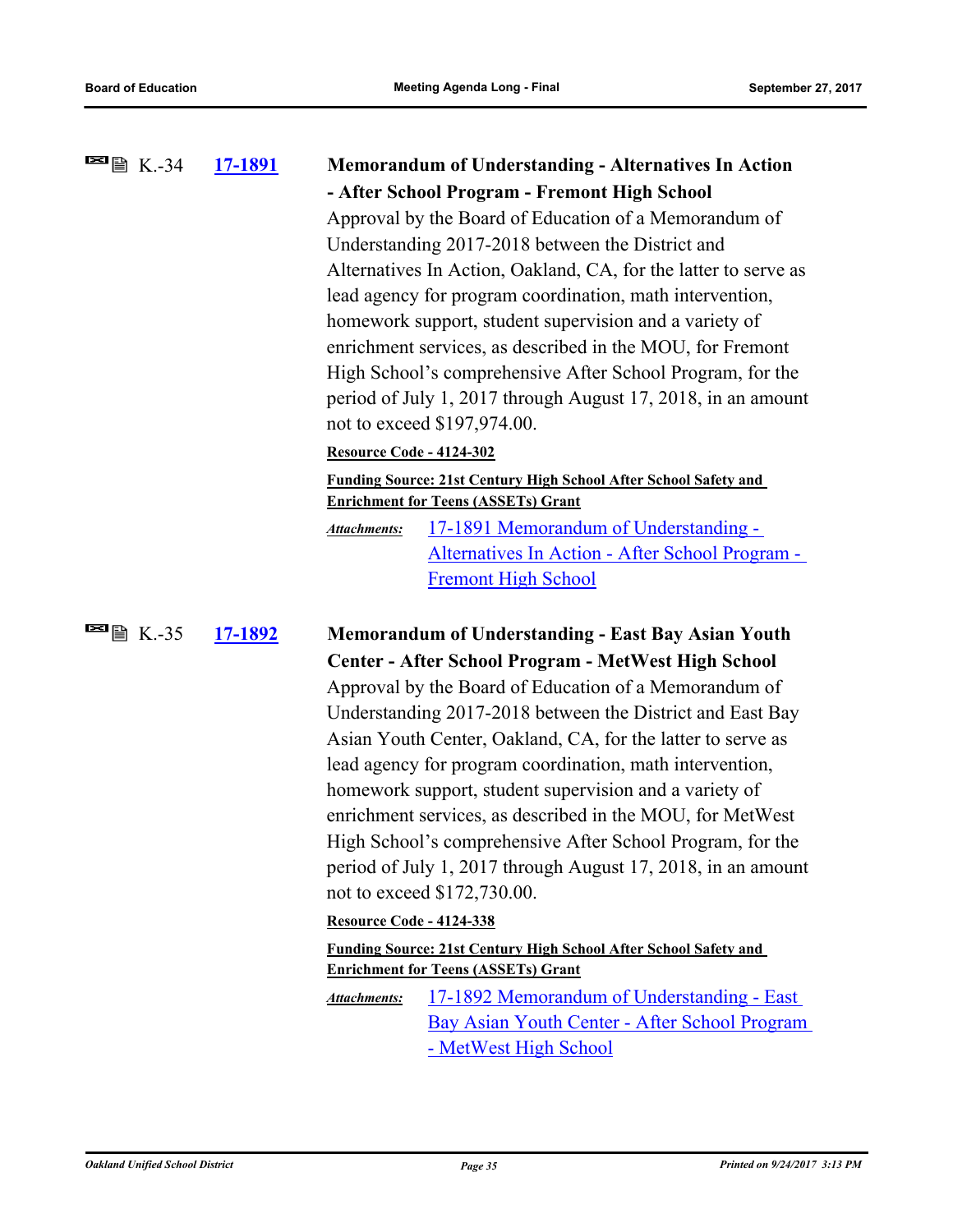| $\blacksquare$ $\blacksquare$ $\blacksquare$ K.-36 | 17-1893 | <b>Memorandum of Understanding - East Bay Asian Youth</b>                                                              |  |
|----------------------------------------------------|---------|------------------------------------------------------------------------------------------------------------------------|--|
|                                                    |         | Center - After School Program - Oakland High School                                                                    |  |
|                                                    |         | Approval by the Board of Education of a Memorandum of                                                                  |  |
|                                                    |         | Understanding 2017-2018 between the District and East Bay                                                              |  |
|                                                    |         | Asian Youth Center, Oakland, CA, for the latter to serve as                                                            |  |
|                                                    |         | lead agency for program coordination, math intervention,                                                               |  |
|                                                    |         | homework support, student supervision and a variety of                                                                 |  |
|                                                    |         | enrichment services, as described in the MOU, for Oakland<br>High School's comprehensive After School Program, for the |  |
|                                                    |         |                                                                                                                        |  |
|                                                    |         | period of July 1, 2017 through August 17, 2018, in an amount                                                           |  |
|                                                    |         | not to exceed \$204,130.00.                                                                                            |  |
|                                                    |         | Resource Code - 4124-304                                                                                               |  |
|                                                    |         | Funding Source: 21st Century High School After School Safety and<br><b>Enrichment for Teens (ASSETs) Grant</b>         |  |
|                                                    |         | 17-1893 Memorandum of Understanding - East<br><b>Attachments:</b>                                                      |  |
|                                                    |         | Bay Asian Youth Center - After School Program                                                                          |  |
|                                                    |         | - Oakland High School                                                                                                  |  |
|                                                    |         |                                                                                                                        |  |
| $\blacksquare$ $\blacksquare$ $\blacksquare$ K.-37 | 17-1894 | <b>Memorandum of Understanding - East Bay Asian Youth</b>                                                              |  |
|                                                    |         | <b>Center - After School Program - Dewey Academy</b>                                                                   |  |
|                                                    |         | Approval by the Board of Education of a Memorandum of                                                                  |  |
|                                                    |         | Understanding 2017-2018 between the District and East Bay                                                              |  |
|                                                    |         | Asian Youth Center, Oakland, CA, for the latter to serve as                                                            |  |
|                                                    |         | lead agency for program coordination, math intervention,                                                               |  |
|                                                    |         | homework support, student supervision and a variety of                                                                 |  |
|                                                    |         | enrichment services, as described in the MOU, for Dewey                                                                |  |
|                                                    |         | Academy's comprehensive After School Program, for the                                                                  |  |
|                                                    |         | period of July 1, 2017 through August 17, 2018, in an amount                                                           |  |
|                                                    |         | not to exceed \$208,482.00.                                                                                            |  |
|                                                    |         | Resource Code - 4124-310                                                                                               |  |
|                                                    |         | <b>Funding Source: 21st Century High School After School Safety and</b><br><b>Enrichment for Teens (ASSETs) Grant</b>  |  |
|                                                    |         | 17-1894 Memorandum of Understanding - East<br>Attachments:                                                             |  |
|                                                    |         | Bay Asian Youth Center - After School Program                                                                          |  |
|                                                    |         |                                                                                                                        |  |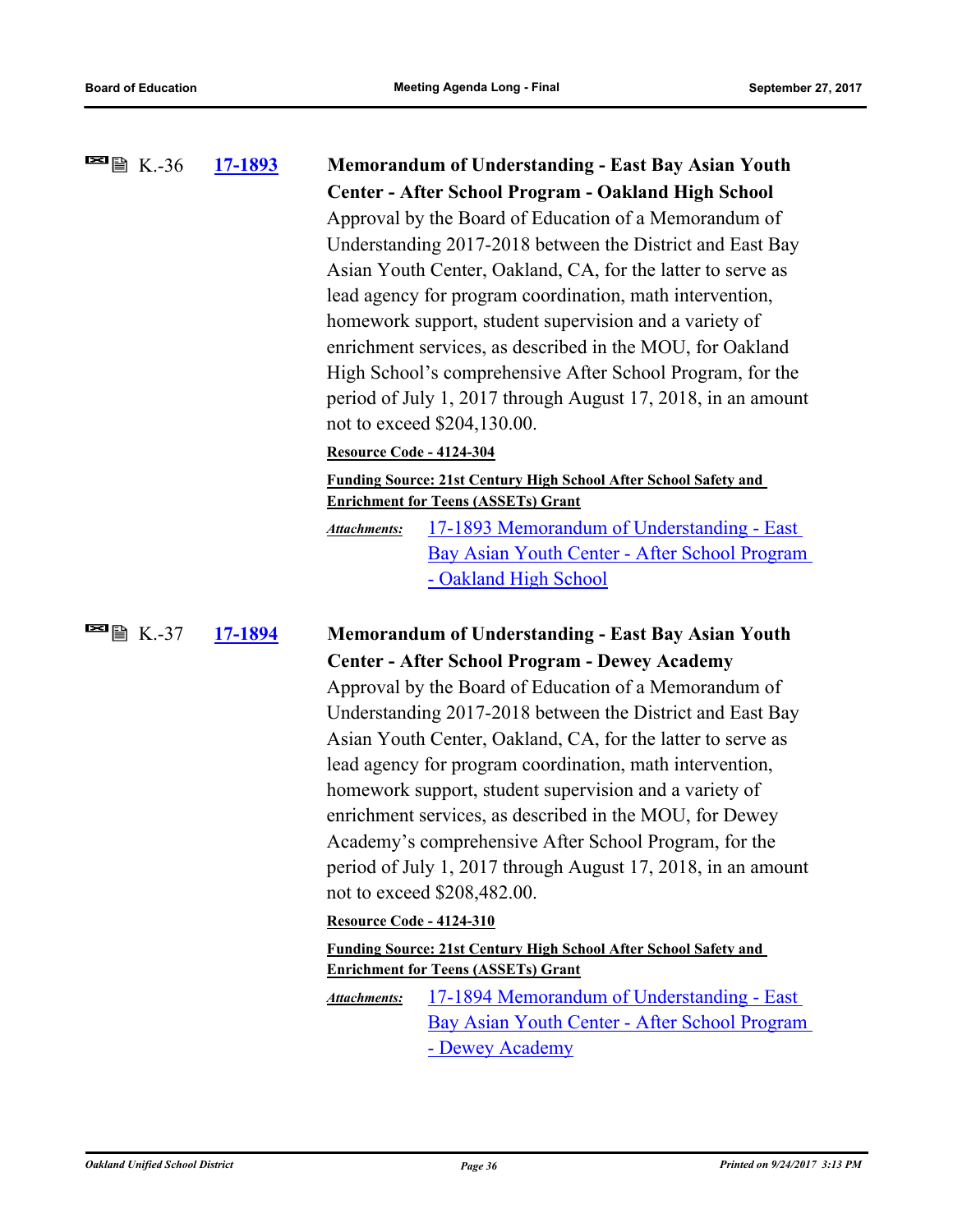| <b>E</b> ■ K.-38                    | 17-1895                                                 |                                                                                                                                                                                                                                             | Memorandum of Understanding - East Bay Asian Youth                                          |
|-------------------------------------|---------------------------------------------------------|---------------------------------------------------------------------------------------------------------------------------------------------------------------------------------------------------------------------------------------------|---------------------------------------------------------------------------------------------|
|                                     |                                                         |                                                                                                                                                                                                                                             | Center - After School Program - Oakland International                                       |
|                                     |                                                         | <b>High School</b>                                                                                                                                                                                                                          |                                                                                             |
|                                     |                                                         |                                                                                                                                                                                                                                             | Approval by the Board of Education of a Memorandum of                                       |
|                                     |                                                         |                                                                                                                                                                                                                                             | Understanding 2017-2018 between the District and East Bay                                   |
|                                     |                                                         |                                                                                                                                                                                                                                             | Asian Youth Center, Oakland, CA, for the latter to serve as                                 |
|                                     |                                                         |                                                                                                                                                                                                                                             | lead agency for program coordination, math intervention,                                    |
|                                     |                                                         | homework support, student supervision and a variety of<br>enrichment services, as described in the MOU, for Oakland<br>International High School's comprehensive After School<br>Program, for the period of July 1, 2017 through August 17, |                                                                                             |
|                                     |                                                         |                                                                                                                                                                                                                                             |                                                                                             |
|                                     |                                                         |                                                                                                                                                                                                                                             |                                                                                             |
|                                     |                                                         |                                                                                                                                                                                                                                             |                                                                                             |
|                                     |                                                         |                                                                                                                                                                                                                                             | 2018, in an amount not to exceed \$190,961.00.                                              |
|                                     |                                                         | <b>Resource Code - 4124-353</b>                                                                                                                                                                                                             |                                                                                             |
|                                     |                                                         |                                                                                                                                                                                                                                             | <b>Funding Source: 21st Century High School After School Safety and</b>                     |
|                                     |                                                         |                                                                                                                                                                                                                                             | <b>Enrichment for Teens (ASSETs) Grant</b>                                                  |
|                                     |                                                         | <b>Attachments:</b>                                                                                                                                                                                                                         | <u> 17-1895 Memorandum of Understanding - East</u>                                          |
|                                     |                                                         |                                                                                                                                                                                                                                             | Bay Asian Youth Center - After School Program                                               |
|                                     |                                                         |                                                                                                                                                                                                                                             | - Oakland International High School                                                         |
|                                     | <b>Memorandum of Understanding - Bay Area Community</b> |                                                                                                                                                                                                                                             |                                                                                             |
| $\blacksquare$ $\blacksquare$ K.-39 | 17-1896                                                 |                                                                                                                                                                                                                                             |                                                                                             |
|                                     |                                                         |                                                                                                                                                                                                                                             | Resources - After School Program - Emiliano Zapata                                          |
|                                     |                                                         | <b>Street Academy</b>                                                                                                                                                                                                                       |                                                                                             |
|                                     |                                                         |                                                                                                                                                                                                                                             | Approval by the Board of Education of a Memorandum of                                       |
|                                     |                                                         |                                                                                                                                                                                                                                             | Understanding 2017-2018 between the District and Bay Area                                   |
|                                     |                                                         |                                                                                                                                                                                                                                             | Community Resources, San Rafael, CA, for the latter to                                      |
|                                     |                                                         |                                                                                                                                                                                                                                             | serve as lead agency for program coordination, math                                         |
|                                     |                                                         |                                                                                                                                                                                                                                             | intervention, homework support, student supervision and a                                   |
|                                     |                                                         |                                                                                                                                                                                                                                             | variety of enrichment services, as described in the MOU, for                                |
|                                     |                                                         |                                                                                                                                                                                                                                             | Emiliano Zapata Street Academy's comprehensive After                                        |
|                                     |                                                         |                                                                                                                                                                                                                                             | School Program, for the period of July 1, 2017 through                                      |
|                                     |                                                         |                                                                                                                                                                                                                                             | August 18, 2018, in an amount not to exceed \$111,316.00.                                   |
|                                     |                                                         | <b>Resource Code - 4124-313</b>                                                                                                                                                                                                             |                                                                                             |
|                                     |                                                         |                                                                                                                                                                                                                                             | <b>Funding Source: 21st Century High School After School Safety and</b>                     |
|                                     |                                                         |                                                                                                                                                                                                                                             | <b>Enrichment for Teens (ASSETs) Grant</b>                                                  |
|                                     |                                                         | <b>Attachments:</b>                                                                                                                                                                                                                         | 17-1896 Memorandum of Understanding - Bay<br><b>Area Community Resources - After School</b> |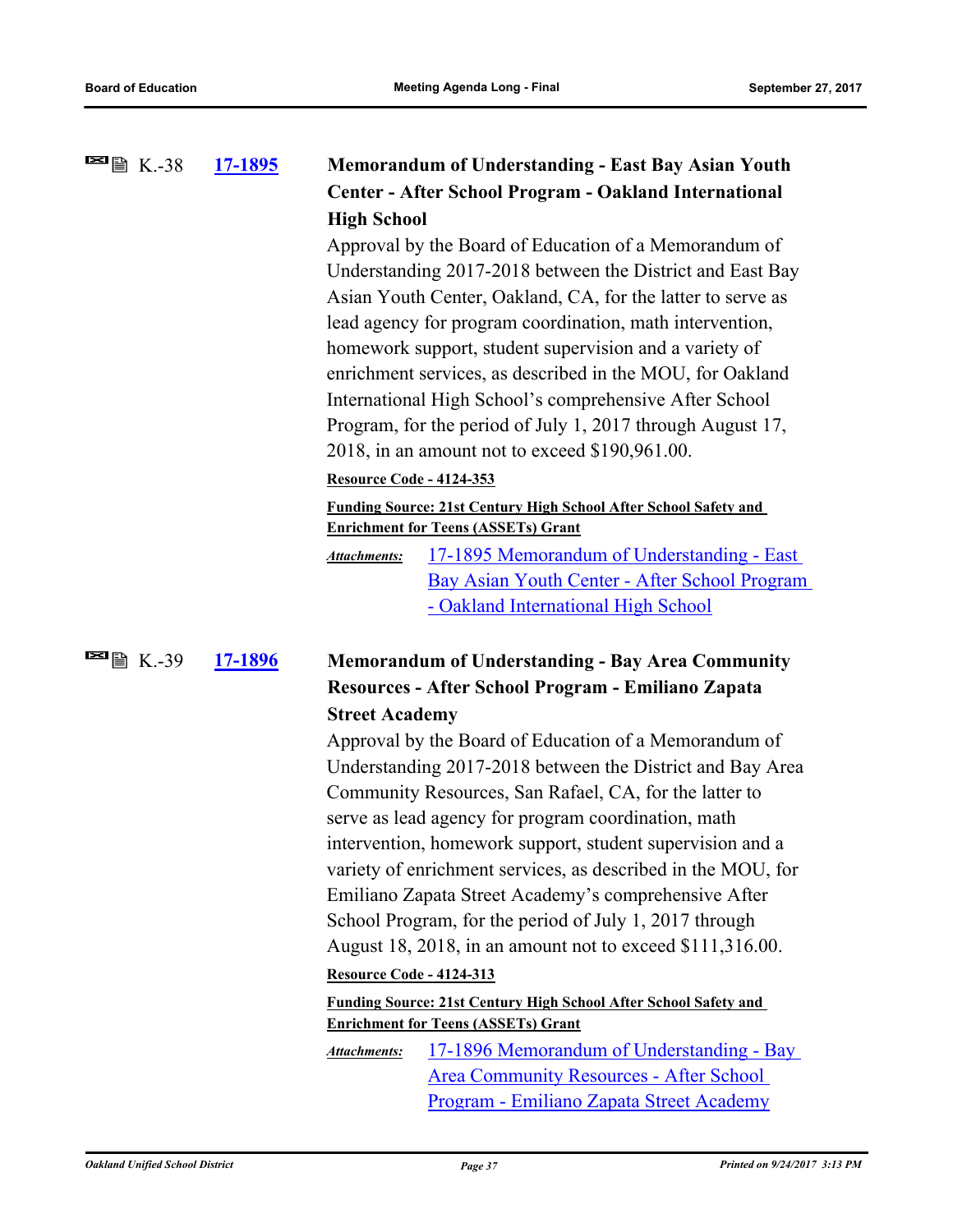| $\blacksquare$ $\blacksquare$ $\blacksquare$ K.-40 | 17-1897 |                                                              | <b>Memorandum of Understanding - Bay Area Community</b>                 |
|----------------------------------------------------|---------|--------------------------------------------------------------|-------------------------------------------------------------------------|
|                                                    |         |                                                              | <b>Resources - After School Program - Oakland Technical</b>             |
|                                                    |         | <b>High School</b>                                           |                                                                         |
|                                                    |         |                                                              | Approval by the Board of Education of a Memorandum of                   |
|                                                    |         |                                                              | Understanding 2017-2018 between the District and Bay Area               |
|                                                    |         |                                                              | Community Resources, San Rafael, CA, for the latter to                  |
|                                                    |         |                                                              | serve as lead agency for program coordination, math                     |
|                                                    |         |                                                              | intervention, homework support, student supervision and a               |
|                                                    |         | variety of enrichment services, as described in the MOU, for |                                                                         |
|                                                    |         |                                                              | Oakland Technical High School's comprehensive After                     |
|                                                    |         |                                                              | School Program, for the period of July 1, 2017 through                  |
|                                                    |         |                                                              | August 17, 2018, in an amount not to exceed \$178,913.00.               |
|                                                    |         | <b>Resource Code - 4124-305</b>                              |                                                                         |
|                                                    |         |                                                              | <b>Funding Source: 21st Century High School After School Safety and</b> |
|                                                    |         |                                                              | <b>Enrichment for Teens (ASSETs) Grant</b>                              |
|                                                    |         | <b>Attachments:</b>                                          | 17-1897 Memorandum of Understanding - Bay                               |
|                                                    |         |                                                              | <b>Area Community Resources - After School</b>                          |
|                                                    |         |                                                              | Program - Oakland Technical High School                                 |
| $\blacksquare$ $\blacksquare$ $\blacksquare$ K.-41 | 17-1898 |                                                              | <b>Memorandum of Understanding - Bay Area Community</b>                 |
|                                                    |         |                                                              | Resources - After School Program - Ralph J. Bunche                      |
|                                                    |         | <b>High School</b>                                           |                                                                         |
|                                                    |         |                                                              | Approval by the Board of Education of a Memorandum of                   |
|                                                    |         |                                                              | Understanding 2017-2018 between the District and Bay Area               |
|                                                    |         |                                                              | Community Resources, San Rafael, CA, for the latter to                  |
|                                                    |         |                                                              | serve as lead agency for program coordination, math                     |
|                                                    |         |                                                              | intervention, homework support, student supervision and a               |
|                                                    |         |                                                              | variety of enrichment services, as described in the MOU, for            |
|                                                    |         |                                                              | Ralph J. Bunche High School's comprehensive After School                |
|                                                    |         |                                                              | Program, for the period of July 1, 2017 through August 17,              |
|                                                    |         |                                                              | 2018, in an amount not to exceed \$94,388.00.                           |
|                                                    |         | <b>Resource Code - 4124-309</b>                              |                                                                         |
|                                                    |         |                                                              | <b>Funding Source: 21st Century High School After School Safety and</b> |
|                                                    |         |                                                              | <b>Enrichment for Teens (ASSETs) Grant</b>                              |
|                                                    |         | Attachments:                                                 | 17-1898 Memorandum of Understanding - Bay                               |
|                                                    |         |                                                              | <b>Area Community Resources - After School</b>                          |

Program - Ralph J. Bunche High School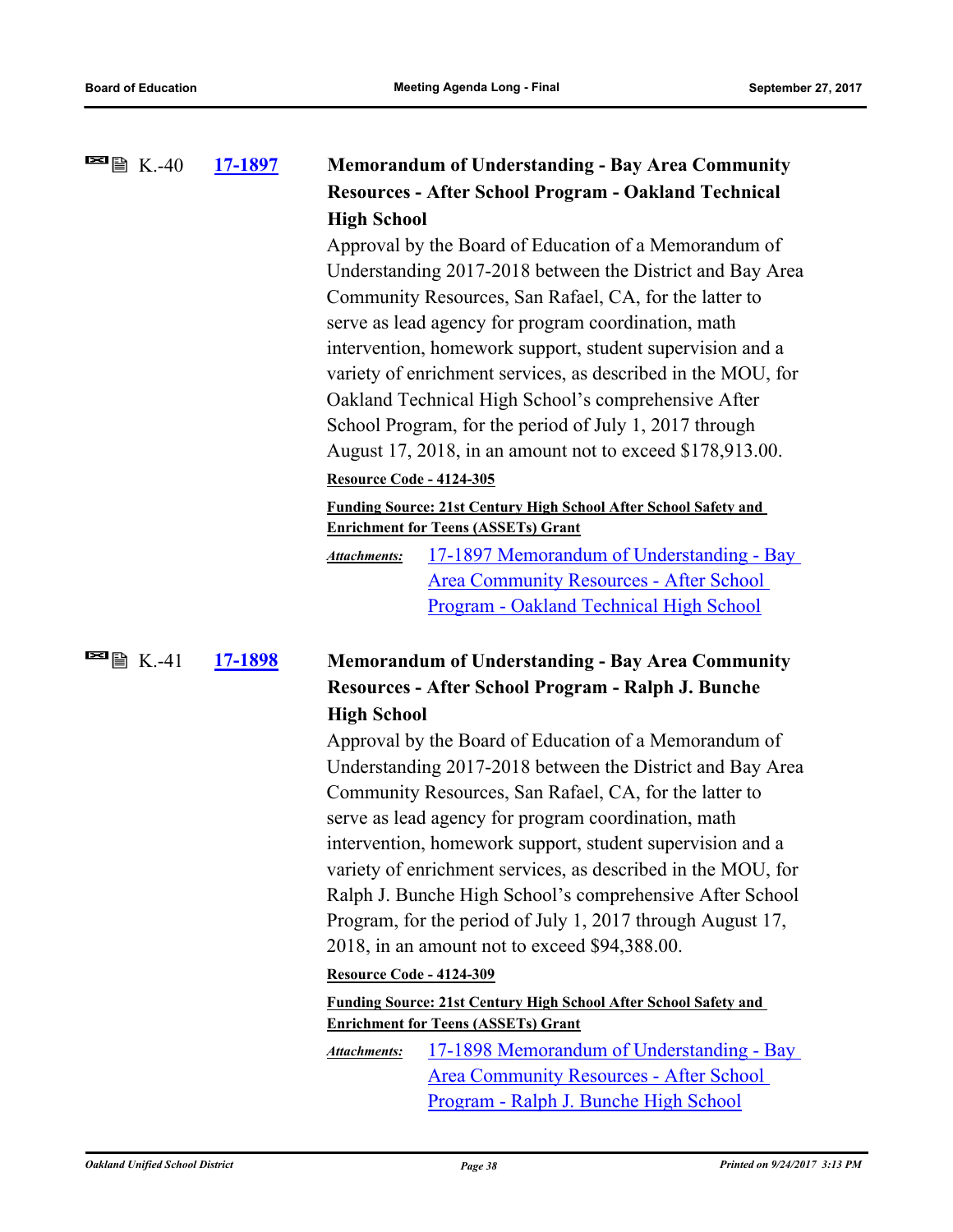### **[17-1899](http://ousd.legistar.com/gateway.aspx?m=l&id=/matter.aspx?key=41392) Memorandum of Understanding - Bay Area Community Resources - After School Program - Lafayette Elementary School**  $\blacksquare$   $\blacksquare$   $\blacksquare$   $\blacksquare$   $\blacksquare$   $\blacksquare$   $\blacksquare$   $\blacksquare$   $\blacksquare$   $\blacksquare$   $\blacksquare$   $\blacksquare$   $\blacksquare$   $\blacksquare$   $\blacksquare$   $\blacksquare$   $\blacksquare$   $\blacksquare$   $\blacksquare$   $\blacksquare$   $\blacksquare$   $\blacksquare$   $\blacksquare$   $\blacksquare$   $\blacksquare$   $\blacksquare$   $\blacksquare$   $\blacksquare$   $\blacksquare$   $\blacksquare$   $\blacksquare$   $\blacks$

Approval by the Board of Education of a Memorandum of Understanding 2017-2018 between the District and Bay Area Community Resources, San Rafael, CA, for the latter to serve as lead agency for program coordination, math intervention, homework support, student supervision and a variety of enrichment services, as described in the MOU, for Lafayette Elementary School's comprehensive After School Program, for the period of July 1, 2017 through August 17, 2018, in an amount not to exceed \$159,159.00.

**Resource Code - 6010-129,4124-129**

**Funding Source: After School Education and Safety (ASES) Grant and the 21st Century High School After School Safety and Enrichment for Teens (ASSETs) Grant**

[17-1899 Memorandum of Understanding - Bay](http://ousd.legistar.com/gateway.aspx?M=F&ID=86217.pdf)  Area Community Resources - After School Program - Lafayette Elementary School *Attachments:*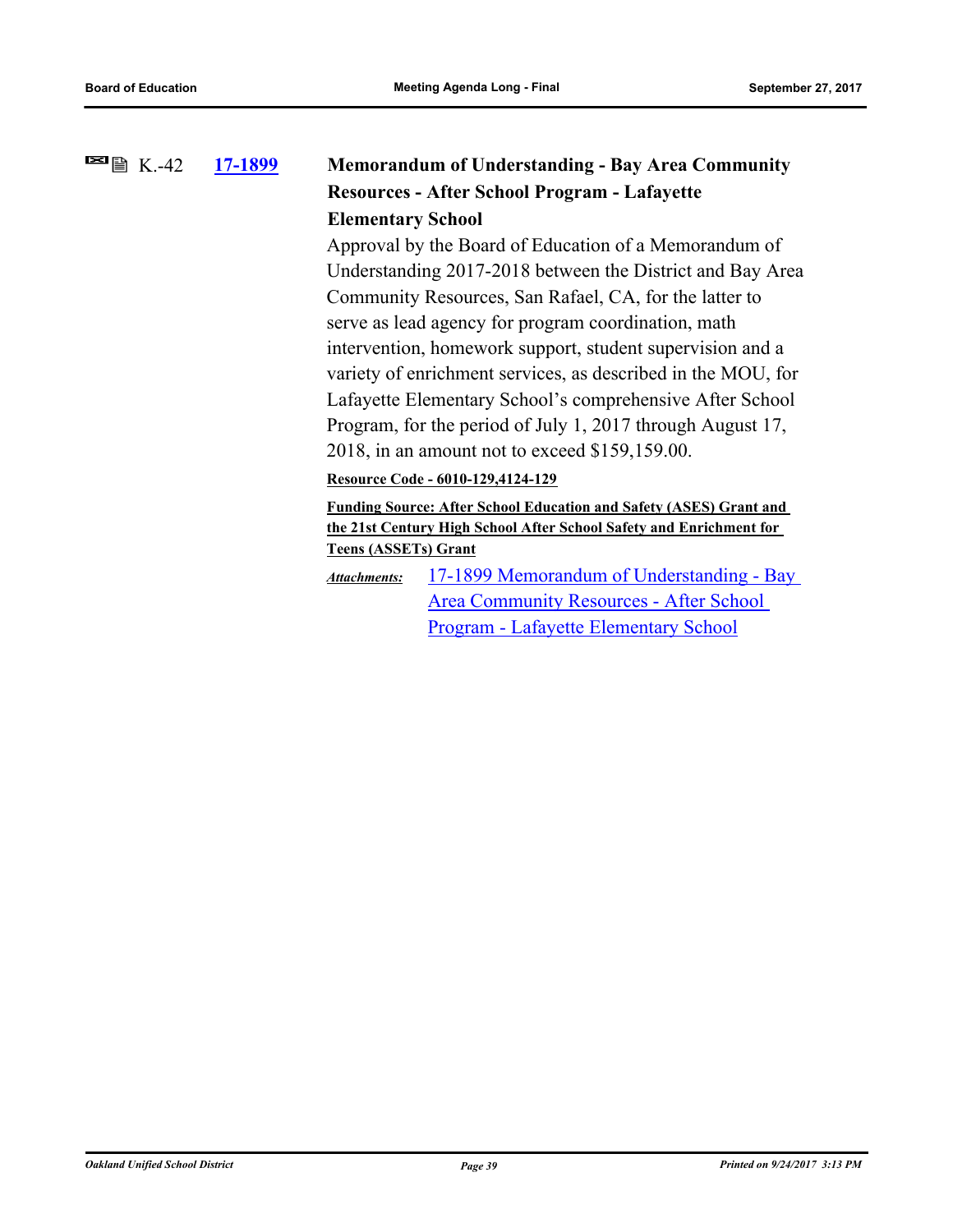| <b>⊠</b> ■ K.-43 | <u>17-1905</u> |                                                             | <b>Non-Public Schools &amp; Non-Public Agencies Master</b>            |  |  |  |
|------------------|----------------|-------------------------------------------------------------|-----------------------------------------------------------------------|--|--|--|
|                  |                |                                                             | <b>Contracts - School Year 2017-2018 - Special Education</b>          |  |  |  |
|                  |                | Adoption by the Board of Education of Resolution No.        |                                                                       |  |  |  |
|                  |                |                                                             | 1718-0063 - Approving New Master Agreements Or                        |  |  |  |
|                  |                | Contracts and Individual Agreements With Non-Public         |                                                                       |  |  |  |
|                  |                |                                                             | Schools and/or Non-Public Agencies for Special Education              |  |  |  |
|                  |                |                                                             | Program - Fiscal Year 2017-2018, named in Attachments A               |  |  |  |
|                  |                | $\&$ B, pursuant to the terms and conditions stated in said |                                                                       |  |  |  |
|                  |                |                                                             | Resolution, at a cumulative cost not to exceed                        |  |  |  |
|                  |                | \$13,998,058.90.                                            |                                                                       |  |  |  |
|                  |                | <b>Resource Code - 6500-975</b>                             |                                                                       |  |  |  |
|                  |                |                                                             | <b>Funding Source: Non-Public School Contracts, Non-Public Agency</b> |  |  |  |
|                  |                | <b>Contracts</b>                                            |                                                                       |  |  |  |
|                  |                | Attachments:                                                | 17-1905 Resolution 1718-0063 - NPS & NPA                              |  |  |  |
|                  |                |                                                             | <b>School Year 2017-2018</b>                                          |  |  |  |
|                  |                |                                                             | 17-1905 Bayhill High School                                           |  |  |  |
|                  |                |                                                             | 17-1905 Heritage School Inc.                                          |  |  |  |
|                  |                |                                                             | 17-1905 Raskob Day School and Learning                                |  |  |  |
|                  |                |                                                             | Institute                                                             |  |  |  |
|                  |                |                                                             | 17-1905 The Springstone School                                        |  |  |  |
|                  |                |                                                             | 17-1905 Stars High School                                             |  |  |  |
|                  |                |                                                             | 17-1905 VIA Center                                                    |  |  |  |
|                  |                |                                                             | 17-1905 Building Connections Behavioral Health,                       |  |  |  |
|                  |                |                                                             | Inc.                                                                  |  |  |  |
|                  |                |                                                             | 17-1905 Communication Works                                           |  |  |  |
|                  |                |                                                             | 17-1905 Ed Supports, LLC, DBA Juvo Austism                            |  |  |  |
|                  |                |                                                             | and Behavioral Health Services                                        |  |  |  |
|                  |                |                                                             | 17-1905 The Speech Pathology Group                                    |  |  |  |
|                  |                |                                                             | 17-1905 Staffing Options and Solutions, LLC                           |  |  |  |
|                  |                |                                                             | 17-1905 New Mediscan II, LLC DBA Mediscan                             |  |  |  |
|                  |                |                                                             | <b>Staffing Services</b>                                              |  |  |  |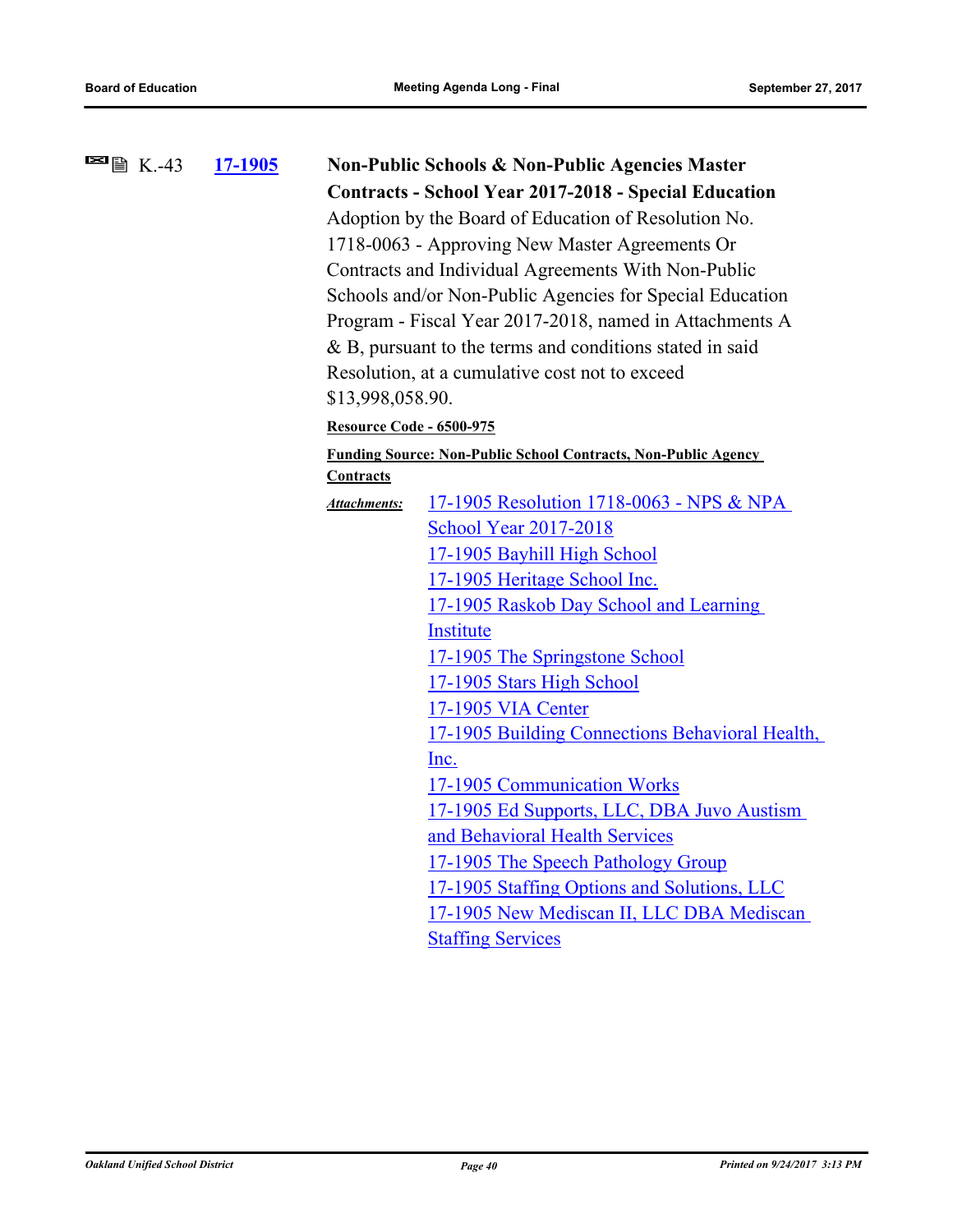#### **[17-1926](http://ousd.legistar.com/gateway.aspx?m=l&id=/matter.aspx?key=41419) Memorandum of Understanding - Educate 78 - Acorn Woodland Elementary School**  $\blacksquare$   $\blacksquare$   $\blacksquare$   $\blacksquare$   $\blacksquare$   $\blacksquare$   $\blacksquare$   $\blacksquare$   $\blacksquare$   $\blacksquare$   $\blacksquare$   $\blacksquare$   $\blacksquare$   $\blacksquare$   $\blacksquare$   $\blacksquare$   $\blacksquare$   $\blacksquare$   $\blacksquare$   $\blacksquare$   $\blacksquare$   $\blacksquare$   $\blacksquare$   $\blacksquare$   $\blacksquare$   $\blacksquare$   $\blacksquare$   $\blacksquare$   $\blacksquare$   $\blacksquare$   $\blacksquare$   $\blacks$

Ratification by the Board of Education of a Memorandum of Understanding between the District and Educate 78, Oakland, CA, accepting the latter's donation of \$83,000.00, to help expand the pipeline of well-prepared future school leaders by providing funding for an individual to participate in the New Leaders Aspiring Principal Program in 217-2018 as a principal resident or other designated leadership position by District, at Acorn Woodland Elementary School, pursuant to the terms and conditions thereof.

### **Funding Source: Educate 78**

17-1926 Memorandum of Understanding - [Educate 78 - Acorn Woodland Elementary](http://ousd.legistar.com/gateway.aspx?M=F&ID=86231.pdf)  **School** *Attachments:*

### **[17-1927](http://ousd.legistar.com/gateway.aspx?m=l&id=/matter.aspx?key=41420) Memorandum of Understanding - Educate 78 - Roosevelt Middle School**  $\blacksquare$   $\blacksquare$   $\blacksquare$  K.-45

Ratification by the Board of Education between District and Educate 78 for the latter's donation of \$83,000, to enable District to hire a New Leader Resident as either Assistant Principal or Dean to work at Roosevelt Middle School in the 2017-18 school year.

### **Funding Source: Educate 78**

[17-1927 Memorandum of Understanding -](http://ousd.legistar.com/gateway.aspx?M=F&ID=86232.pdf)  Educate 78 - Roosevelt Middle School *Attachments:*

**Chief Schools Officer**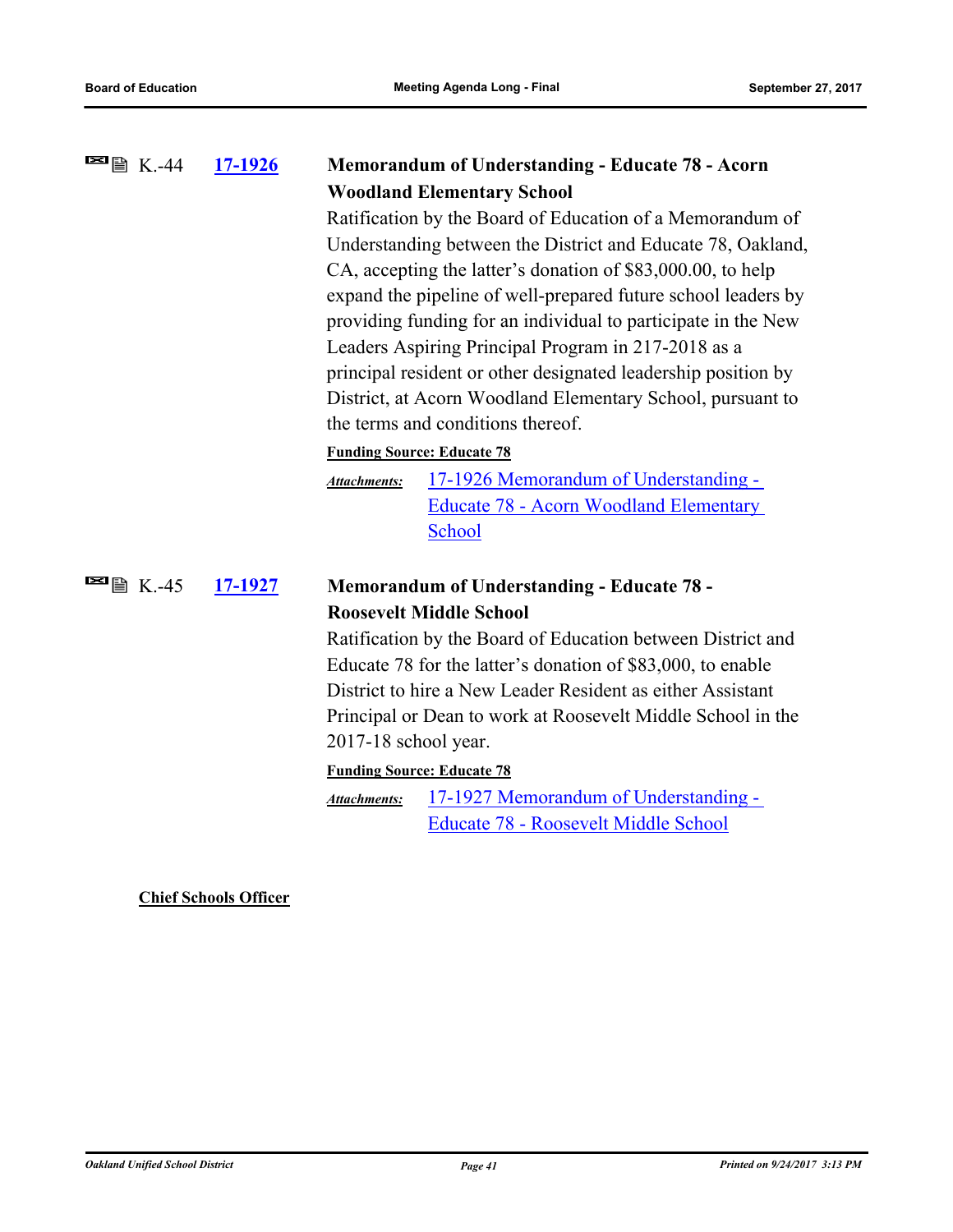| <b>■ K.</b> -46                                    | <u>17-1736</u> | Professional Services Contract - HERO, Inc. - Garfield                    |  |  |  |  |
|----------------------------------------------------|----------------|---------------------------------------------------------------------------|--|--|--|--|
|                                                    |                | <b>Elementary School</b>                                                  |  |  |  |  |
|                                                    |                | Ratification by the Board of Education of a Professional                  |  |  |  |  |
|                                                    |                | Services Contract between the District and HERO, Oakland,                 |  |  |  |  |
|                                                    |                | CA, for the latter to provide a variety of mentoring, and                 |  |  |  |  |
|                                                    |                | leadership services to Title I, Latino and African-American               |  |  |  |  |
|                                                    |                | students, including a young HERO Leadership Program for                   |  |  |  |  |
|                                                    |                | upper grade students twice a week, Physical Education                     |  |  |  |  |
|                                                    |                | support; provide professional development as needed and                   |  |  |  |  |
|                                                    |                | appropriate; and provide support in the form of organized                 |  |  |  |  |
|                                                    |                | games and physical activities with all grade levels, at Garfield          |  |  |  |  |
|                                                    |                | Elementary School, for the term August 21, 2017 through                   |  |  |  |  |
|                                                    |                | June $8, 2018$ , in an amount not to exceed \$30,000.00.                  |  |  |  |  |
|                                                    |                | <b>Resource Code - 0002-118</b>                                           |  |  |  |  |
|                                                    |                | <b>Funding Source: Unrestricted Supplemental Support</b>                  |  |  |  |  |
|                                                    |                | 17-1736 Professional Services Contract - HERO,<br><b>Attachments:</b>     |  |  |  |  |
|                                                    |                | Inc. - Garfield Elementary School                                         |  |  |  |  |
| $\blacksquare$ $\blacksquare$ $\blacksquare$ K.-47 | 17-1813        | <b>Professional Services Contract - Cantare Con Vivo -</b>                |  |  |  |  |
|                                                    |                | <b>Lincoln Elementary School</b>                                          |  |  |  |  |
|                                                    |                | Ratification by the Board of Education of a Professional                  |  |  |  |  |
|                                                    |                | Services Contract between the District and Cantare Con                    |  |  |  |  |
|                                                    |                | Vivo, Oakland, CA, for the latter to provide 29 weekly                    |  |  |  |  |
|                                                    |                | sessions for 15 K-2 classrooms teaching a sequential                      |  |  |  |  |
|                                                    |                | curriculum, designed to teach fundamental music concepts                  |  |  |  |  |
|                                                    |                | specific to each grade level and to build community and                   |  |  |  |  |
|                                                    |                | cooperation among students, as described in the Scope of                  |  |  |  |  |
|                                                    |                | Work, incorporated herein by reference as though fully set                |  |  |  |  |
|                                                    |                | forth, at Lincoln Elementary School, for the period of August             |  |  |  |  |
|                                                    |                | 21, 2017 through June 7, 2018, in an amount not to exceed<br>\$34,470.00. |  |  |  |  |
|                                                    |                | Resource Code - 0002-133                                                  |  |  |  |  |
|                                                    |                | <b>Funding Source: Unrestricted Supplemental Support</b>                  |  |  |  |  |
|                                                    |                | 17-1813 Professional Services Contract - Cantare<br><b>Attachments:</b>   |  |  |  |  |
|                                                    |                | <b>Con Vivo - Lincoln Elementary School</b>                               |  |  |  |  |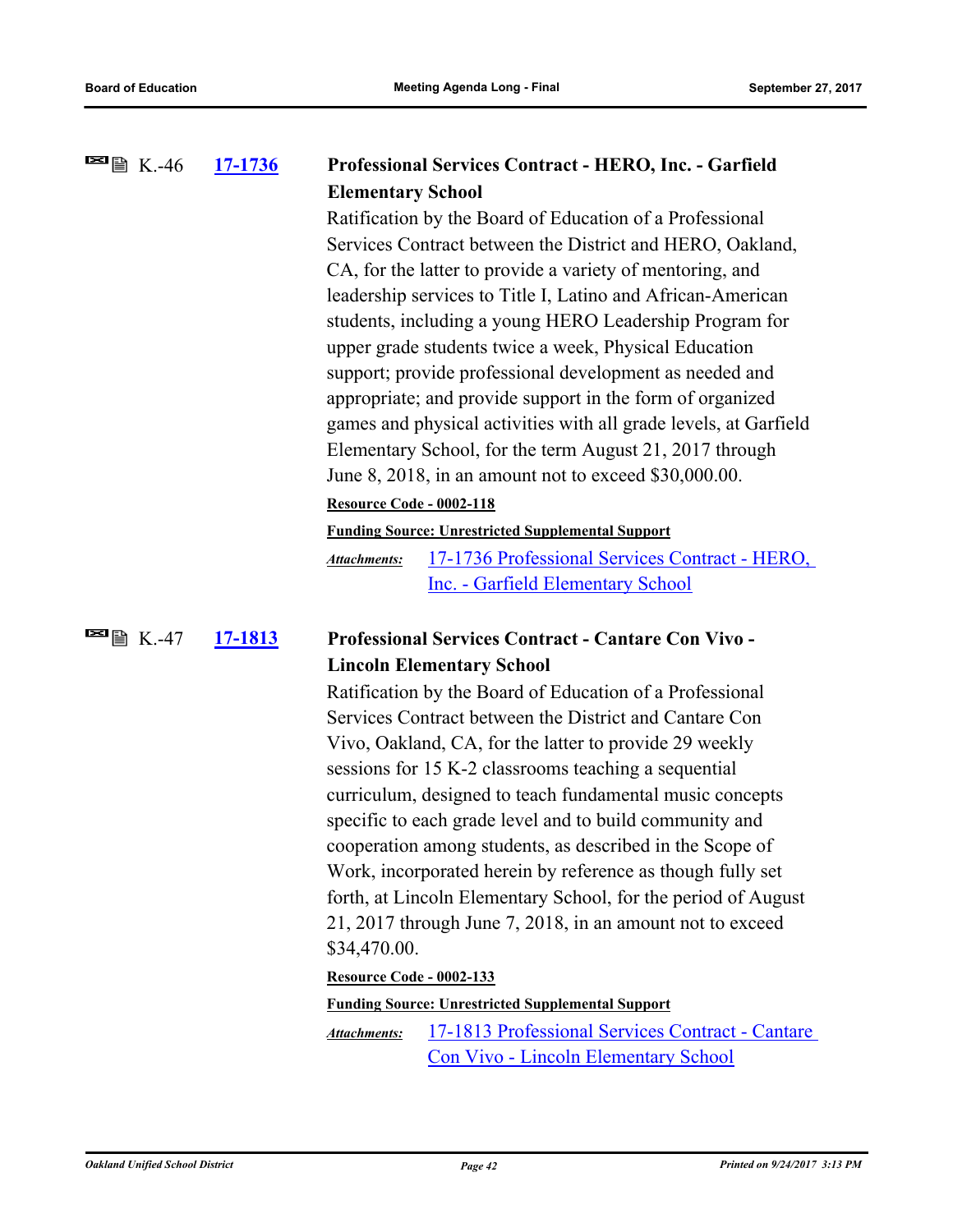### **[17-1814](http://ousd.legistar.com/gateway.aspx?m=l&id=/matter.aspx?key=41307) Professional Services Contract - Tanya Aungle - Joaquin Miller Elementary School**  $\blacksquare$   $\blacksquare$   $\blacksquare$   $\blacksquare$   $\blacksquare$   $\blacksquare$   $\blacksquare$   $\blacksquare$   $\blacksquare$   $\blacksquare$   $\blacksquare$   $\blacksquare$   $\blacksquare$   $\blacksquare$   $\blacksquare$   $\blacksquare$   $\blacksquare$   $\blacksquare$   $\blacksquare$   $\blacksquare$   $\blacksquare$   $\blacksquare$   $\blacksquare$   $\blacksquare$   $\blacksquare$   $\blacksquare$   $\blacksquare$   $\blacksquare$   $\blacksquare$   $\blacksquare$   $\blacksquare$   $\blacks$ Ratification by the Board of Education of a Professional

Services Contract between the District and Tanya Aungle, Alamo, CA, for the latter to conduct a Reading Clinic to address reading intervention needs for 1st and 2nd grade students, as described in the Scope of Work, incorporated herein by reference as though fully set forth, at Joaquin Miller Elementary School, for the term August 21, 2017 through June 8, 2018, in an amount not to exceed \$39,970.00.

### **Resource Code - 0002-142**

### **Funding Source: Unrestricted Supplemental Support**

[17-1814 Professional Services Contract - Tanya](http://ousd.legistar.com/gateway.aspx?M=F&ID=86219.pdf)  Aungle - Joaquin Miller Elementary School *Attachments:*

### **Chief, Police Services**

# $\blacksquare$   $\blacksquare$   $\blacksquare$   $K. -49$

# **[17-1812](http://ousd.legistar.com/gateway.aspx?m=l&id=/matter.aspx?key=41305) Grant Agreement - Oakland Public Education Fund - Police Services Department**

Approval by the Board of Education of Grant Agreement between the District and Oakland Public Education Fund, Oakland, CA, accepting Grant Award from the latter, in the amount of \$105,000.00, to support School Safety and provide School Security Officers with training to better support school sites, for the period of July 1, 2017 through June 30, 2018, pursuant to the terms and conditions thereof.

### **Funding Source: Oakland Public Education Fund**

17-1812 Grant Agreement - Oakland Public [Education Fund - Police Services Department](http://ousd.legistar.com/gateway.aspx?M=F&ID=86079.pdf) *Attachments:*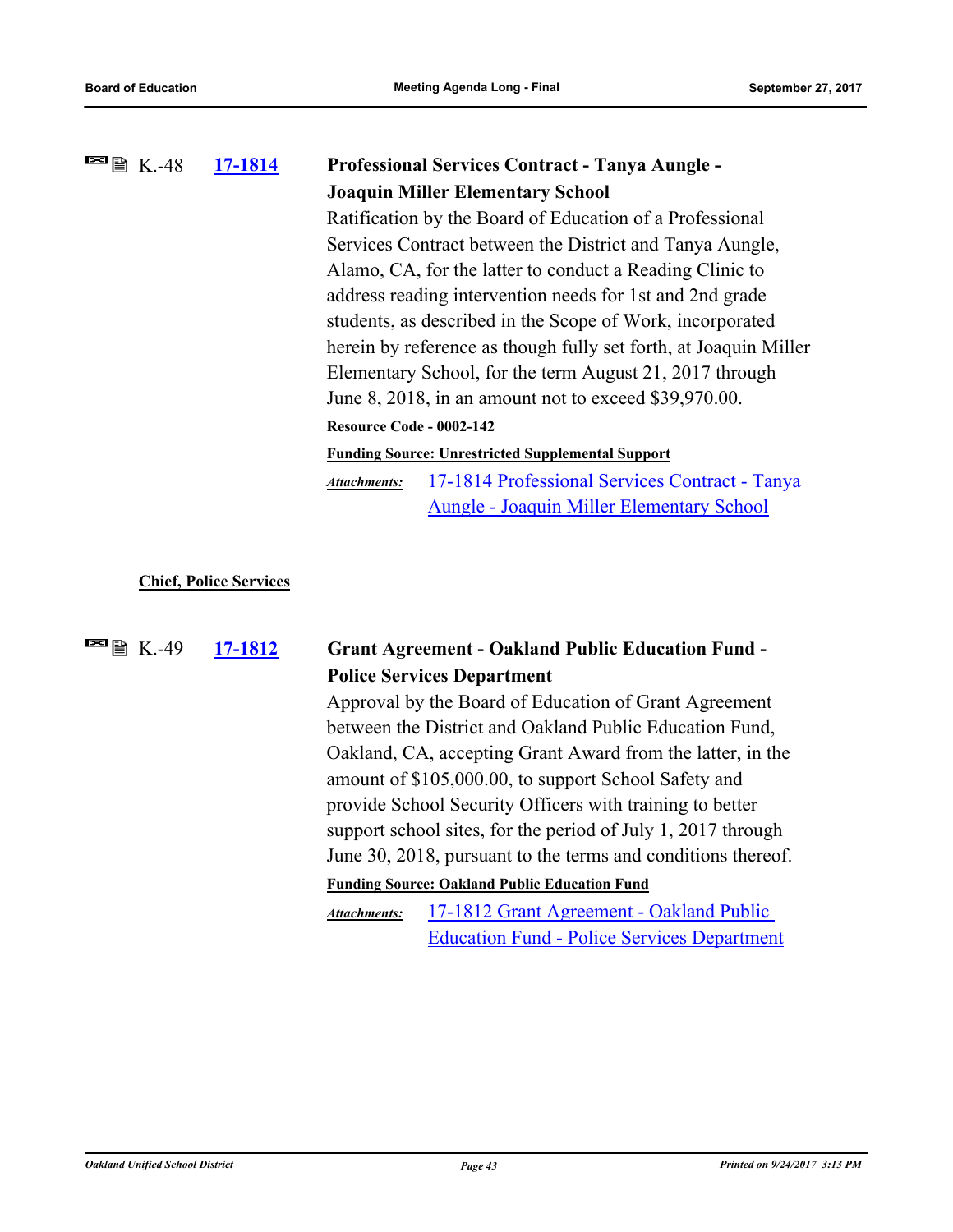#### **[17-1816](http://ousd.legistar.com/gateway.aspx?m=l&id=/matter.aspx?key=41309) Professional Services Contract - First Alarm Security & Patrol - Police Services Department**  $\blacksquare$   $\blacksquare$   $\blacksquare$  K.-50

Approval by the Board of Education of a Professional Services Contract between the District and First Alarm Security & Patrol, San Jose, CA, for the latter to provide one (1) Security Officer (Security Officer I); marked security patrol vehicle to include equipment, maintenance and fuel; dispatch services; person protection equipment for the officers (ballistic); miscellaneous equipment, cameras, gps, computer reporting systems, etc; days/hours of coverage: Friday 6:00 pm continue to Sunday 9:00pm, via the Police Services Department, for the term July 25, 2017 through June 30, 2018, in an amount not to exceed \$99,980.14.

### **Resource Code - 0000-994**

**Funding Source: General Purpose**

[17-1816 Professional Services Contract - First](http://ousd.legistar.com/gateway.aspx?M=F&ID=86220.pdf)  Alarm Security & Patrol - Police Services Department *Attachments:*

### **Board of Education**

**[17-2047](http://ousd.legistar.com/gateway.aspx?m=l&id=/matter.aspx?key=41541) Professional Services Contract - Anthony Weaver - District 7 Board Member - James Harris**  $\blacksquare$   $\blacksquare$   $\blacksquare$   $\blacksquare$   $\blacksquare$   $\blacksquare$   $\blacksquare$   $\blacksquare$   $\blacksquare$   $\blacksquare$   $\blacksquare$   $\blacksquare$   $\blacksquare$   $\blacksquare$   $\blacksquare$   $\blacksquare$   $\blacksquare$   $\blacksquare$   $\blacksquare$   $\blacksquare$   $\blacksquare$   $\blacksquare$   $\blacksquare$   $\blacksquare$   $\blacksquare$   $\blacksquare$   $\blacksquare$   $\blacksquare$   $\blacksquare$   $\blacksquare$   $\blacksquare$   $\blacks$ Ratification by the Board of Education of Professional Services Agreement between District and Anthony Weaver, Fremont, CA, for the latter to manage the publication of news and events, manage web site, social network, community engagement and informational organization for District 7, as described in the Scope of Work, incorporated herein by reference as though fully set forth, for the period September 27, 2017, through December 31, 2017, in an amount not to exceed \$1,500.00. 17-2047 Professional Services Contract - [Anthony Weaver - District 7 Board Member -](http://ousd.legistar.com/gateway.aspx?M=F&ID=86370.pdf)  James Harris *Attachments:*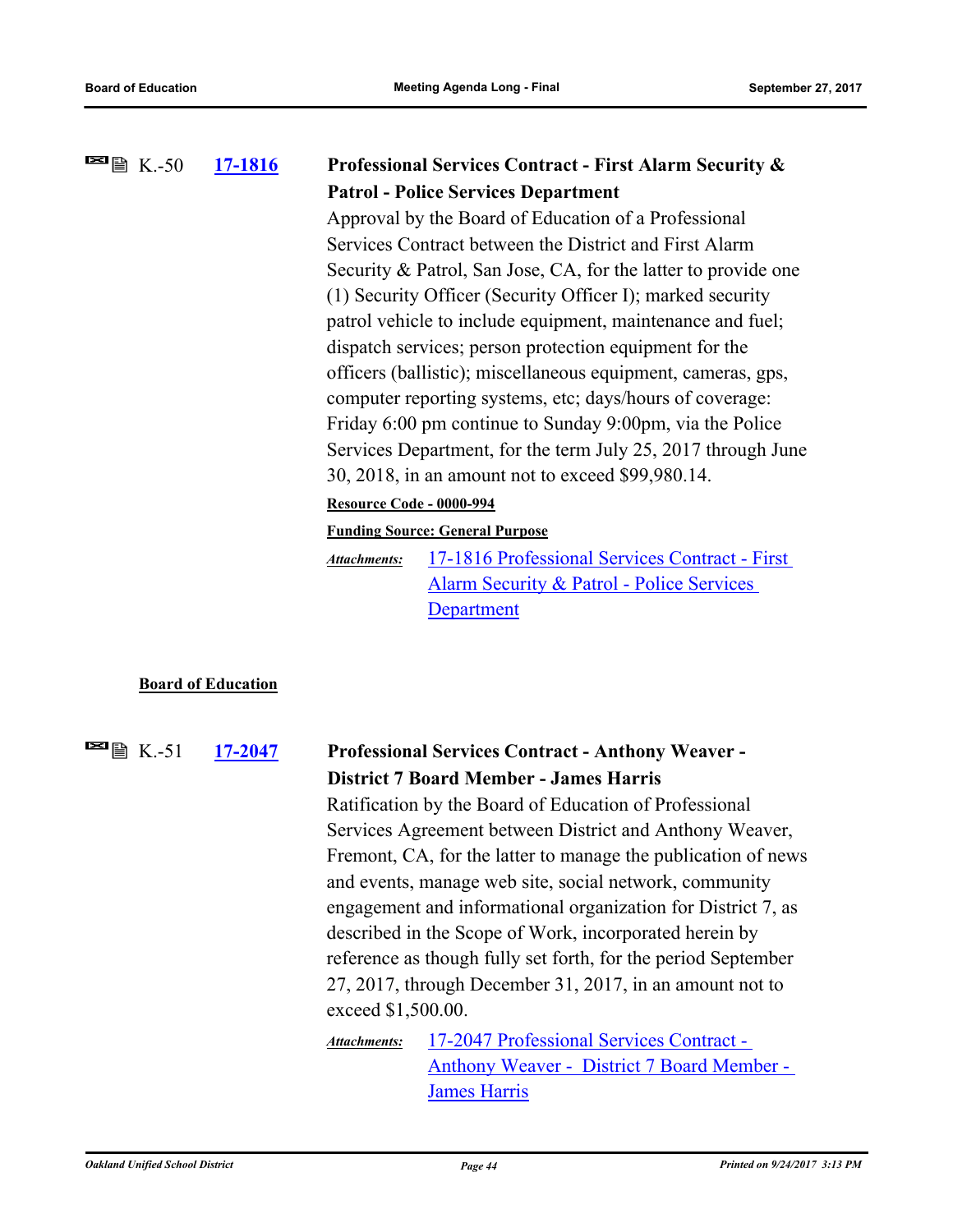| <b>■</b> ■ K.-52                                   | <u>17-1992</u> | <b>Minutes - Board of Education - Regular Meeting -</b>                       |  |  |
|----------------------------------------------------|----------------|-------------------------------------------------------------------------------|--|--|
|                                                    |                | <b>September 13, 2017</b>                                                     |  |  |
|                                                    |                | Ratification by the Board of Education of its Regular Meeting                 |  |  |
|                                                    |                | Minutes of September 13, 2017, prepared by Staff shortly                      |  |  |
|                                                    |                | after said Meeting.                                                           |  |  |
|                                                    |                | <u> 17-1992 Minutes - Board of Education - Regular</u><br><b>Attachments:</b> |  |  |
|                                                    |                | Meeting - September 13, 2017                                                  |  |  |
| $\blacksquare$ $\blacksquare$ $\blacksquare$ K.-53 | <u>17-1995</u> | <b>Board of Education Meetings - Agenda Items Calendar</b>                    |  |  |
|                                                    |                | - October 2017 - December 2017                                                |  |  |
|                                                    |                | Adoption by the Board of Education of its October 2017 -                      |  |  |
|                                                    |                | December 2018 Board Meeting Agenda Items Calendar, and                        |  |  |
|                                                    |                | further authorizing the President of the Board to make further                |  |  |
|                                                    |                | adjustments thereto, until and/or unless decided otherwise by                 |  |  |
|                                                    |                | the Board.                                                                    |  |  |
|                                                    |                | 17-1995 Board of Education Meetings - Agenda<br><b>Attachments:</b>           |  |  |
|                                                    |                | Items Calendar - October 2017 - December 2017                                 |  |  |
| <b>⊠</b> ■ K.-54                                   | <u>17-2050</u> | <b>Measure G1 - Districtwide Teacher Retention and</b>                        |  |  |
|                                                    |                | <b>Middle School Improvement Act - Middle</b>                                 |  |  |
|                                                    |                | <b>Schools - Grant Application And Education Spending</b>                     |  |  |
|                                                    |                | Plan - 2017-2018 School Year (Awards)                                         |  |  |
|                                                    |                | Adoption by the Board of Education of Resolution No.                          |  |  |
|                                                    |                | 1617-0021C - Adopting Measure G1 - Districtwide Teacher                       |  |  |
|                                                    |                | Retention And Middle School Improvement Act Oversight                         |  |  |
|                                                    |                | Commission - Recommendations - Middle Schools - Grant                         |  |  |
|                                                    |                | Application And Education Spending Plan - 2017-2018                           |  |  |
|                                                    |                | School Year (Awards).                                                         |  |  |
|                                                    |                | 17-2050 Measure G1 - Districtwide Teacher<br>Attachments:                     |  |  |
|                                                    |                | Retention and Middle School Improvement Act -                                 |  |  |
|                                                    |                | Middle                                                                        |  |  |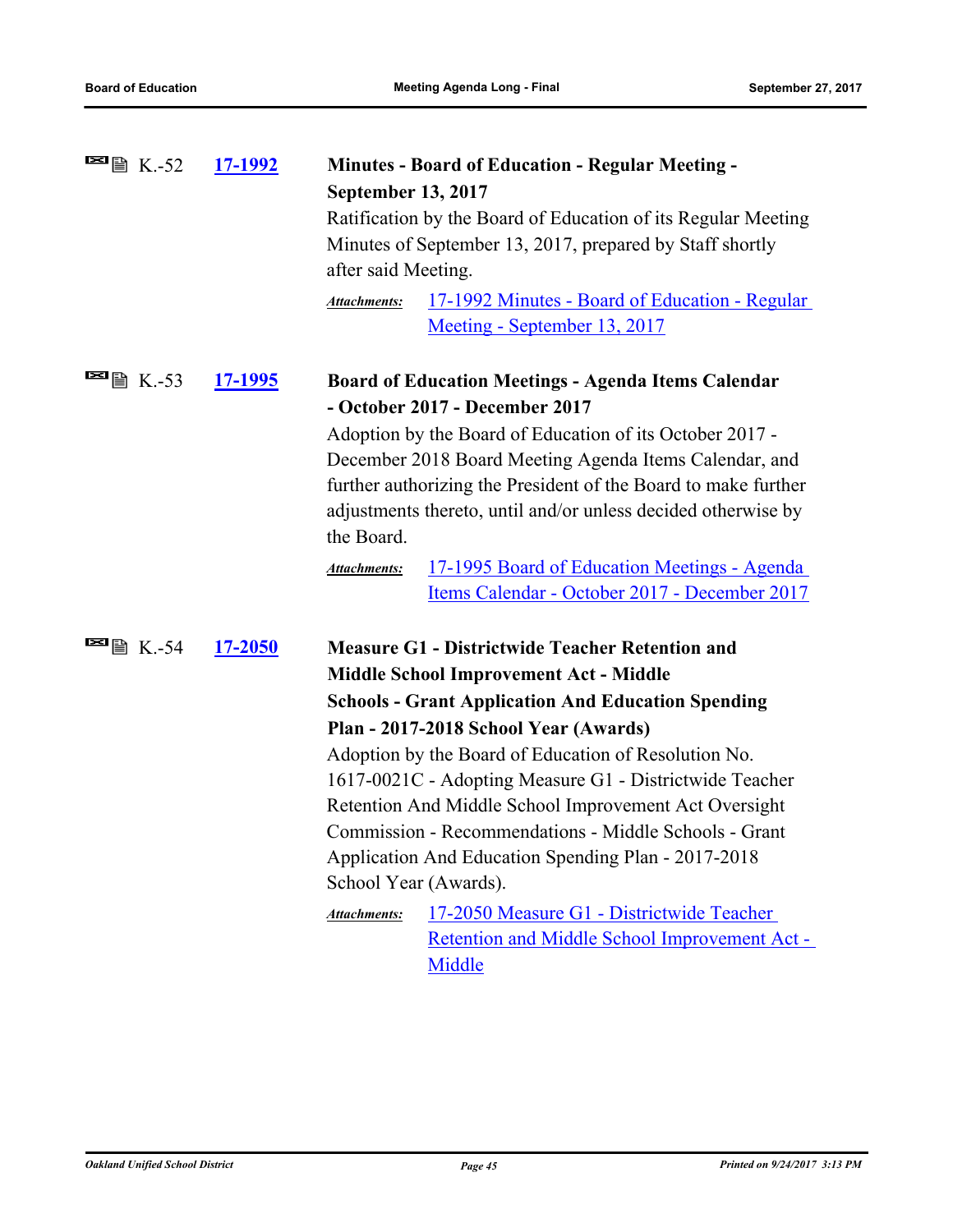| $\blacksquare$ $\blacksquare$ $\blacksquare$ $\blacksquare$ $\blacksquare$ $\blacksquare$ $\blacksquare$ $\blacksquare$ $\blacksquare$ $\blacksquare$ $\blacksquare$ $\blacksquare$ $\blacksquare$ $\blacksquare$ $\blacksquare$ $\blacksquare$ $\blacksquare$ $\blacksquare$ $\blacksquare$ $\blacksquare$ $\blacksquare$ $\blacksquare$ $\blacksquare$ $\blacksquare$ $\blacksquare$ $\blacksquare$ $\blacksquare$ $\blacksquare$ $\blacksquare$ $\blacksquare$ $\blacksquare$ $\blacks$ | 17-2053 | <b>Supporting - Supplemental Nutrition Assistance</b>                                                      |                                                          |  |
|--------------------------------------------------------------------------------------------------------------------------------------------------------------------------------------------------------------------------------------------------------------------------------------------------------------------------------------------------------------------------------------------------------------------------------------------------------------------------------------------|---------|------------------------------------------------------------------------------------------------------------|----------------------------------------------------------|--|
|                                                                                                                                                                                                                                                                                                                                                                                                                                                                                            |         | Program ("SNAP", Also Known As Calfresh or Food                                                            |                                                          |  |
|                                                                                                                                                                                                                                                                                                                                                                                                                                                                                            |         |                                                                                                            | <b>Stamps)</b> - Board of Education                      |  |
|                                                                                                                                                                                                                                                                                                                                                                                                                                                                                            |         |                                                                                                            | Adoption by the Board of Education of Resolution No.     |  |
|                                                                                                                                                                                                                                                                                                                                                                                                                                                                                            |         | 1718-0076 - Supporting the Supplemental Nutrition<br>Assistance Program ("SNAP", Also Known As Calfresh or |                                                          |  |
|                                                                                                                                                                                                                                                                                                                                                                                                                                                                                            |         |                                                                                                            |                                                          |  |
|                                                                                                                                                                                                                                                                                                                                                                                                                                                                                            |         |                                                                                                            | Food Stamps), and Opposing Cuts Or Other Restrictions to |  |
|                                                                                                                                                                                                                                                                                                                                                                                                                                                                                            |         | the Program.                                                                                               |                                                          |  |
|                                                                                                                                                                                                                                                                                                                                                                                                                                                                                            |         | Attachments:                                                                                               | 17-2053 Supporting - Supplemental Nutrition              |  |
|                                                                                                                                                                                                                                                                                                                                                                                                                                                                                            |         |                                                                                                            | Assistance Program ("SNAP", Also Known As                |  |
|                                                                                                                                                                                                                                                                                                                                                                                                                                                                                            |         |                                                                                                            | Calfresh or Food Stamps) - Board of Education            |  |

**K2. Measure G1 Commission Report - 2017-18 Middle School Grant Application and Education Spending Plans - District Approved Charter Schools (Awards) (Legislative File Nos. 17-1722, 17-1725, and 17-1951) - Jill Habig, Chairperson, Measure G1 Commission**

| $\blacksquare$ $\nblacksquare$ $K2.1$ | 17-1722 | <b>Measure G1 Funding Grant Request/Application –</b><br>Lodestar Charter School – School Year 2017-2018<br>Approval by the Measure G1 Commission, of Lodestar<br>Charter School Revised Grant Request/Application, for up to<br>50% of Measure G1 Funding for School Year 2017-2018. |                                                                                                                   |                                                                                                    |
|---------------------------------------|---------|---------------------------------------------------------------------------------------------------------------------------------------------------------------------------------------------------------------------------------------------------------------------------------------|-------------------------------------------------------------------------------------------------------------------|----------------------------------------------------------------------------------------------------|
|                                       |         | <b>Attachments:</b>                                                                                                                                                                                                                                                                   | 17-1722 Measure G1 Funding Grant                                                                                  | <u> Request/Application – Lodestar Charter School</u><br>- School Year 2017-2018 (Second Revision) |
|                                       |         | <b>Legislative History</b>                                                                                                                                                                                                                                                            |                                                                                                                   |                                                                                                    |
|                                       |         | 8/14/17                                                                                                                                                                                                                                                                               | Measure G1 -<br>Districtwide Teacher<br>Retention and Middle<br>School Improvement<br>Act Oversight<br>Commission | Adopted, Conditionally                                                                             |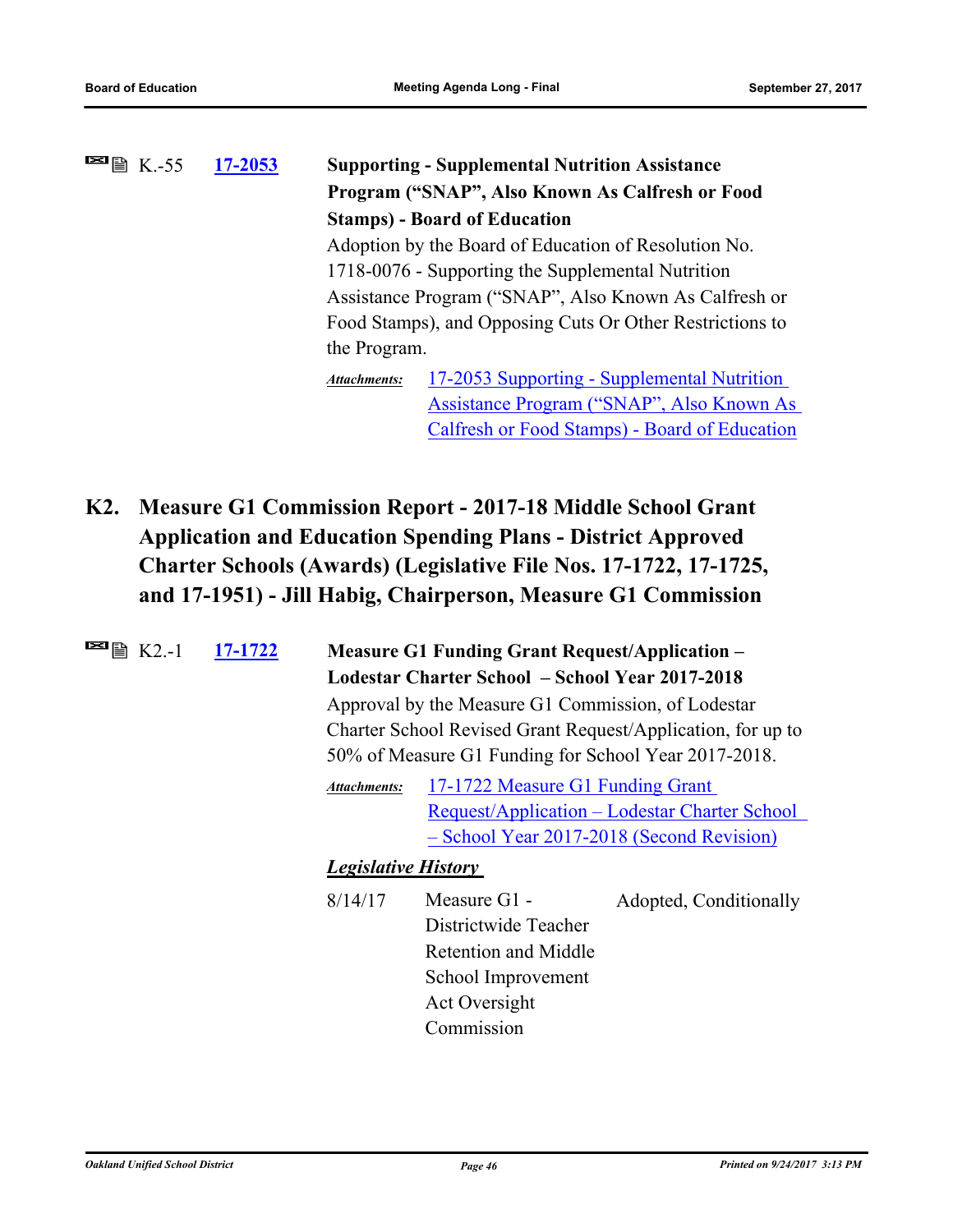|                                                                        | 8/24/17                    | Measure G1 -<br>Districtwide Teacher<br><b>Retention and Middle</b><br>School Improvement<br>Act Oversight<br>Commission                                                              | Adopted, Conditionally |
|------------------------------------------------------------------------|----------------------------|---------------------------------------------------------------------------------------------------------------------------------------------------------------------------------------|------------------------|
|                                                                        | 9/12/17                    | Measure G1 -<br>Districtwide Teacher<br><b>Retention and Middle</b><br>School Improvement<br>Act Oversight<br>Commission                                                              | Adopted                |
| $\blacksquare$ $\blacksquare$ $\blacksquare$ $K2.-2$<br><u>17-1725</u> | 2017-2018                  | <b>Measure G1 Funding Grant Request/Application -</b><br><b>Amethods Oakland Charter Academy - School Year</b>                                                                        |                        |
|                                                                        |                            | Approval by the Measure G1 Commission, of Amethods<br>Oakland Charter Academy Revised Grant<br>Request/Application, for up to 50% of Measure G1 Funding<br>for School Year 2017-2018. |                        |
|                                                                        | <b>Attachments:</b>        | 17-1725 Measure G1 Funding Grant<br>Request/Application - Amethods Oakland<br><u> Charter Academy – School Year 2017-2018</u><br>(Second Revision)                                    |                        |
|                                                                        | <b>Legislative History</b> |                                                                                                                                                                                       |                        |
|                                                                        | 8/14/17                    | Measure G1 -<br>Districtwide Teacher<br><b>Retention and Middle</b><br>School Improvement<br>Act Oversight<br>Commission                                                              | Adopted, Conditionally |
|                                                                        | 8/24/17                    | Measure G1 -<br>Districtwide Teacher<br><b>Retention and Middle</b><br>School Improvement<br>Act Oversight<br>Commission                                                              | Adopted, Conditionally |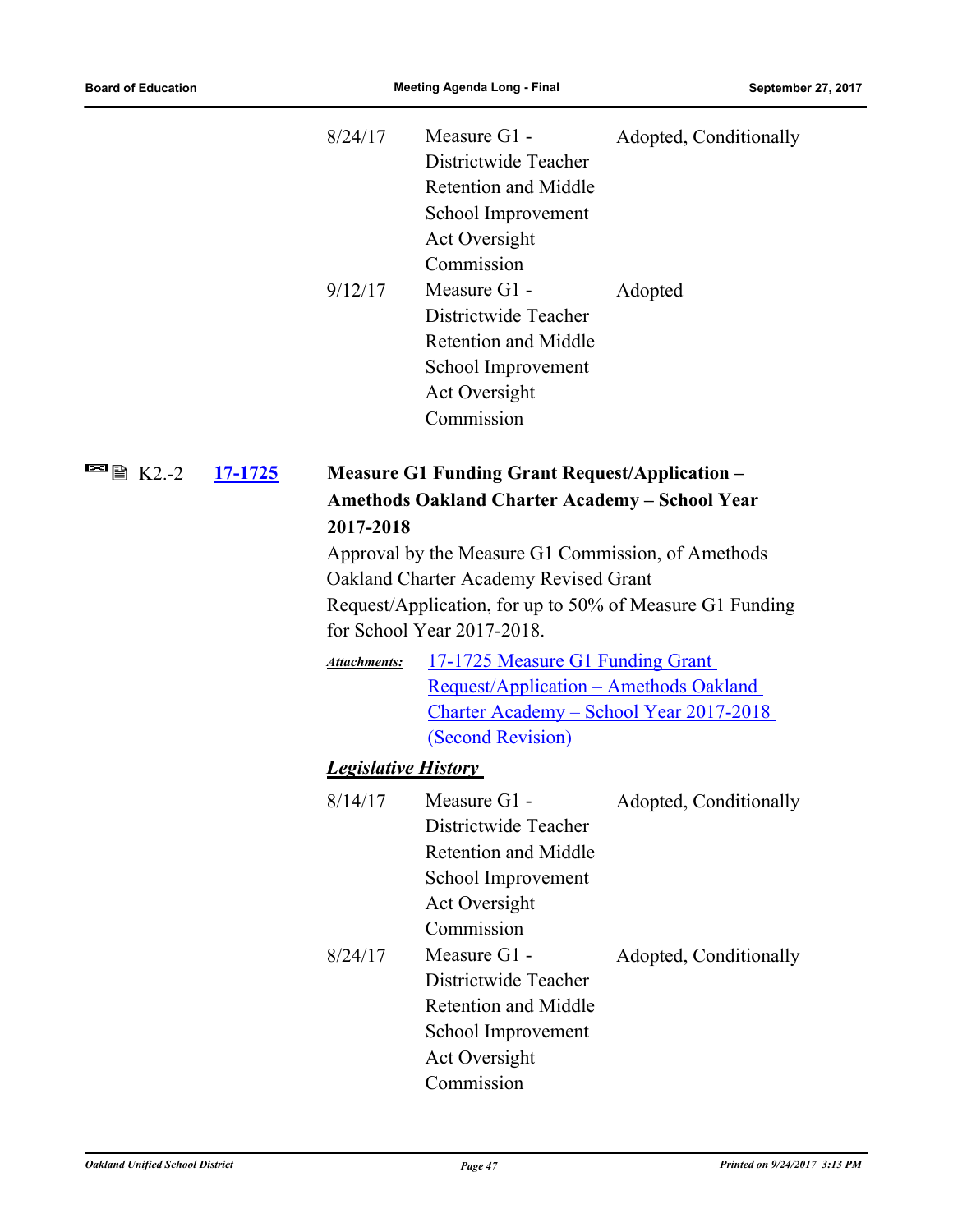|                                     |                                                   | 9/12/17                                                | Measure G1 -<br>Districtwide Teacher<br><b>Retention and Middle</b><br>School Improvement<br>Act Oversight<br>Commission | Adopted as Amended                         |  |  |
|-------------------------------------|---------------------------------------------------|--------------------------------------------------------|--------------------------------------------------------------------------------------------------------------------------|--------------------------------------------|--|--|
| $\blacksquare$ $\blacksquare$ K2.-3 | 17-1951                                           |                                                        | <b>Measure G1 Funding Grant Request/Application -</b>                                                                    |                                            |  |  |
|                                     |                                                   |                                                        | <b>Alliance Academy - School Year 2017-2018</b>                                                                          |                                            |  |  |
|                                     |                                                   |                                                        | Approval by the Measure G1 Commission, of proposed                                                                       |                                            |  |  |
|                                     |                                                   | revision of Alliance Academy Grant Request/Application |                                                                                                                          |                                            |  |  |
|                                     | (post-Board Adoption) for up to 50% of Measure G1 |                                                        |                                                                                                                          |                                            |  |  |
|                                     |                                                   | Funding for School Year 2017-2018.                     |                                                                                                                          |                                            |  |  |
|                                     |                                                   | <b>Attachments:</b>                                    | 17-1951 Measure G1 Funding Grant                                                                                         |                                            |  |  |
|                                     |                                                   |                                                        | Request/Application - Alliance Academy -                                                                                 |                                            |  |  |
|                                     |                                                   |                                                        |                                                                                                                          | School Year 2017-2018 (Post-Board Approval |  |  |
|                                     |                                                   |                                                        | <b>Request for Revision</b> )                                                                                            |                                            |  |  |
|                                     |                                                   | <b>Legislative History</b>                             |                                                                                                                          |                                            |  |  |
|                                     |                                                   | 9/12/17                                                | Measure G1 -                                                                                                             | Adopted                                    |  |  |
|                                     |                                                   |                                                        | Districtwide Teacher                                                                                                     |                                            |  |  |
|                                     |                                                   |                                                        | <b>Retention and Middle</b>                                                                                              |                                            |  |  |
|                                     |                                                   |                                                        | School Improvement                                                                                                       |                                            |  |  |
|                                     |                                                   |                                                        | Act Oversight                                                                                                            |                                            |  |  |
|                                     |                                                   |                                                        | Commission                                                                                                               |                                            |  |  |

# **L. Student Board Members Report**

*This is an oral report to the Board and to the Public by the Student Directors of any information that he/she wishes to share regarding past, present or future personal or official activities as the representatives of the All City Council and students of the District.*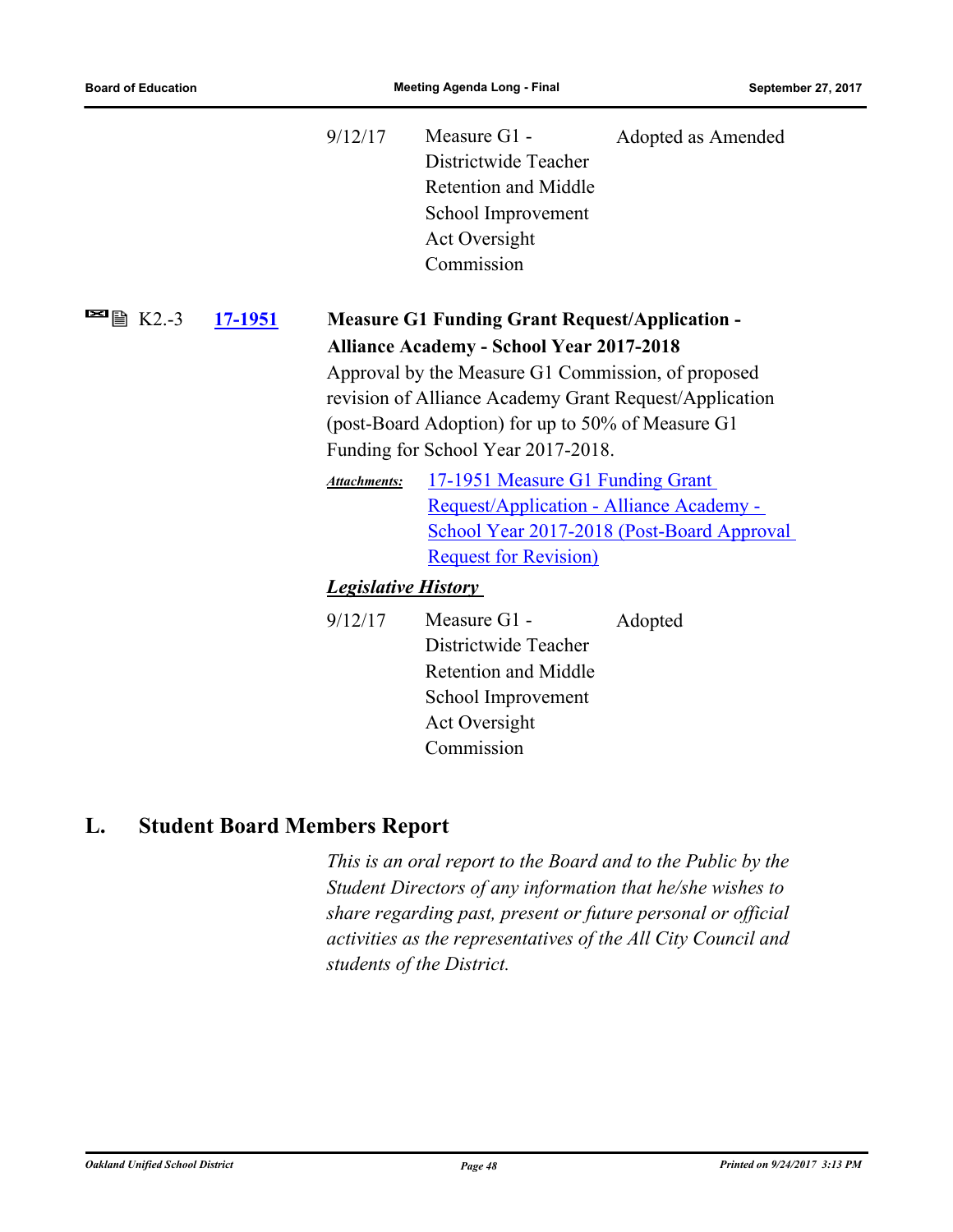L.-1 **[17-1644](http://ousd.legistar.com/gateway.aspx?m=l&id=/matter.aspx?key=41137) Student Board Members' Report - September 27, 2017** Presentation of the Student Board Members' Report - September 27, 2017.

[17-1644 Student Board Members' Report -](http://ousd.legistar.com/gateway.aspx?M=F&ID=86368.pdf)  September 27, 2017 *Attachments:*

# **M. President's Report**

*This is an oral report to the Board and to the Public by the President of the Board of any information that he/she wishes to share regarding past, present or future personal or official activities as the chief officer of the Board.*

# M.-1 **[17-1645](http://ousd.legistar.com/gateway.aspx?m=l&id=/matter.aspx?key=41138) President's Report - September 27, 2017** Presentation of the Report of the President of the Board - September 27, 2017.

# **N. Superintendent's Report**

*This is an oral report to the Board and the Public by the Superintendent of Schools of any information that he/she wishes to share regarding past, present or future personal or official activities.*

# N.-1 **[17-1646](http://ousd.legistar.com/gateway.aspx?m=l&id=/matter.aspx?key=41139) Superintendent's Report - September 27, 2017**

Presentation of the Superintendent of Schools Report - September 27, 2017:

- · Quality Community Schools Office of Equity Update on West Oakland Strategy
	- ELLMA Update on Sanctuary District Policy

[17-1646 Executive Summary - Superintendent's](http://ousd.legistar.com/gateway.aspx?M=F&ID=86365.pdf)  Report - September 27, 2017 [17-1646 Presentation - Superintendent's Report -](http://ousd.legistar.com/gateway.aspx?M=F&ID=86366.pptx)  September 27, 2017 *Attachments:*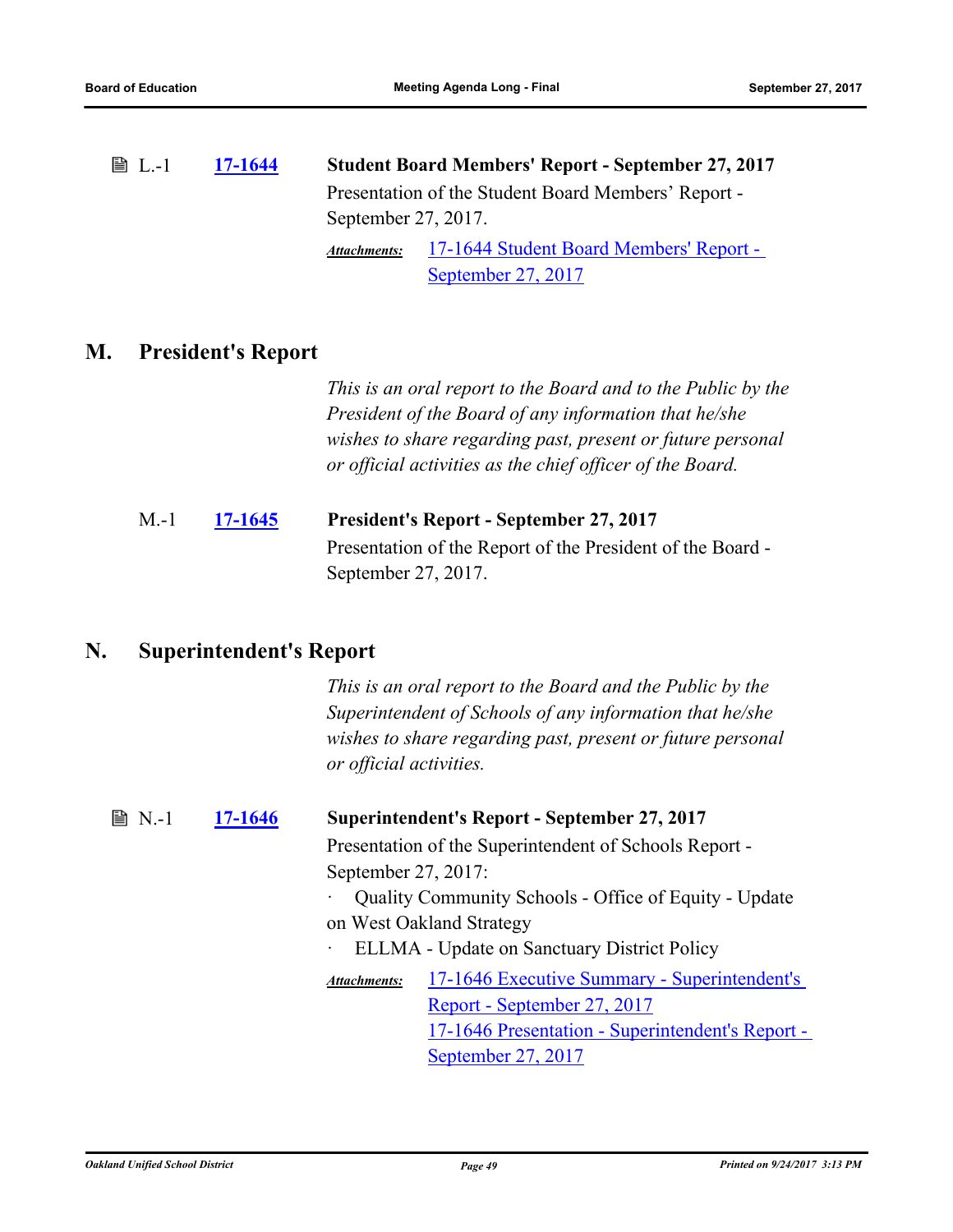# **O. Public Comments On All Non-Agenda Items Within the Subject Matter Jurisdiction of the District (30 Minutes) - 6:30 P.M.**

*This section of the Agenda provides an opportunity for a Member of the Public ("Speaker"), pursuant to the time limit(s) and non transfer of minutes rules stated in Section J, to directly address the Board on any item of interest not on the current Agenda but is within the subject matter jurisdiction of the Board. This Item is limited to a total of thirty (30) minutes. A Speaker, who has filed a Sign In To Speak Card, not heard under this section may be heard under Agenda Item S. The Board may not discuss or take any action on a non agenda item at the current meeting, except the Board or staff, as permitted by law, may briefly respond to a statement made or question(s) posed by a Speaker. In addition, on his or her own initiative or in response to questions posed by the public, a member of the Board or its staff may ask a question for clarification, make a brief announcement, or make a brief report of personal activities.*

### **[17-1647](http://ousd.legistar.com/gateway.aspx?m=l&id=/matter.aspx?key=41140) Public Comments on All Non-Agenda Items Within the Subject Matter Jurisdiction of the District - September 27, 2017** O.-1

Presentation of Public Comments on All Non-Agenda Items Within the Subject Matter Jurisdiction of the District - September 27, 2017.

# **P. Public Hearing(s)**

*None*

# **Q. Unfinished Business**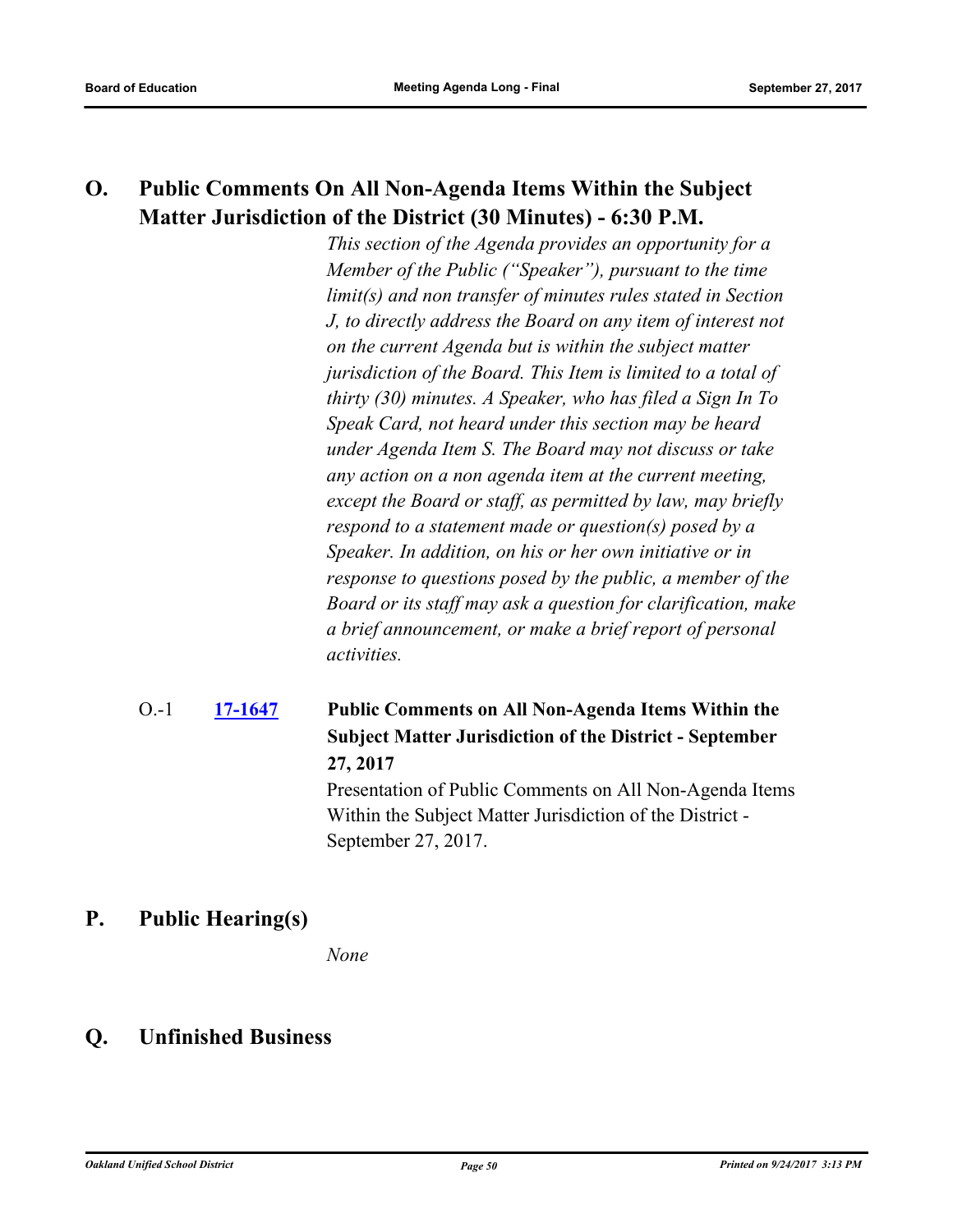| $\blacksquare$ $Q.-1$ | <u>17-1308</u> | <b>Filling and/or Creation of Budget and Legislative</b> |                                                             |                                                              |  |  |
|-----------------------|----------------|----------------------------------------------------------|-------------------------------------------------------------|--------------------------------------------------------------|--|--|
|                       |                |                                                          | <b>Analyst Position - 2017-18 School Year</b>               |                                                              |  |  |
|                       |                |                                                          | Adoption by the Board of Education of Resolution No.        |                                                              |  |  |
|                       |                |                                                          |                                                             | 1617-0215 - Directing The Creation of Budget and Legislative |  |  |
|                       |                |                                                          | Analyst Position for 2017-18 School Year.                   |                                                              |  |  |
|                       |                | <b>Attachments:</b>                                      | 17-1308 Filling and/or Creation of Budget and               |                                                              |  |  |
|                       |                |                                                          |                                                             | Legislative Analyst Position - 2017-18 School                |  |  |
|                       |                |                                                          | Year                                                        |                                                              |  |  |
|                       |                | <b>Legislative History</b>                               |                                                             |                                                              |  |  |
|                       |                | 5/31/17                                                  | <b>Budget and Finance</b><br>Committee                      | Discussed                                                    |  |  |
|                       |                | 6/19/17                                                  | <b>Budget and Finance</b><br>Committee                      | Recommended Favorably<br>to the Board of Education           |  |  |
|                       |                | 6/28/17                                                  | Board of Education                                          | Postponed to a Date Certain                                  |  |  |
|                       |                | 9/13/17                                                  | Board of Education                                          | Postponed to a Date Certain                                  |  |  |
| ■ Q.-2                | <u>17-1687</u> |                                                          | <b>Western Association of Schools and Colleges (WASC) -</b> |                                                              |  |  |
|                       |                |                                                          | <b>Accreditation Status Report - District Schools</b>       |                                                              |  |  |
|                       |                |                                                          |                                                             | Presentation to the Board of Education by the Superintendent |  |  |
|                       |                |                                                          |                                                             | of Schools or designee of a Status Report on Accreditation   |  |  |
|                       |                |                                                          | of District Schools, as of September 13, 2017.              |                                                              |  |  |
|                       |                | <b>Attachments:</b>                                      |                                                             | 17-1687 Presentation - Western Association of                |  |  |
|                       |                |                                                          | <b>Schools and Colleges (WASC) - Status Report -</b>        |                                                              |  |  |
|                       |                |                                                          | <b>District Schools</b>                                     |                                                              |  |  |
|                       |                |                                                          | 17-1687 Executive Summary - Western                         |                                                              |  |  |
|                       |                |                                                          |                                                             | <b>Association of Schools and Colleges (WASC) -</b>          |  |  |
|                       |                |                                                          | <b>Status Report - District Schools</b>                     |                                                              |  |  |
|                       |                |                                                          | 17-1687 Accreditation Status - Western                      |                                                              |  |  |
|                       |                |                                                          |                                                             | <b>Association of Schools and Colleges (WASC) -</b>          |  |  |
|                       |                |                                                          | As of September 13, 2017                                    | <b>District and District Authorized Charter Schools,</b>     |  |  |
|                       |                |                                                          |                                                             |                                                              |  |  |
|                       |                | <b>Legislative History</b>                               |                                                             |                                                              |  |  |
|                       |                | 9/13/17                                                  | Board of Education                                          | Postponed to a Date Certain                                  |  |  |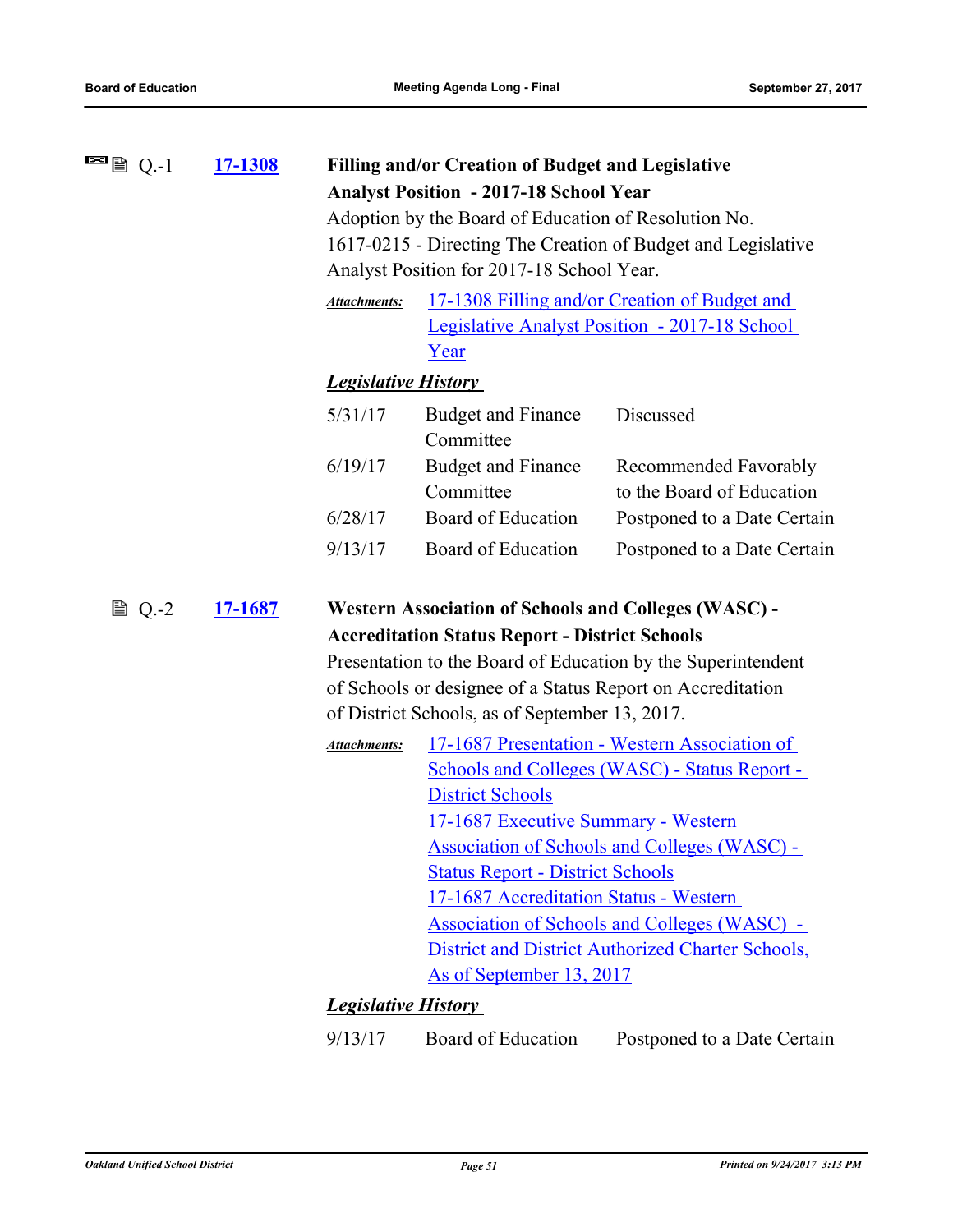| $\blacksquare$ $\blacksquare$ Q.-3 | 17-1679 | <b>Amendment, Board Policy - Students - BP 5116.1 -</b>             |                                           |                             |
|------------------------------------|---------|---------------------------------------------------------------------|-------------------------------------------|-----------------------------|
|                                    |         | <b>Intradistrict Open Enrollment (First Reading)</b>                |                                           |                             |
|                                    |         | Adoption by Board of Education of Amendment, Board                  |                                           |                             |
|                                    |         | Policy - Students - BP 5116.1 - Intradistrict Open Enrollment       |                                           |                             |
|                                    |         | 17-1679 Amendment, Board Policy - Students -<br><b>Attachments:</b> |                                           |                             |
|                                    |         |                                                                     | BP 5116.1 - Intradistrict Open Enrollment |                             |
| <b>Legislative History</b>         |         |                                                                     |                                           |                             |
|                                    |         | 9/13/17                                                             | Board of Education                        | Postponed to a Date Certain |
|                                    |         |                                                                     |                                           |                             |

# **R. New Business**

| <b>■ R.-1</b>                      | <u>17-2049</u> | Report - Enrollment - 20 Day Count - School Year<br>2017-2018<br>Presentation to the Board of Education by the Superintendent<br>of Schools or designee of a Report on Enrollment - 20 Day<br>Count, School Year 2017-2018. |                                                                                                                                                                                                              |  |
|------------------------------------|----------------|-----------------------------------------------------------------------------------------------------------------------------------------------------------------------------------------------------------------------------|--------------------------------------------------------------------------------------------------------------------------------------------------------------------------------------------------------------|--|
|                                    |                | <b>Attachments:</b>                                                                                                                                                                                                         | <u> 17-2049 Presentation - Report - Enrollment - 20</u><br>Day Count - School Year 2017-2018<br><u> 17-2049 Executive Summary - Report -</u><br><u> Enrollment - 20 Day Count - School Year</u><br>2017-2018 |  |
| $\blacksquare$ $\blacksquare$ R.-2 | 17-1825        |                                                                                                                                                                                                                             | Lease-Leaseback Agreement – Overaa/Tulum/Eclipse                                                                                                                                                             |  |
|                                    |                |                                                                                                                                                                                                                             | Joint Venture - Phase 2, Central Kitchen, Foster                                                                                                                                                             |  |
|                                    |                | <b>School Site</b>                                                                                                                                                                                                          |                                                                                                                                                                                                              |  |
|                                    |                |                                                                                                                                                                                                                             | Adoption by the Board of Education of Resolution No.                                                                                                                                                         |  |
|                                    |                |                                                                                                                                                                                                                             | 1718-0008 - Supporting Award of Lease-Leaseback                                                                                                                                                              |  |
|                                    |                |                                                                                                                                                                                                                             | Agreement to Overaa/Tulum/Eclipse Joint Venture for the                                                                                                                                                      |  |
|                                    |                |                                                                                                                                                                                                                             | Center Phase 2 Project ("Central Kitchen") @ former Foster                                                                                                                                                   |  |
|                                    |                | School Site.                                                                                                                                                                                                                |                                                                                                                                                                                                              |  |
|                                    |                | Attachments:                                                                                                                                                                                                                | 17-1825 Lease-Leaseback Agreement-                                                                                                                                                                           |  |
|                                    |                |                                                                                                                                                                                                                             | <u> Overaa/Tulum/Eclipse Joint Venture – Phase 2,</u>                                                                                                                                                        |  |
|                                    |                |                                                                                                                                                                                                                             | <b>Central Kitchen, Foster School Site</b>                                                                                                                                                                   |  |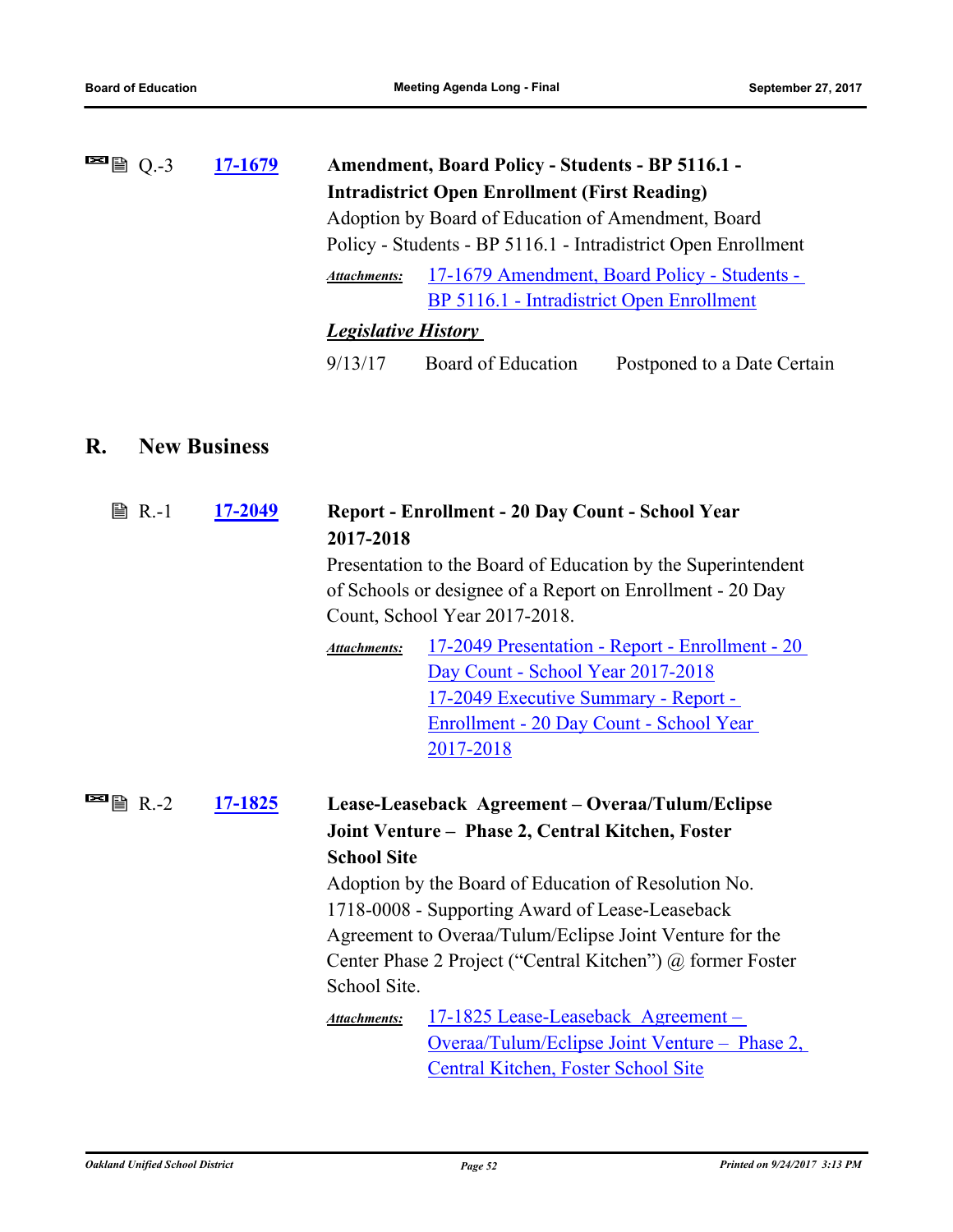# **[17-1925](http://ousd.legistar.com/gateway.aspx?m=l&id=/matter.aspx?key=41418) Lease-Leaseback Resolution Agreement – Cahill/Focon Joint Venture – Fremont High School New Construction Project**  $\blacksquare$ 图 R.-3 Adoption by the Board of Education of Resolution No. 1718-0010 Supporting Award of Lease-Leaseback Agreement to Cahill/Focon Joint Venture - Fremont High School New Construction Project [17-1925 Lease-Leaseback Resolution Agreement](http://ousd.legistar.com/gateway.aspx?M=F&ID=86278.pdf)  – Cahill/Focon Joint Venture – Fremont High School New Construction Project *Attachments:*

### **Budget and Finance Committee - September 18, 2017 - Aimee Eng, Chairperson**

| $\blacksquare$ 图 R.-4 | 17-1958 | <b>Budget and Finance Committee - FCMAT</b>                                                                                                                                                                                                                                                    |                                                          |                           |
|-----------------------|---------|------------------------------------------------------------------------------------------------------------------------------------------------------------------------------------------------------------------------------------------------------------------------------------------------|----------------------------------------------------------|---------------------------|
|                       |         |                                                                                                                                                                                                                                                                                                | <b>Implementation Plan - Fiscal Health Risk Analysis</b> |                           |
|                       |         | Report - August 15, 2017<br>Adoption by the Board of Education of Resolution No.                                                                                                                                                                                                               |                                                          |                           |
|                       |         |                                                                                                                                                                                                                                                                                                |                                                          |                           |
|                       |         | 171-0069 - Fiscal Crisis Management Assistance Team<br>(FCMAT) Implementation Plan, establishing time-lines for<br>and reports on said Plan resulting from the FCMAT Fiscal<br>Health Risk Analysis Report - August 15, 2017.<br>17-1958 Budget and Finance Committee -<br><b>Attachments:</b> |                                                          |                           |
|                       |         |                                                                                                                                                                                                                                                                                                |                                                          |                           |
|                       |         |                                                                                                                                                                                                                                                                                                |                                                          |                           |
|                       |         |                                                                                                                                                                                                                                                                                                |                                                          |                           |
|                       |         |                                                                                                                                                                                                                                                                                                |                                                          |                           |
|                       |         |                                                                                                                                                                                                                                                                                                | <b>FCMAT</b> Implementation Plan - Fiscal Health         |                           |
|                       |         |                                                                                                                                                                                                                                                                                                | Risk Analysis Report - August 15, 2017                   |                           |
|                       |         | <b>Legislative History</b>                                                                                                                                                                                                                                                                     |                                                          |                           |
|                       |         | 9/18/17                                                                                                                                                                                                                                                                                        | <b>Budget and Finance</b>                                | Recommended Favorably     |
|                       |         |                                                                                                                                                                                                                                                                                                | Committee                                                | to the Board of Education |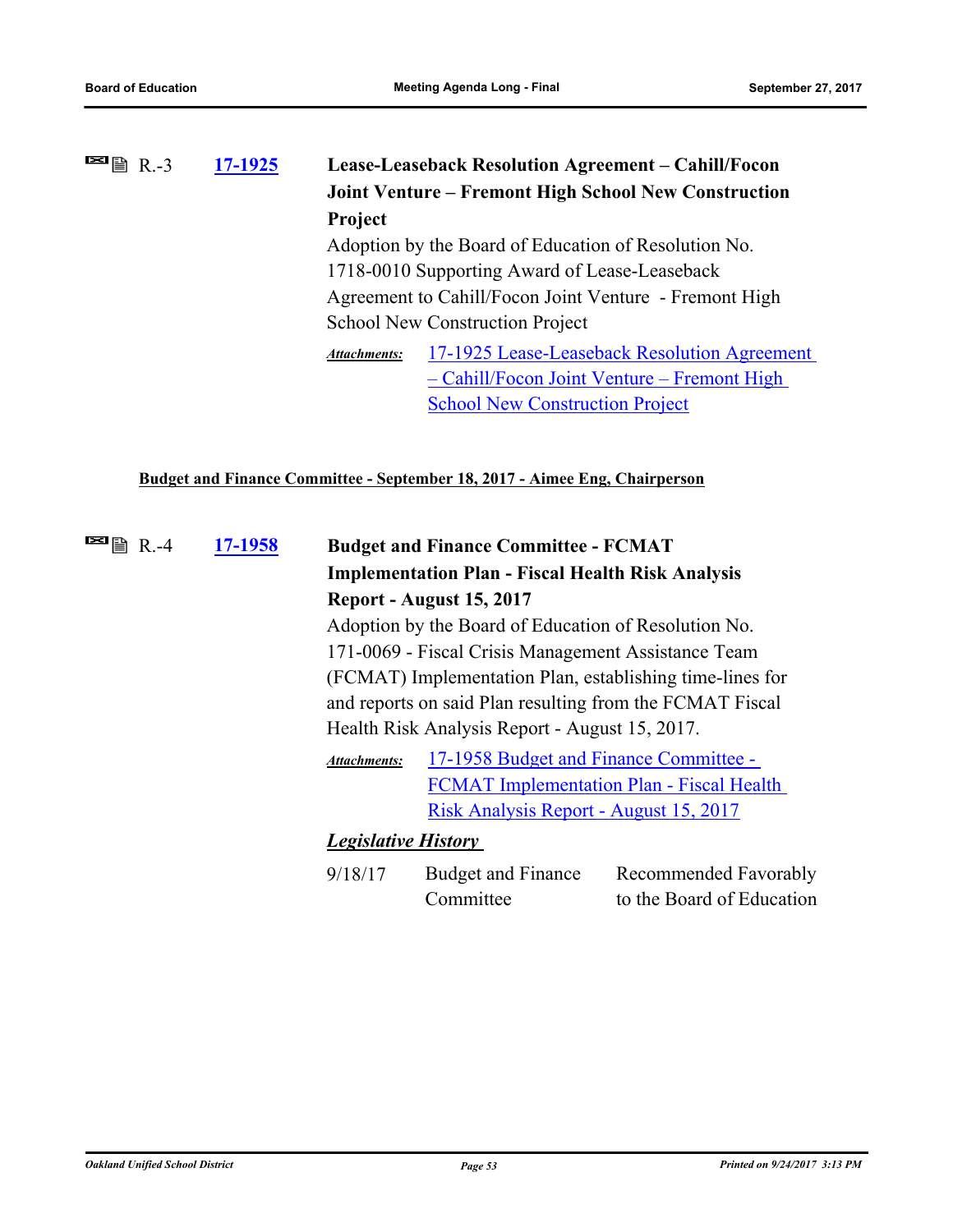| <b>E</b> 图 R.-5       | 17-1878 | <b>Request - Exemption to the Separation-From Service</b><br><b>Requirement - California State Teachers Retirement</b><br><b>System</b><br>Approval by the Board of Education of Resolution No.<br>1718-0024 - Exemption To The Separation-From-Service<br>Requirement Pursuant To Section 24214.5 or 26812 of The<br>Education Code, which if granted by the California State<br>Teachers Retirement System, will allow seven recently retired<br>teachers to immediately return as substitutes teachers,<br>addressing District's teacher shortage, without the intervening<br>six-month waiting period.<br>17-1878 Request - Exemption to the<br><b>Attachments:</b><br>Separation-From Service Requirement - |                                                                                                                                                                                                                                                                                                                                                                                                                                                                                                                                                                                                                                                              |
|-----------------------|---------|------------------------------------------------------------------------------------------------------------------------------------------------------------------------------------------------------------------------------------------------------------------------------------------------------------------------------------------------------------------------------------------------------------------------------------------------------------------------------------------------------------------------------------------------------------------------------------------------------------------------------------------------------------------------------------------------------------------|--------------------------------------------------------------------------------------------------------------------------------------------------------------------------------------------------------------------------------------------------------------------------------------------------------------------------------------------------------------------------------------------------------------------------------------------------------------------------------------------------------------------------------------------------------------------------------------------------------------------------------------------------------------|
|                       |         |                                                                                                                                                                                                                                                                                                                                                                                                                                                                                                                                                                                                                                                                                                                  | California State Teachers Retirement System                                                                                                                                                                                                                                                                                                                                                                                                                                                                                                                                                                                                                  |
| $\blacksquare$ 图 R.-6 | 17-1944 | <b>Attachments:</b>                                                                                                                                                                                                                                                                                                                                                                                                                                                                                                                                                                                                                                                                                              | <b>Notice of Exemption - California Environmental Quality</b><br>Act ("CEQA") - Kipp Bridge Academy (Lafayette<br><b>Elementary School) Project</b><br>Adoption by the Board of Education of Resolution No.<br>1718-0025 - Determining That The Kipp Bridge Academy<br>(Lafayette Elementary School Site) Campus Project Is<br>Categorically Exempt From The California Environmental<br>Quality Act, Approving The Project And Authorizing The<br>District To File A Notice Of Exemption.<br>17-1944 Notice of Exemption - California<br><b>Environmental Quality Act ("CEQA") - Kipp</b><br><b>Bridge Academy (Lafayette Elementary School)</b><br>Project |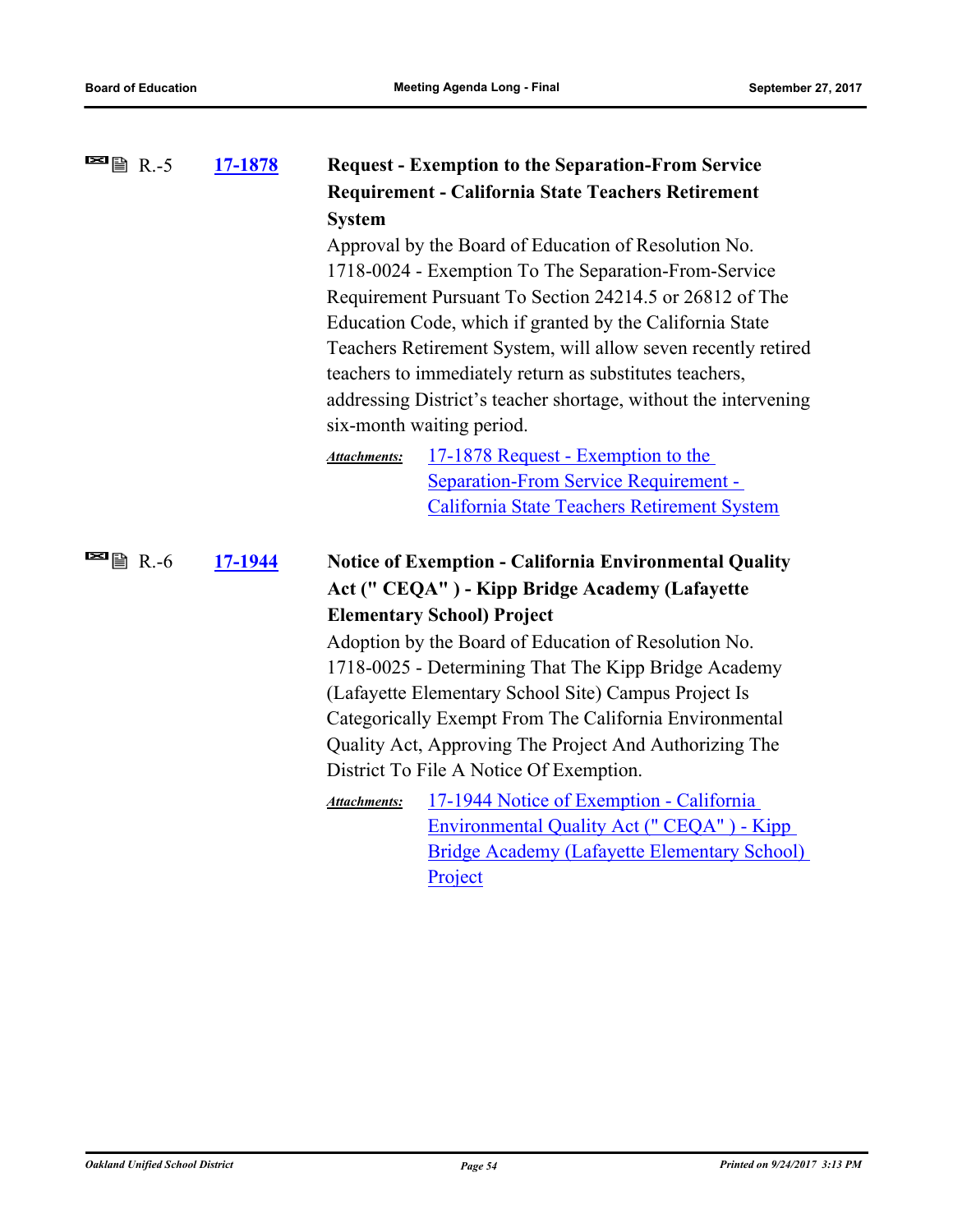| <sup>■</sup> ■ R.-7                                                        | <u>17-2037</u> |                                                                                                                                                                      | <b>Application for Provisional Internship Permit -</b>      |  |
|----------------------------------------------------------------------------|----------------|----------------------------------------------------------------------------------------------------------------------------------------------------------------------|-------------------------------------------------------------|--|
|                                                                            |                |                                                                                                                                                                      | California Commission on Teacher Credentialing -            |  |
|                                                                            |                |                                                                                                                                                                      | <b>Named Employees for School Year 2017-2018</b>            |  |
|                                                                            |                |                                                                                                                                                                      | Approval by the Board of Education of Resolution No.        |  |
|                                                                            |                |                                                                                                                                                                      | 1718-0065 - Application for Provisional Internship Permit - |  |
|                                                                            |                |                                                                                                                                                                      | California Commission on Teacher Credentialing - on behalf  |  |
|                                                                            |                |                                                                                                                                                                      | of the following employees for School Year 2017-2018:       |  |
|                                                                            |                |                                                                                                                                                                      | 1. Michael Gebreslassie, 9-12th Grade Environmental         |  |
|                                                                            |                |                                                                                                                                                                      | Science, Community Day School;                              |  |
|                                                                            |                |                                                                                                                                                                      | 2. Taiwo Kujichagulia-Seitu, 6-12th Grade Music, Madison    |  |
|                                                                            |                |                                                                                                                                                                      | Park Academy Upper Campus;                                  |  |
|                                                                            |                |                                                                                                                                                                      | 3. Ashley Crockett, K-5th Grade SDC Mild/Moderate,          |  |
|                                                                            |                | Fruitvale Elementary School;<br>4. Krystina Caro, K-5th Grade SDC Moderate/Severe,<br>Brookfield Elementary; and<br>5. Mark Rojas, 9-12th Grade SDC Moderate/Severe, |                                                             |  |
|                                                                            |                |                                                                                                                                                                      |                                                             |  |
|                                                                            |                |                                                                                                                                                                      |                                                             |  |
|                                                                            |                |                                                                                                                                                                      |                                                             |  |
|                                                                            |                |                                                                                                                                                                      | Oakland Technical High School.                              |  |
|                                                                            |                | <b>Attachments:</b>                                                                                                                                                  | 17-2037 Application for Provisional Internship              |  |
|                                                                            |                |                                                                                                                                                                      | Permit – California Commission on Teacher                   |  |
|                                                                            |                |                                                                                                                                                                      | <b>Credentialing - Named Employees for School</b>           |  |
|                                                                            |                |                                                                                                                                                                      | Year 2017-2018                                              |  |
| $\blacksquare$ $\blacksquare$ $\blacksquare$ $\blacksquare$ $\blacksquare$ | <u>17-2038</u> |                                                                                                                                                                      | <b>Application for Variable Term Waiver - Preliminary</b>   |  |
|                                                                            |                |                                                                                                                                                                      | <b>Administrative Services Credential - Matthew Connor</b>  |  |
|                                                                            |                |                                                                                                                                                                      | <b>Snow - School Year 2017-2018</b>                         |  |
|                                                                            |                |                                                                                                                                                                      | Approval by the Board of Education of Resolution No.        |  |
|                                                                            |                |                                                                                                                                                                      | 1718-0070 - Application for Variable Term Waiver for One    |  |
|                                                                            |                |                                                                                                                                                                      | of the Five Years Of Required Experience for a Preliminary  |  |
|                                                                            |                |                                                                                                                                                                      | Administrative Services Credential for Matthew Connor       |  |
|                                                                            |                |                                                                                                                                                                      | Snow [Assistant Principal, Montera Middle School] for the   |  |
|                                                                            |                |                                                                                                                                                                      | School Year 2017-2018.                                      |  |
|                                                                            |                | <b>Attachments:</b>                                                                                                                                                  | <u>17-2038 Application for Variable Term Waiver -</u>       |  |
|                                                                            |                |                                                                                                                                                                      | Preliminary Administrative Services Credential -            |  |
|                                                                            |                |                                                                                                                                                                      | Matthew Connor Snow - School Year 2017-2018                 |  |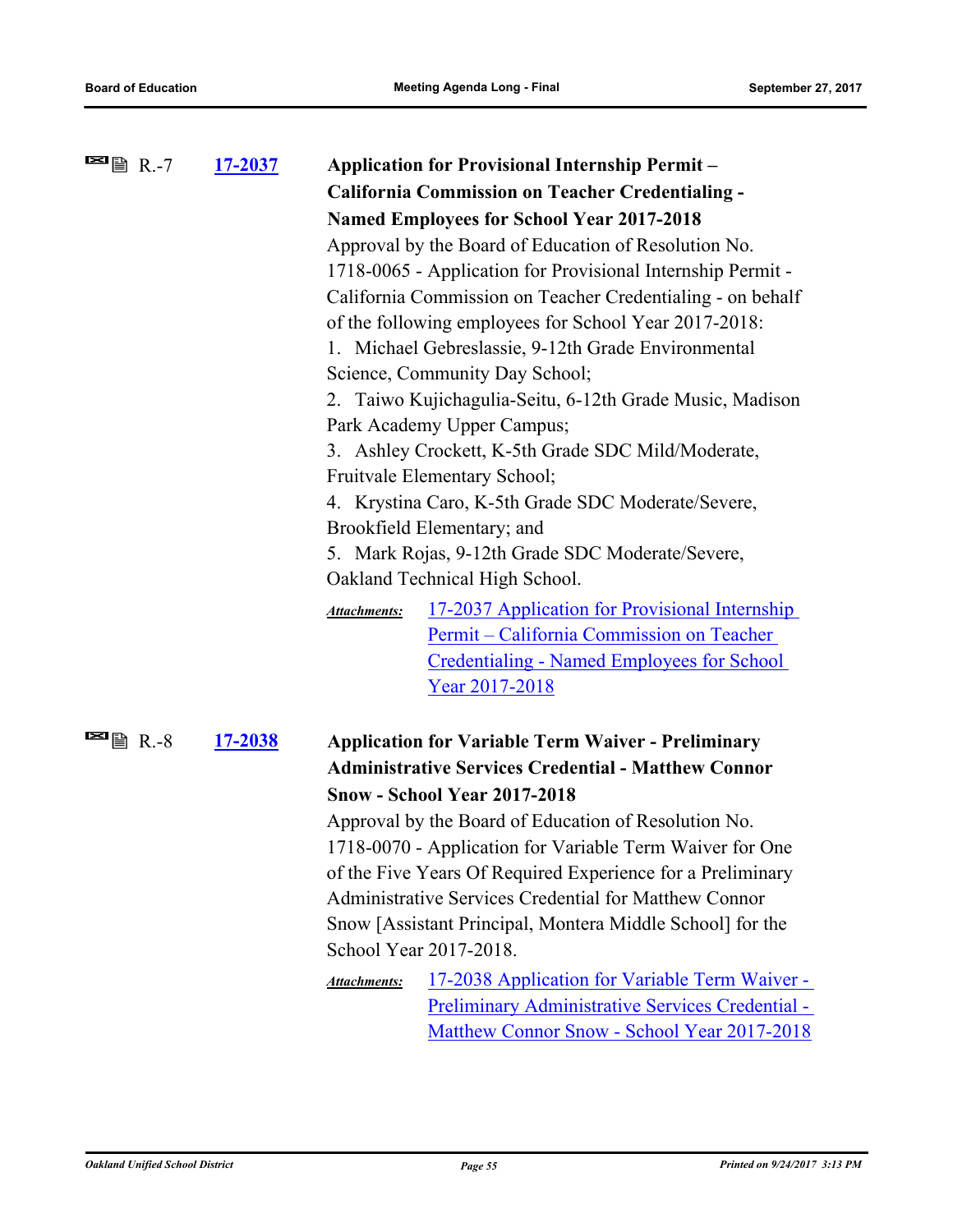| $\blacksquare$ $\blacksquare$ $\blacksquare$ R.-9 | 17-2041 | <b>Application for Variable Term Waiver – CBEST,</b>                         |
|---------------------------------------------------|---------|------------------------------------------------------------------------------|
|                                                   |         | <b>BCLAD, and Pupil Personnel Services (PPS) -</b>                           |
|                                                   |         | <b>California Commission on Teacher Credentialing -</b>                      |
|                                                   |         | <b>Named Employees for School Year 2017-2018</b>                             |
|                                                   |         | Approval by the Board of Education of Resolution No.                         |
|                                                   |         | 1718-0066 - Application for Variable Term Waiver - CBEST,                    |
|                                                   |         | BCLAD and PPS - California Commission on Teacher                             |
|                                                   |         | Credentialing - on behalf of the following employees for                     |
|                                                   |         | School Year 2017-2018:                                                       |
|                                                   |         | 1. Charles Drumbor, 9-12th Grade SDC Mild/Moderate,                          |
|                                                   |         | Fremont High School;                                                         |
|                                                   |         | 2. Sara Green, Social Worker, Various Sites;                                 |
|                                                   |         | 3. Dina Suarez, K - Bilingual: Spanish, La Escuelita                         |
|                                                   |         | Elementary School;                                                           |
|                                                   |         | 4. Marie Carpenter, K-5th SDC Moderate/Severe, Glenview                      |
|                                                   |         | Elementary School;                                                           |
|                                                   |         | 5. Keith Dodds, 2nd/3rd Combination, SDC Mild/Moderate,                      |
|                                                   |         | Place @ Prescott Elementary; and                                             |
|                                                   |         | 6. Maria Isabel Ramirez Leyva, Social Worker, Various                        |
|                                                   |         | Sites.                                                                       |
|                                                   |         | <u>17-2041 Application for Variable Term Waiver –</u><br><b>Attachments:</b> |
|                                                   |         | <b>CBEST, BCLAD, and Pupil Personnel Services</b>                            |
|                                                   |         | (PPS) - California Commission on Teacher                                     |
|                                                   |         | <b>Credentialing - Named Employees for School</b>                            |
|                                                   |         | Year 2017-2018                                                               |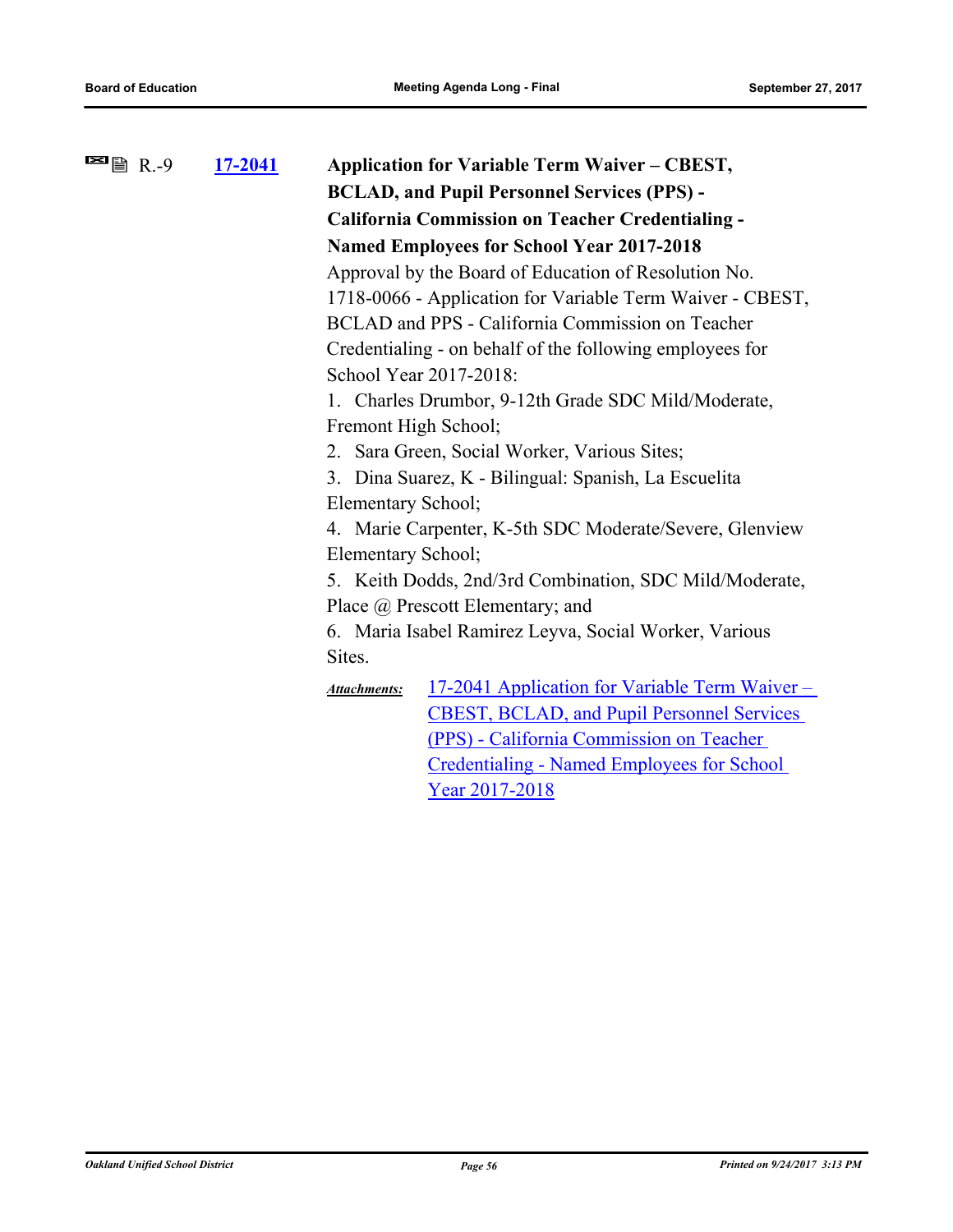# **S. Public Comments on All Non-Agenda Items Within the Subject Matter Jurisdiction of the District (30 Minutes)(Continued)**

*This section of the Agenda provides an opportunity for a member of the Public not heard under Agenda Item O, for three minutes per person, or less, depending on the number of Speakers remaining, to directly address the Board, on any Item of interest to a member of the Public that is not on the current Agenda, but is within the subject matter jurisdiction of the Board, subject to terms and conditions stated herein. Minutes are not transferable from Speaker to Speaker. A Speaker may be heard under this Item - S - only if s/he timely submitted a Sign In to Speak Card by the time Item O is considered, the 30 minutes under Item O was exhausted before being called to speak and the 30 minutes of this section has not been exhausted. A Sign In To Speak Card called during Agenda Item O but not responded to by the requester is not repeated and a new Sign In To Speak Card is not accepted under this Section Item - S. Not more than 30 minutes shall be allocated for the purpose of this item. Likewise, as under Item O, the Board may not discuss or take any action on a non-agenda item not appearing on the posted agenda for this meeting, except the Board or staff, as permitted by law, may briefly respond to a statement made or questions posed by a member of the public. In addition, on his or her own initiative or in response to questions posed by the public, a member of the Board or its staff may ask a question for clarification, make a brief announcement, or make a brief report of personal activities.*

# **[17-1647](http://ousd.legistar.com/gateway.aspx?m=l&id=/matter.aspx?key=41140) Public Comments on All Non-Agenda Items Within the Subject Matter Jurisdiction of the District - September 27, 2017** S.-1

Presentation of Public Comments on All Non-Agenda Items Within the Subject Matter Jurisdiction of the District - September 27, 2017.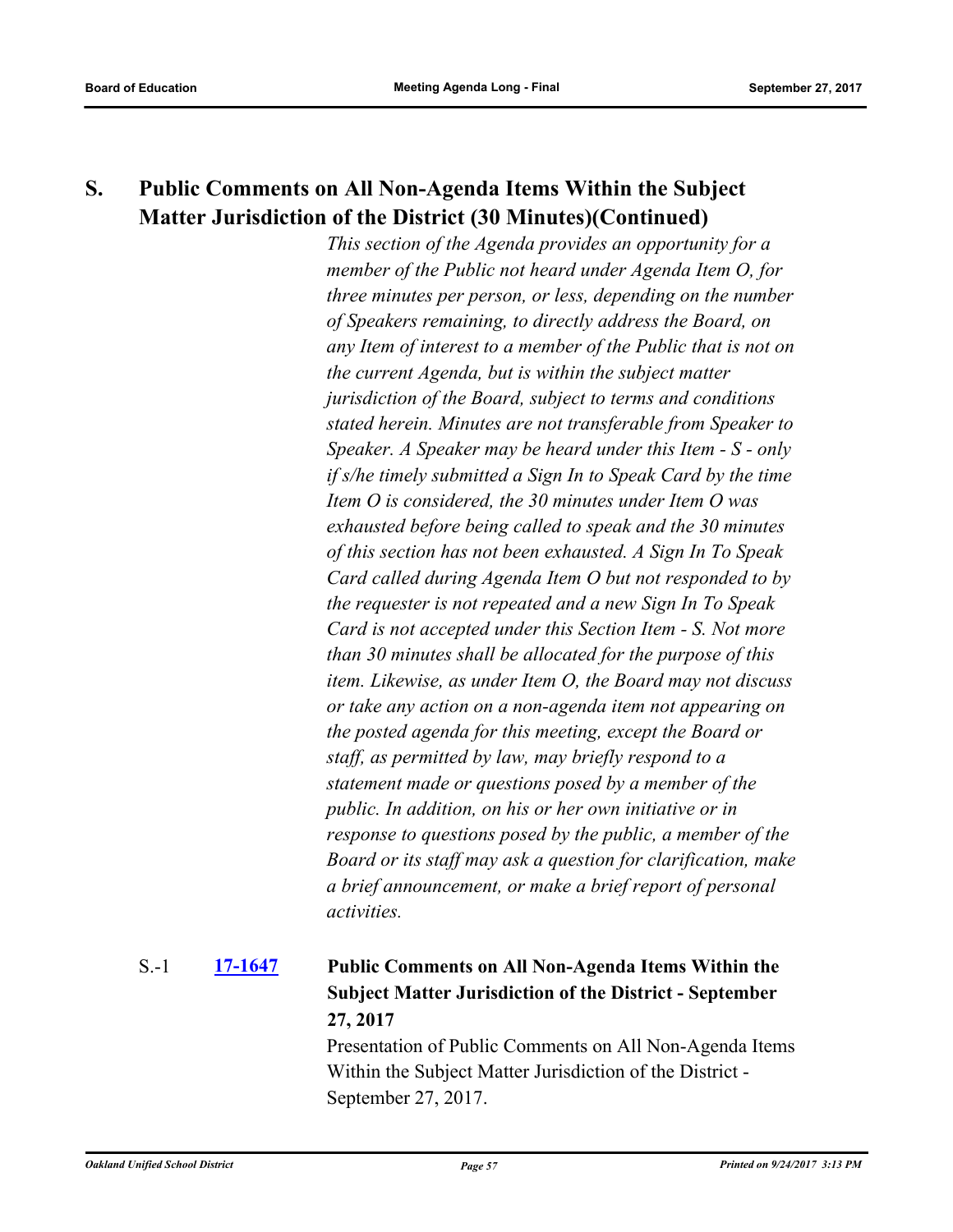# **T. Adoption of the Pupil Discipline Consent Report**

*Adoption of the Pupil Discipline Consent Report by the Board is the final Public Session decision, required by state law, on an individual pupil case from Closed Session, based on consideration of report and recommendations from the Pupil Discipline Hearing Panel, to either suspend, expel, grant a suspended expulsion, revoke a suspended expulsion order, reinstate, readmit, admit a pupil or not to do any of the preceding regarding a pupil. An individual pupil case specifics, other than as disclosed on printed agenda, is non-discloseable pursuant to federal and state law.*

# T.-1 **17-1955 Expulsion Appeal Hearing - Student A** Expulsion Appeal Hearing - Student A

# **U. Regular Board Members' Report**

*This is an oral report, consistent with Brown Act requirements, to the Public by an Elected Board member of any information that he/she wishes to share regarding past, present or future personal or official activities.*

U.-1 **[17-1648](http://ousd.legistar.com/gateway.aspx?m=l&id=/matter.aspx?key=41141) Regular Board Members Report - September 27, 2017** Presentation of Regular Board Members Report - September 27, 2017.

# **V. Introduction of New Legislative Matter(s)**

*This section of the Agenda permits the introduction of new business matter within subject matter jurisdiction of District that may be scheduled, pursuant to requirements of Board By-Law 9322, for a future meeting.*